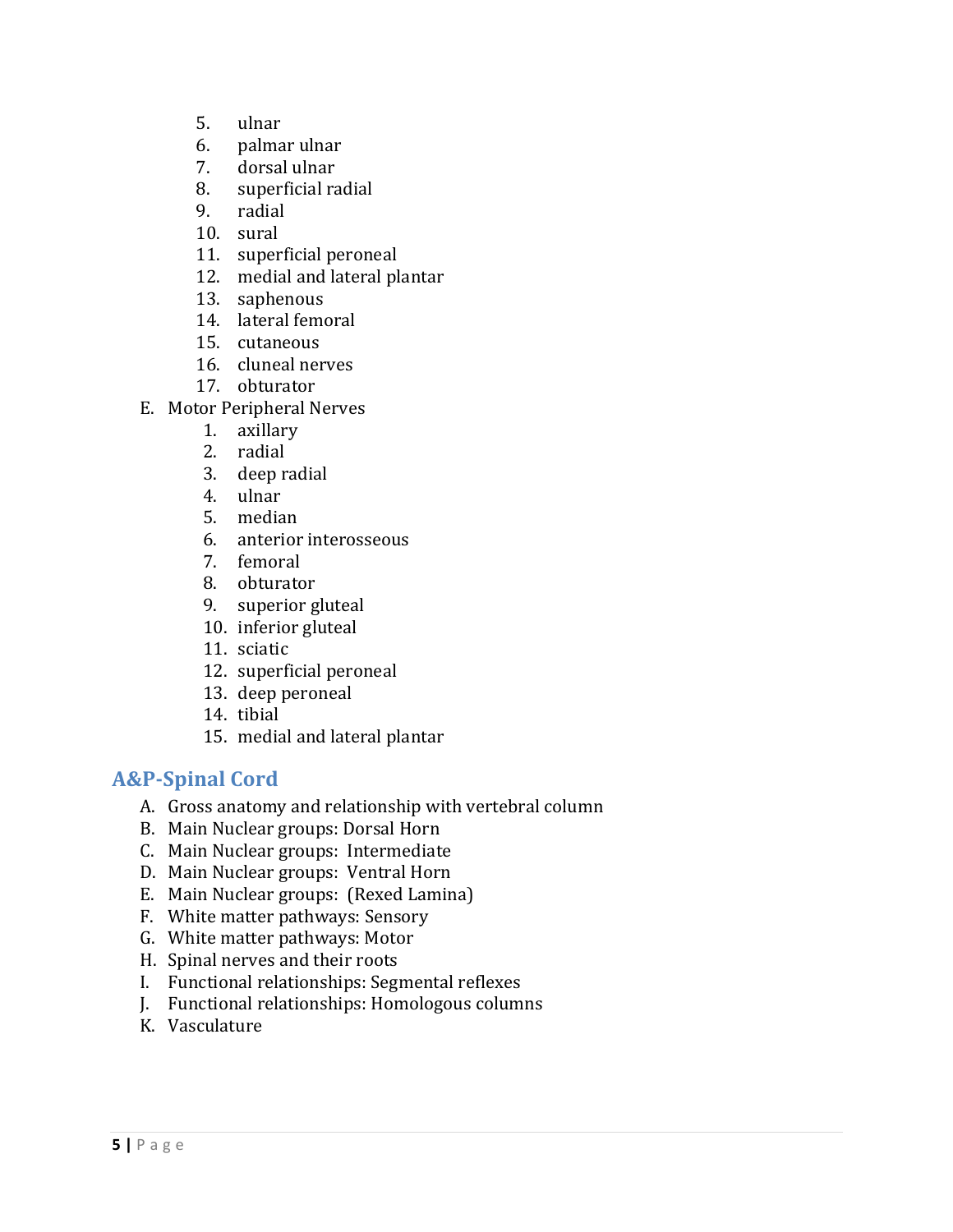#### **A&P‐Brain Stem**

- A. Gross anatomy and relationship with cranial structures
- B. Neocortical and Paleocortical relationships
- C. Relationships with deep cerebral nuclei and cerebellum
- D. Medulla Pathways
- E. Medulla Cranial nerves and their nuclei
- F. Medulla Other nuclei and reticular formation
- G. Medulla Vasculature
- H. Pons Pathways
- I. Pons Cranial nerves and their nuclei
- J. Pons Other nuclei and reticular formation
- K. Pons Vasculature
- L. Mesencephelon Pathways
- M. Mesencephelon Cranial nerves and their nuclei
- N. Mesencephelon Other nuclei and reticular formation
- O. Mesencephelon Vasculature

# **A&P‐Cranial Nerve**

- A. Olfactory-tract-bulb-olfactory cortex
- B. Optic nerve chiasm-tract-lateral geniculate
- C. Oculomotor nerve-midbrain
	- 1. Edinger-Westphal nucleus
- D. Trochlear nerve-midbrain
- E. Trigeminal nerve-pons/midbrain
- F. Abducens nerve-pons
- G. Facial‐nerve‐pons
	- 1. Superior salvatory n.
- H. Vestibular cochlear-pons sva (special visceral afferent)
- I. Glossopharyngeal -medulla
	- 1. Inferior salvatory n.
- J. Vagus nerve-medulla
	- 1. Nucleus tractus solitarius
- K. Spinal accessory-medulla/cord
- L. Hypoglossal‐nerve‐medulla

### **Physiology‐Cranial Nerve**

- A. Sensory
	- 1. GSA (general somatic afferent)--touch, pain, temperature, proprioception-V,VII,IX,X'
	- 2. SSA (special somatic afferent)--hearing, balance-VIII
	- 3. GVA (general visceral afferent)--mechanical, chemosensory-V,VII,IX,X
	- 4. SVA (special visceral afferent)--taste, olfaction-I,VII,IX,X
- B. Motor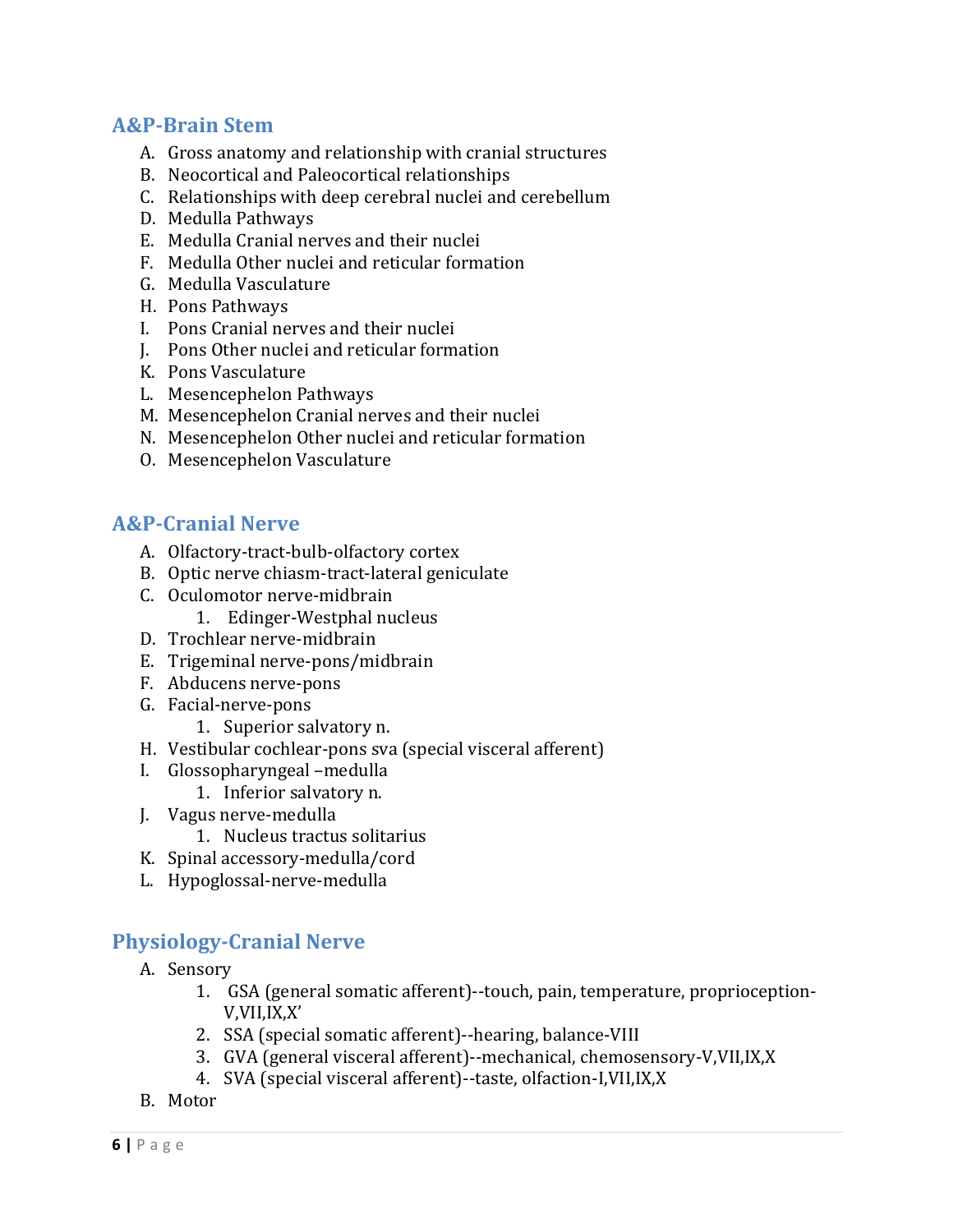- 1. GSE (general somatic efferent)--skeletal muscle control-III, VI, IX, XII
- 2. GVE (general visceral efferent)--autonomic control-III,VII,IX,X
- 3. SVE (special visceral efferent)--brachiomeric control-V,VII,IX,X,XI

#### **A&P‐Head & Face Pain**

- A. Cranial bones, sutures, foramina
- B. Potential sites of neural compression
- C. Pain sensitive structures of the head
- D. Upper cervical spinal cord anatomy
- E. Location of cranial nerves and their nuclei
- F. Neocortical and Paleocortical relationships
- G. Relationships with deep cerebral nuclei and cerebellum
- H. Vasculature

### **A&P‐Cerebellum**

- A. Deep cerebellar nuclei
	- 1. Fastigial
	- 2. Interpossitus (Emboliform, Globus)
	- 3. Dentate
- B. Cortex Layers
	- 1. Granular layer-granule, golgi cells
	- 2. Purkinje layer-purkinje cells
	- 3. Molecular layer-stellate & basket cells, parallel fibers
- C. Pathways
	- 1. Afferent Pathway
		- a. Mossy fiber
			- i. destination: deep cerebellar nuclei  $&$  granular cells; originate from:
				- 1) DSCT/VSCT (descending spinocerebellar tract, vestibulospinal tract)
				- 2) pontine reticular formation
		- b. Climbing fibers
			- 1) Destination: deep cerebellar nuclei & purkinje cells
			- 2) Originate from: inferior olive
			- 3) Parallel fibers activated by climbing fibers in molecular layer:
			- 4) Destination
			- 5) Origination
		- c. Peduncles
			- 1) Superior-brachium conjunctiva
			- 2) Red nucleus-parvocellular
			- 3) Middle-brachium pontis
			- 4) Red nucleus-magnocellular
			- 5) Ventral lateral ventral anterior n. thalamus
			- 6) Inferior‐restiform body
			- 7) Mossy‐body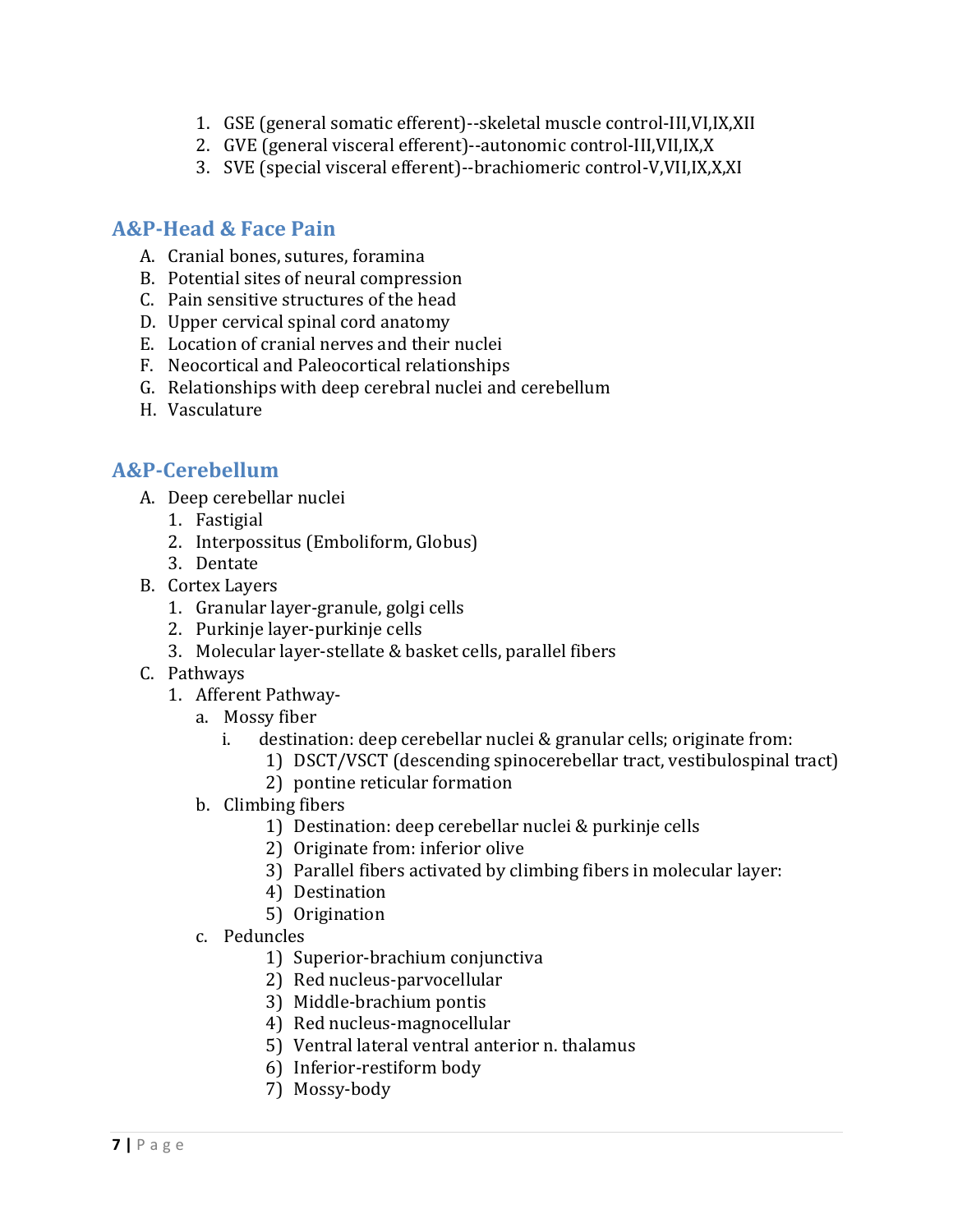- d. Cortex
	- 1) Spinal Cord
	- 2) Brain Stem
- e. Efferent Pathway
	- 1) Spinal Cord
	- 2) Brain Stem
- f. Cortex
- D. Functional Anatomy
	- 1. Cerebrocerebellum‐lateral
	- 2. Spinocerebellum‐intermediate
	- 3. Vestibulocerebellum‐midline
- E. Developmental functional anatomy
	- 1. Neocerebellum
	- 2. Paleocerebellum
	- 3. Archeocerebellum

### **Functional Physiology ‐ Cerebellum**

- A. Feedback
	- 1. Data of motoric activity that actually took place as measured by the various receptors that is sent back to CNS by afferent proprioceptive system via DSCT and SCT.
	- 2. Sensory input into cerebellum
- B. Feed forward
	- 1. Data that is fed forward to the cortex by the dentate prior to and during execution of commands.
	- 2. Input into cortex
- C. Efferent copy: Define: Brain relays copy of motoric commands to contralateral cerebellum via ipsi pontine reticular formation to be analyzed by contra cerebellum (comparing command versus actual expression that is taking place so that modulation can be implemented.)
- D. Initiating
	- 1. Movement
	- 2. Thought
- E. Cessation
	- 1. Movement
- F. Surround Inhibition-priming of basket and stellate active inhibition of purkinje system to allow ease of summation of deep cerebellar nuclei related to an expected summation as a consequence of carried out patterns of movement.

### **A&P‐Basal Ganglia**

- A. Striatum/Neostriatum, used interchangeably
	- 1. Caudate: concerned with emotion and head and face
	- 2. Putamen: concerned with neck and below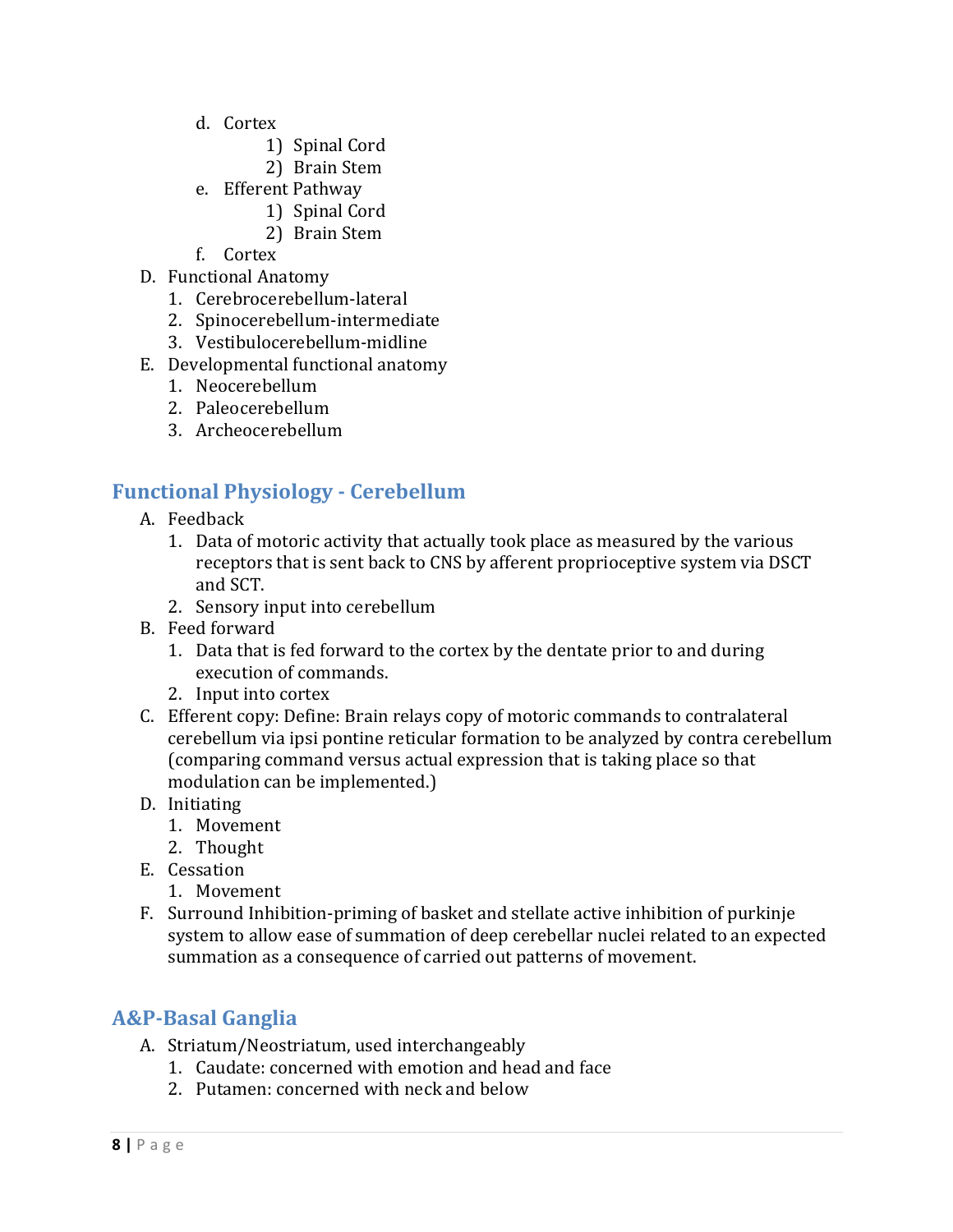- 3. Globus Pallidus: main inhibitory system and developmentally linked to Substantia Nigra
- 4. Globus Pallidus Externa (GPe)
- 5. Globus Pallidus Interna (GPi)
- B. Substantia Nigra
	- 1. Substantia Nigra Pars Compacta (SNc)
	- 2. Substantia Nigra Pars Reticulata (SNr)
	- 3. Subthalamic Nucleus (STN)
	- 4. Direct Pathway: multiple brain areas, primary premotor frontal areas, fire to excite Neostriatum, which fires to inhibit GPi, which inhibits thalamic nuclei that excite frontal motor areas: excitation of inhibition of inhibition results allows for thalamic excitation of frontal motor areas.
- C. Indirect Pathway: multiple brain areas excite neostriatum which fires to inhibit GPe's inhibition of STN's excitation of GPi: excitation of inhibition of inhibition of excitation of inhibition ultimately results in inhibition of motoric output.
- D. Functional output is not always direct or indirect, i.e., indirect pathway may inhibit motoric output that is antagonistic to excitation of an action that will contradict a movement that will result in instability.
- E. Substantia Nigra (Mesencephalon)
	- 1. reticulata: functions similarly to the pallidum
	- 2. compacta: neurotransmitter dopamine to the neostriatum
		- a. D1 receptors in Direct Pathway are excitatory
		- b. D2 receptors in Indirect Pathway are inhibitory
- F. Limbic Component
	- 1. nucleus accumbens (NA)
	- 2. ventral pallidum
	- 3. ventral tegmental area (VTA): VTA efferents provide dopamine to NA in reward learning.

# **A&P‐Reflexogenic System**

- A. Monosynaptic reflex-(MSR)(DTR)-muscle spindle (1a)-ventral horn cell
- B. Disynaptic reflex-muscle spindle(1A)–1A interneuron-antogonist ventral horn cell
- C. Multisynaptic reflex-suprasegmental control, modulation, of ventral horn cell
- D. Pyramidal system-corticospinal, corticobulbar
- E. Extrapyramidal system-basal ganglia, nigrostriatal, cerebellum, vestibular
- F. Rubrospinal
- G. Reticular formation
- H. Medial
- I. lateral
- J. Vestibulospinal
- K. Medial
- L. Lateral
- M. Tectal spinal
- N. Superior collicular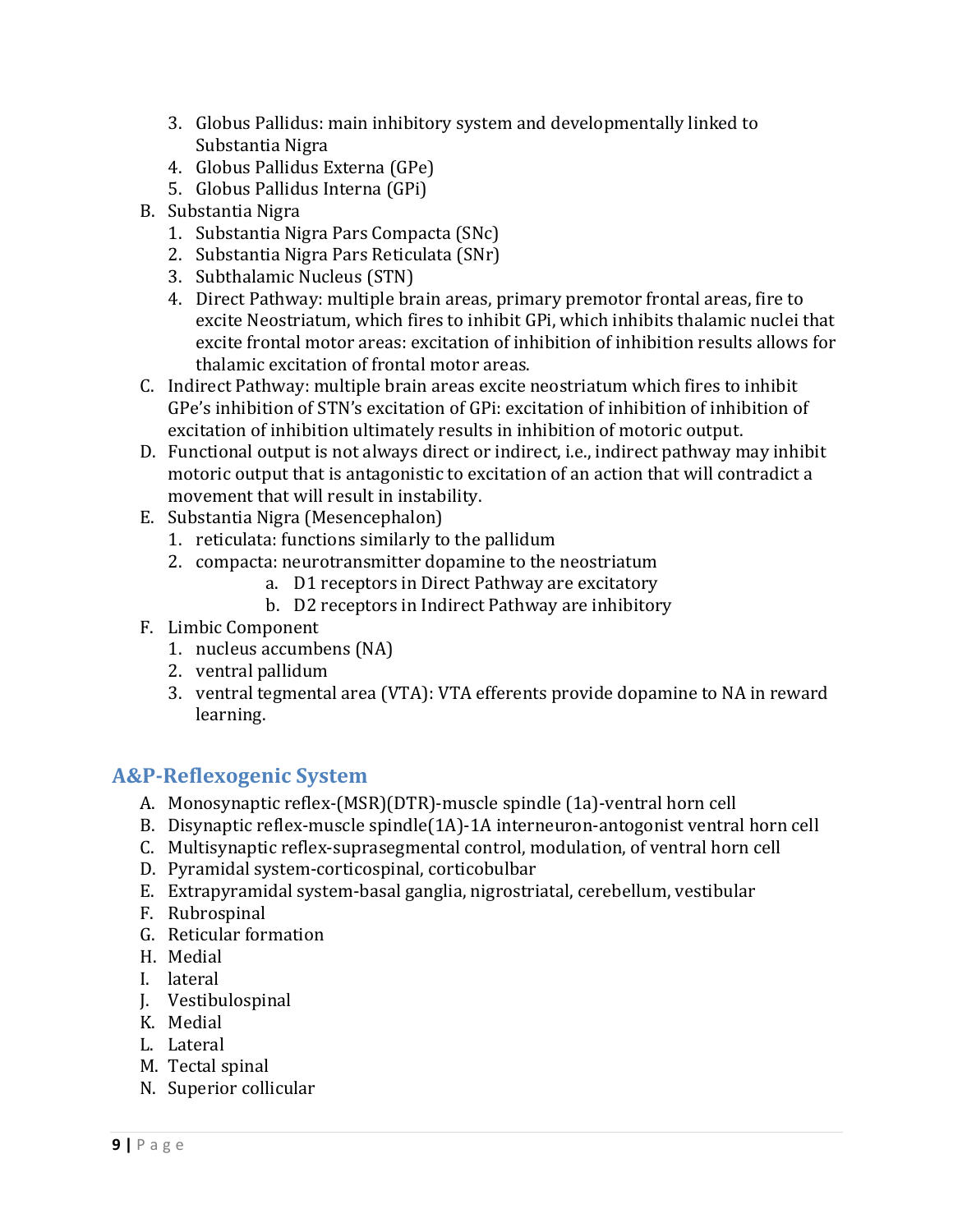#### O. Inferior collicular

#### **A&P‐Autonomic Nervous System**

- A. Most rostral portion the hypothalamus with sympathetic and parasympathetic divisions
	- 1. Sympathetic: fight or flight; increases hr, dilates pupils (10% control of size), sweat stimulated, blood diverted from GI tract to skeletal muscles, sphinctors of alimentary tract are closed
	- 2. Parasympathetic: adapts the eyes for close up viewing, constricts pupils (90%) control of size), slows hr, promotes secretion of salivary and intestinal juices, accelerates intestinal peristalsis.
	- 3. Sympathetic and parasympathetic combined in sexual intercourse
- B. Sympathetic & Parasympathetic
	- 1. Controlling fibers in hypothalamus and brainstem send central fibers to synapse upon the preganglionic fibers in the bs and spinal cord (IML)
	- 2. From IML, preganglionic neurons project out of CNS to synapse upon neurons in autonomic ganglia.
	- 3. Unmyelinatec postganglionic fibers emerge and form terminal networks in target tissues
- C. Sympathetic post ganglionic fibers synapse:
	- 1. Nearest ganglion to accompany spinal nerves and supply sweat and vessels
	- 2. Ascend to synapse in superior, middle, or stellate ganglion (fusion of inferior and first thoracic ganglia) and post ganglionic fibers supply head, neck, upper limbs and heart
	- 3. Descend to synapse in lumbar or sacral ganglia and post ganglionic fibers enter lumbosacral plexus for blood vessels and skin of lower limbs
- D. Parasympathetic post ganglionic fibers
	- 1. Cranial PS System: pregang fibers emerge in four cranial nerves to synapse on:
		- a. in CN III to ciliary gang: post gang fibers to sphinctor of pupil and ciliary muscle (accommodation reflex).
		- b. in CN VII to pterygopalatine gang: lacrimal and nasal glands; in CN VII to submandibular gang to submandibular and sublingual glands.
		- c. in CN IX to otic gang: parotid gland.
		- d. in CN X to mural or intramural: to heart, lungs, lower esophagus, stomach, pancreas, gall bladder, small intestine, and ascending transverse parts of colon.
- E. Neurotransmission
	- 1. Symp pregang: Ach
	- 2. PS pregang: Ach
	- 3. Symp postgang: norepinephrine  $(except$  sweat = Ach)
	- 4. PS postgang: Ach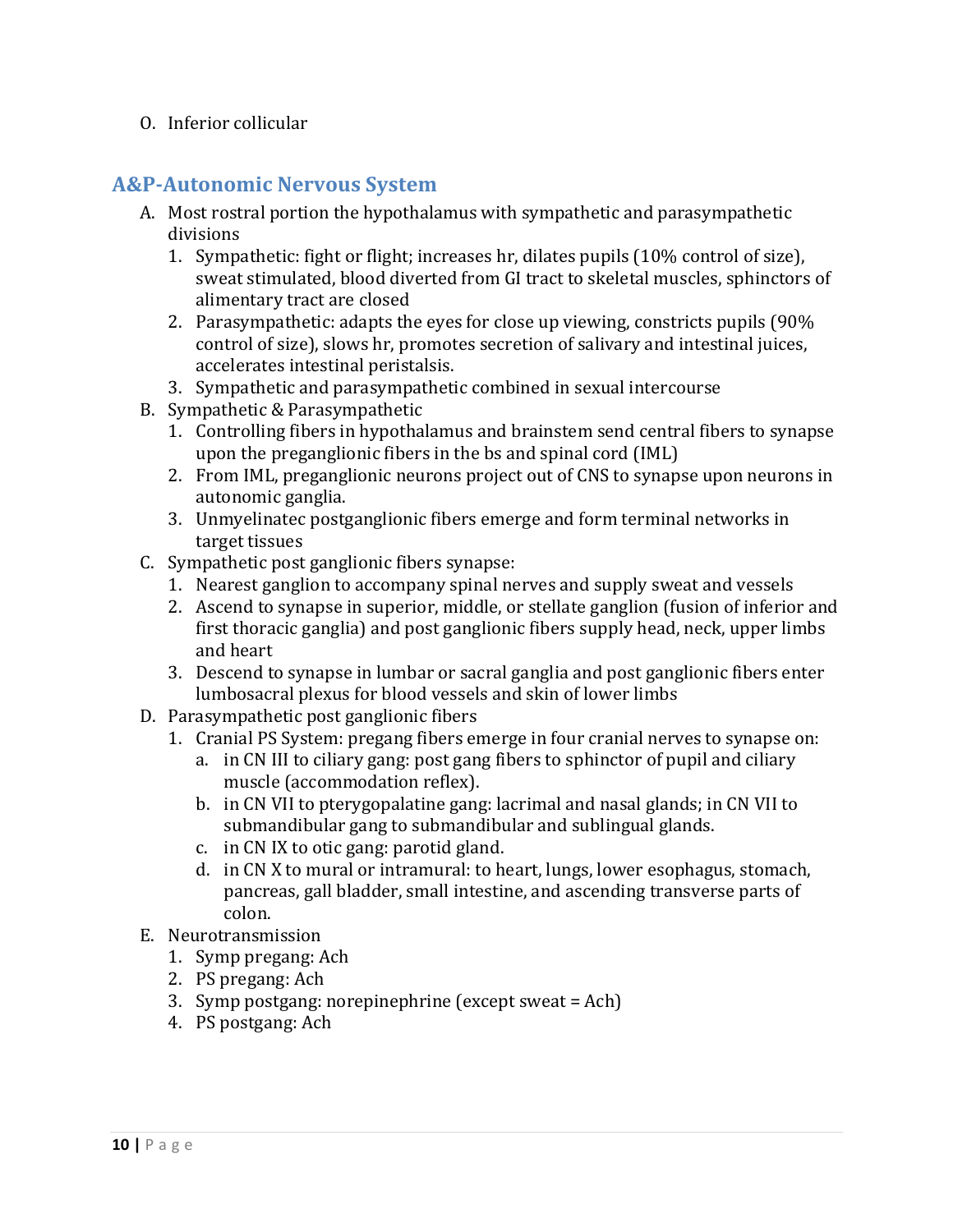#### **A&P‐Limbic System**

- A. Brainstem
	- 1. Ventral tegmentum
	- 2. Reticular formation
	- 3. Locus coeruleus
	- 4. Lateral dorsal tegmental nucleus
	- 5. Pedunculopontine nuclues
- B. Deep brain structures
	- 1. Amygdala
	- 2. Hippocampus
	- 3. Nucleus accumbens
	- 4. Parahippocampus
	- 5. Subiculum
	- 6. Perirhinal cortex
	- 7. Hypothalamus
	- 8. Entorhinal cortex
	- 9. Cingulate gyrus
	- 10. Septal nuclei

### **A&P‐Lobes of the Brain**

- A. Gross anatomy and relationship with cranial structures
- B. Main anatomic areas for each Lobe
	- 1. Frontal
		- a. Gyri- precentral, superior, paracentral, cingulate, middle, inferior
		- 2. Parietal
			- a. Gyri- postcentral, superior, inferior (angular, supramarginal), paracentral, precuneus, cingulate
		- 3. Occipital
			- a. Cuneus, lingual, lateral
		- 4. Temporal
			- a. Superior, middle, inferior, lingual, parahippocampal
		- 5. Insula
		- 6. Additional landmarks- saggital sulcus, central sulcus, sylvian fissure, parietooccipital sulcus, calcarine fissure, temporal-occipital notch, uncus of the temporal lobe, frontal/temporal/occipital pole
		- 7. Generalized functional designations for neocortex
			- a. Paleo‐neocortex
			- b. Neo‐neocortex
		- 8. Functional areas of the frontal lobe
			- a. Motor, premotor, prefrontal
		- 9. Six layers of human cerebral cortex
		- 10. Localization of primary sensory and motor functions
		- 11. Relationships with deep nuclei, brainstem, spinal cord and cerebellum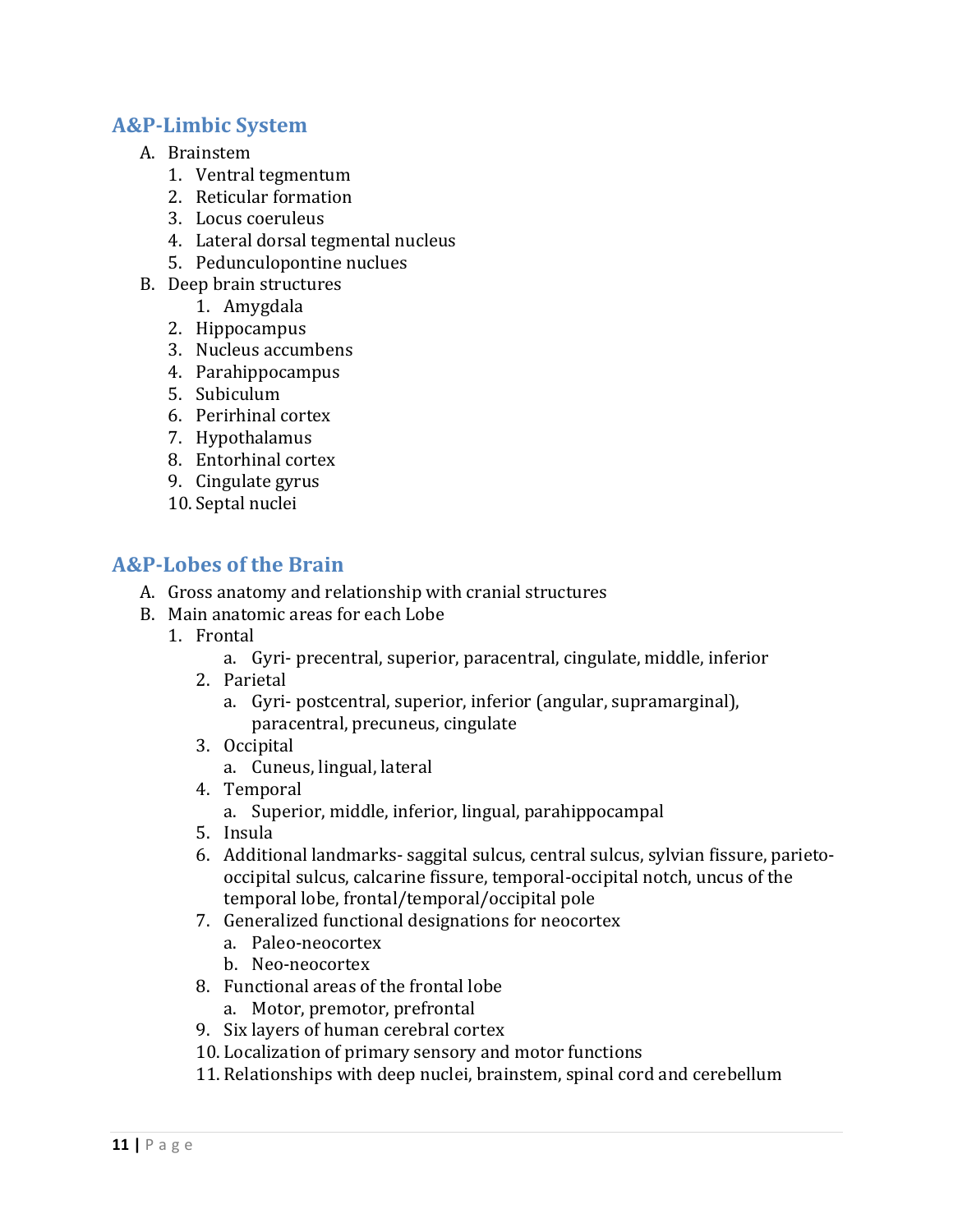## **A&P Brain & Its Environment**

- A. Brain
	- 1. Brain:
		- a) Develops embryologically from neuroectodermal tube (adult ventricles)
		- b) Medial surfaces of the diencephalon form the walls of the 3rd ventricle
		- c) 3rd ventricle:
			- i. Opens into lateral ventricles thru interventricular foramen of Monro
			- ii. Continuous posteriorly with cerebral aqueduct of Sylvius
		- iii. Continuous with the 4th ventricle (pons and medulla)
		- d) 4th ventricle:

#### i. Continuous with central canal of the caudal medulla and spinal cord

- e) Four sulci:
	- i. Central
	- ii. Lateral
- iii. Parietooccipital
- iv. Calcarine
- f) Four lobes:
	- i. Frontal
	- ii. Parietal
- iii. Temporal
- iv. Occipital
- g) Insula: overlies site where telencephalon and diencephalon fused during embryological development
- 2. Environment
	- a) Meninges
	- b) Epidural space
	- c) Dura Mater
	- d) Arachnoid Mater
	- e) Pia Mater
	- $f$ ) Subdural space
	- g) CSF
	- h) Blood brain barrier
- 3. Dural venous sinuses:
	- a) Superior sagittal sinus transverse sinuses
	- b) Several smaller sinuses
		- i. inferior sagittal sinus
		- ii. occipital sinus, and
	- iii. inferior
	- c) superior petrosal sinuses
- 4. Dural vasculature and innervation:
	- a) Maxillary artery
	- b) The middle meningeal artery
	- c) Ophthalmic artery
	- d) Occipital artery
	- e) Vertebral arteries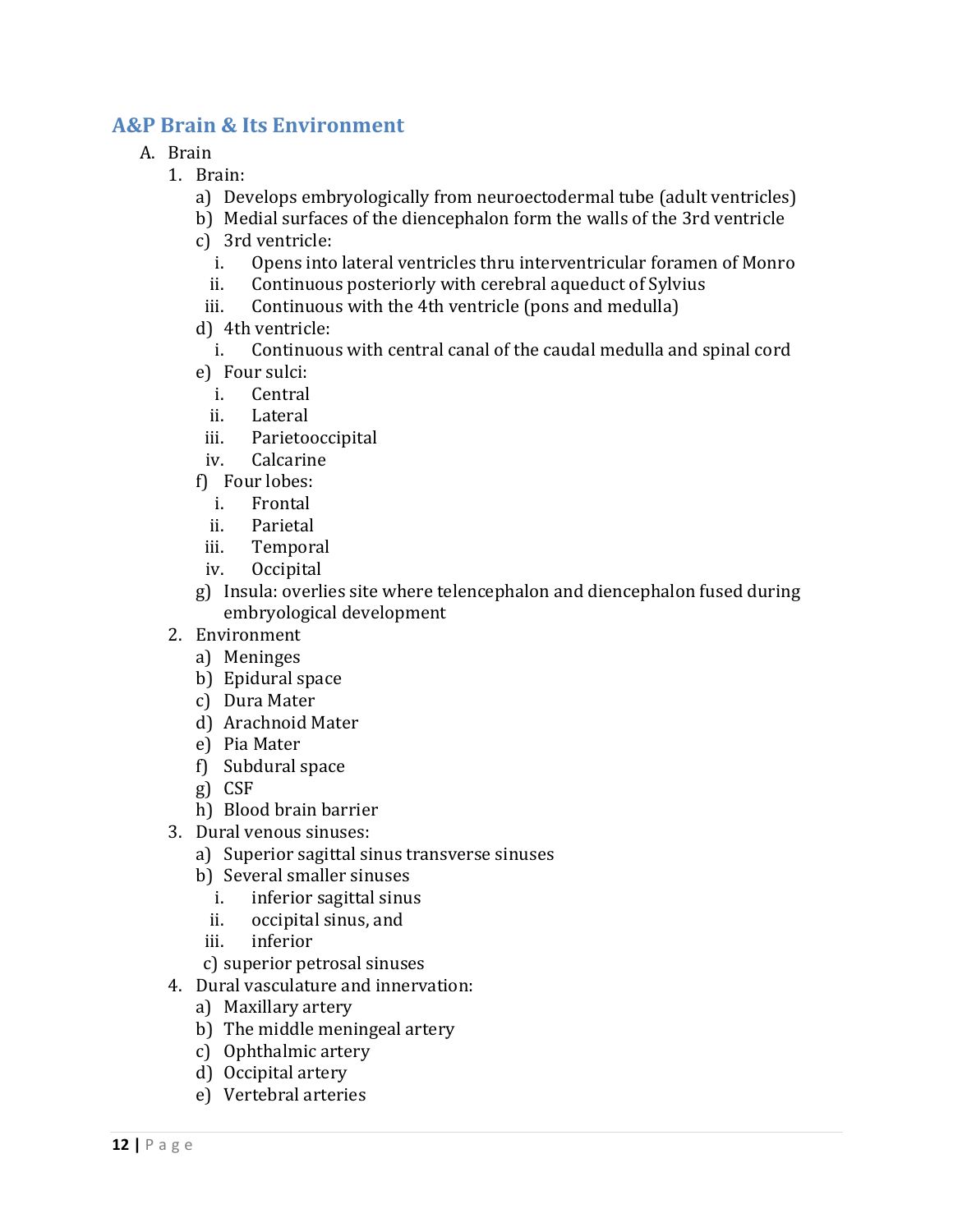- f) Primary sensory innervation
- g) Sensory innervation of the posterior fossa of the dura
- 5. Cerebrospinal Fluid: Formed by filtration of blood through the fenestrations of the choroidal capillaries that circulates through the ventricles of the brain.
- 6. Blood Supply of Brain:
	- a) Arterial Internal carotid system:
		- i. Internal carotid artery pathway and bifurcation
		- ii. posterior communicating artery
	- iii. anterior choroidal artery
	- b) Anterior Cerebral Artery
		- i. Branches
		- ii. Supply frontal & parietal lobe
	- iii. Occlusion-restricted contralateral motor and somatosensory deficits
	- c) Middle Cerebral Artery
		- i. Large
		- ii. Many branches
	- iii. Supplies deep brain structures
	- iv. Lenticulostriate arteries
		- 1) Ganglionic or penetrating branches collect anterior to the base of the brain and are called the anterior and posterior perforated substances.
		- 2) Frequently involved in strokes.
		- 3) Small damage to these arteries can equal disproportionate damage
		- 4) Vertebral Basilar system:
			- a) Pathway
			- b) Branches
				- i. The posterior spinal artery
				- ii. The anterior spinal artery
				- iii. The posterior inferior cerebellar artery
	- d) The Basilar Artery
		- 1) Pathway
			- 2) Supplies
				- a) Anterior Inferior Cerebellar Artery
					- i. Supplies inferior surface cerebellum (flocculus)
					- ii. Supplies parts of pons
					- iii. Supplies Internal Auditory Artery-occulsion can give rise to vertigo and ipsilateral deafness
				- b) Superior Cerebellar Artery
					- i. Supplies superior surface of cerebellum
					- ii. Supplies caudal brain
					- iii. Supplies rostral pons
					- iv. Unnamed Branches
					- iv. Supply Pontine arteries
					- v. Supply remainder of the pons
	- e) Posterior Cerebral Artery
		- 1) Pathway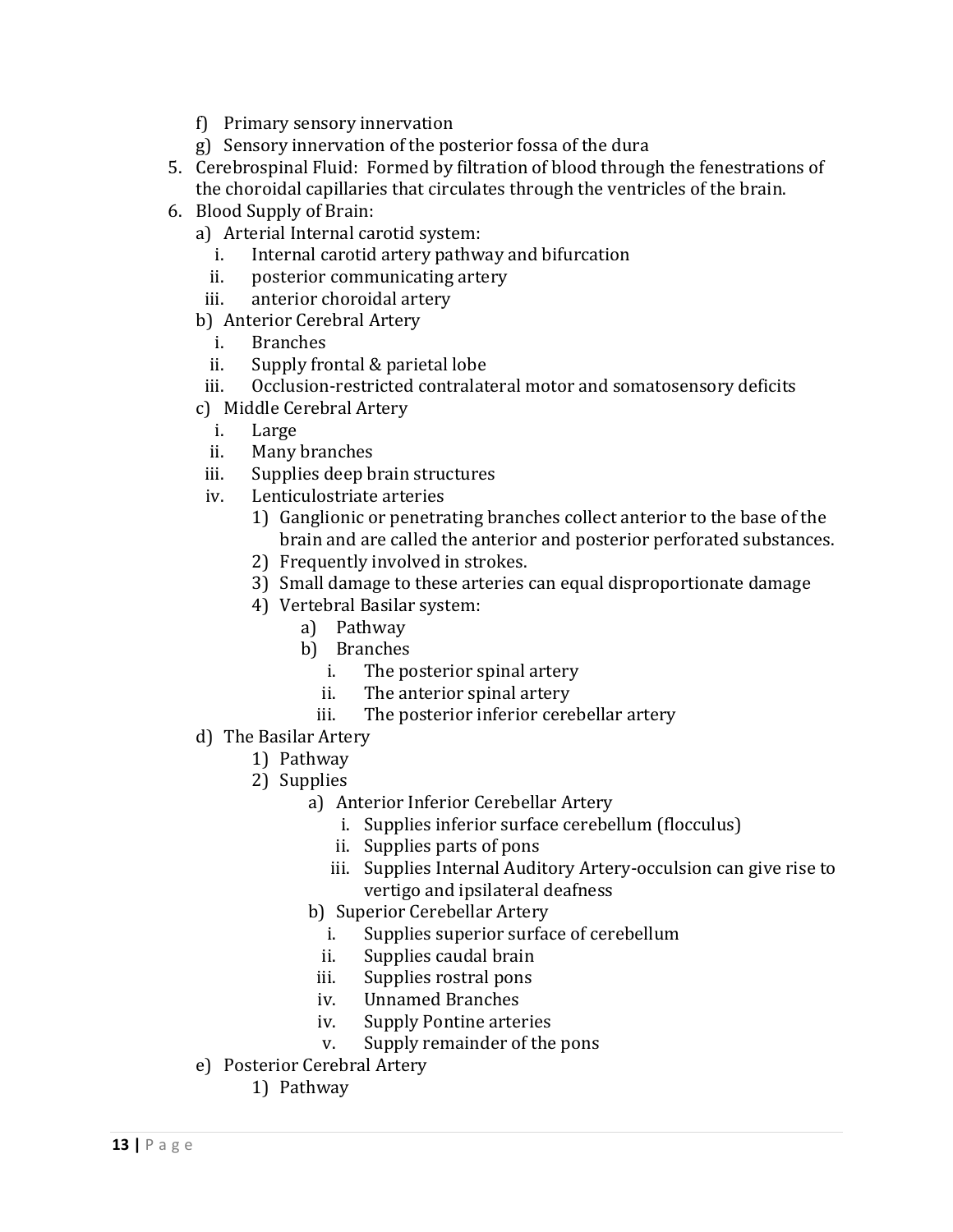- 2) Supplies the medial and inferior surfaces of the occipital and temporal lobes.
- 3) Gives rise to the Posterior Chorodial Arteries
	- a) Supply the choroid plexus of the third ventricle
	- b) Supply body of the lateral ventricle.
- 4) Occlusion of a posterior cerebral artery at its origin leads to visual field losses.
	- a) Circle of Willis:
- 5) Composition
- 6) Result of occlusion
	- a) Venous Drainage
- 7) Superficial groups
	- a) Pathway
	- b) Drainage
- 8) Deep groups
	- a) Initial drainage
	- b) Drainage into straight sinus
- 9) Basal vein
	- a) Drains some deep structures
	- b) Empties into the straight sinus.

# **A&P‐Neuroendocrine**

- A. Neuroendocrine cells
	- 1. Endocrine system
	- 2. Nervous system
	- 3. Hypothalamic/pituitary portal system
- B. Hypothalamus
	- 1. Supraoptic and paraventricular nuclei
- C. Pituitary Gland
	- 1. Anterior pituitary (adenohypophysis)i.e. Rathke' pouch
	- 2. Blood supply
		- a. Superior hypophysial arteries
		- b. Internal carotid arteries
		- c. Posterior pituitary (neurohypophysis) i. Pituitary stalk
	- 3. Other structures information and relationships between the hypothalamus and pituitary:
		- a. Infundibulum
		- b. Median eminence
		- c. Tuber cinerium
		- d. Sella turcica
		- e. Blood brain barrier
		- f. Mamillary bodies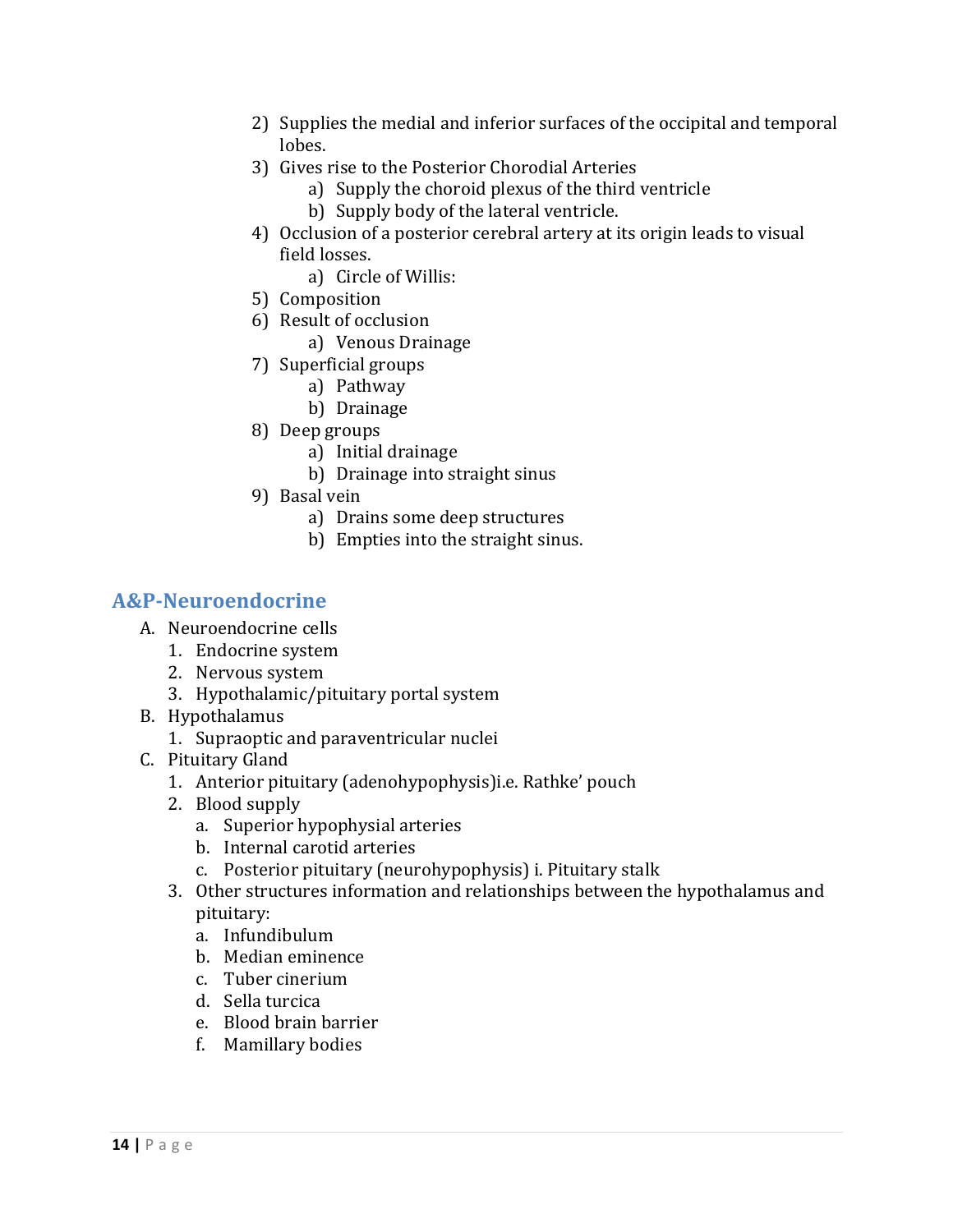#### **A&P‐Pain**

- A. Spinothalamic pathway, a lateral pain pathway: 3 neuron pathway
	- 1. Trunk and Limbs: 2nd order neuron in posterior gray horn and crosses to ascend via spinothalamic pathway to ventral posteral lateral nucleus of thalamus and then to primary somatic sensory cortex (location, severity) and lateral sulcus (visual attention to stimulus source).
	- 2. Head and Neck: 2nd order neuron in the spinal nucleus of the trigeminal nerve and travels via trigeminal thalamic projection to contralateral ventral posterior medial nucleus and then to primary somatic sensory cortex and lateral sulcus.
- B. Spinoreticular/trigeminoreticular
	- 1. Polysynaptic via spinoreticular and trigeminoreticular tracks to 1) the contralateral medial dorsal thalamic nucleus and then on to the interior cingulate cortex (concerned with effective/emotional component of pain) and 2) reticular formation of medulla and pons. Many fibers do not cross the midline.
- C. Spinomesencephalic: via anterolateral quadrant of spinal cord projects neurons from laminae I and V to mesencephalic reticular formation and periaqueductal gray and then via spinoparabrachial tract to the parabrachial nuclei that then project to the amygdala that is involved with the affective/emotional component of the pain experience.
- D. Cervicothalamic tract: nociceptive neurons in laminae III and IV mostly cross the midline and ascend in the medial lemniscus of the brain stem to lateral cervical nucleus in the midbrain and then to the ventroposterior lateral and posteromedial nuclei of the thalamus. Some axons from laminae III and IV project through the dorsal columns of the spinal cord and terminate in the gracile and cuneate nuclei of the medulla.
- E. Spinohypothalamic tract: nurons in laminae I, V, and VIII project directly to the supraspinal autonomic control centers and activates neuroendocrine and cardiovascular responses associated with pain.
- F. Fibers
	- 1. C fibers (unmyelinated,  $.5 2$  m/s); dull, achey pain; polymodal nociceptors (mechanical deformation, intense heat/cold, and irritant chemicals.
	- 2. delta fibers (myelinated,  $25 \text{ m/s}$ ); sharp pain; severe mechanical deformation of the skin.
- G. 1st order pain neurons activate segmental IML
- H. Mesencephalic pain inhibition
	- 1. Peri-aquaductal gray matter (PAG) sends excitatory projections to the Nucleus Raphe Magnus that sends bilateral caudal projections (serotonergic) via Lissauer's tract to terminate in the substantia gelatinosa at all levels of the spinal cord to excite enkephalinergic internuncials (GABA-ergic) that are inhibitory to the second order pain neuron.
	- 2. Locus ceruleus neurons (noradrenergic) descend to inhibit the second order pain neuron.
- I. Segmental pain inhibition: A fibers (mechanoreceptors) activate inhibitory internuncials that in turn inhibit excitatory internuncials and second order neuron of the pain pathway.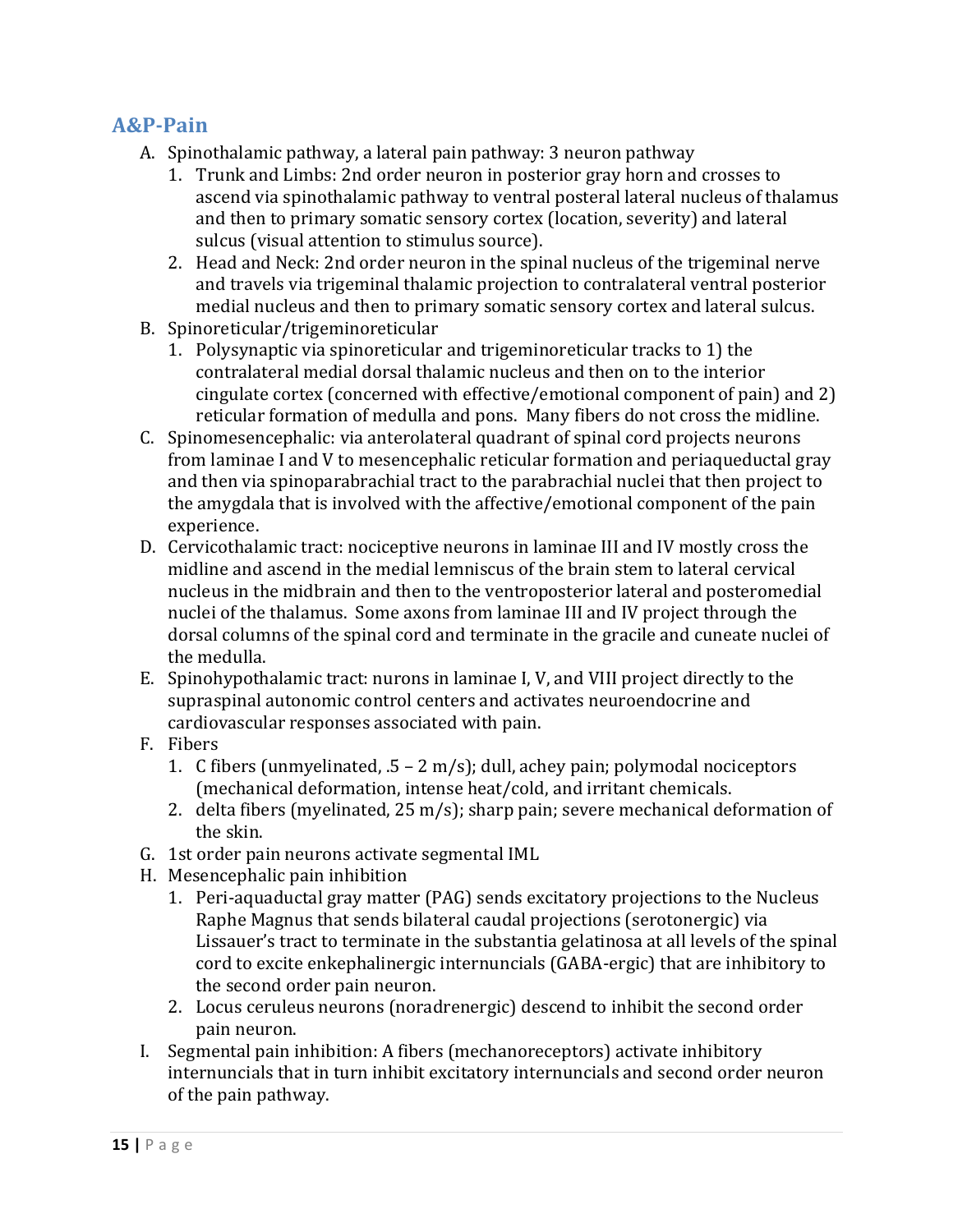# **Disorders & Diagnoses**

# **Red Flag/Scope of Practice**

Meningitis: neck rigidity, severe headache and high fever Increased intracranial pressure: eye exam ophthalmoscope-bulging optic disc with severe headache on same side Blood pressure: diastolic  $110+$  or systolic  $180+$ ; headache Blood pressure adult: diastolic 50- or systolic 80- with presenting symptoms Heart Rate/Rhythm: presentation: SOB, diaphoresis, chest pain, left arm pain, thoracic back pain; Rate above 140+ at rest with no medication indicator Cauda Equina Syndrome-disc patients: saddle pain, inability to urinate, urinate or defecate without knowing it Cavernous Sinus Syndrome: fever, head/face pain, infection in nasal triangle Subarachnoid hemorrhage (subdural, epidural): "worst headache I've ever had" Blood sugar non-fasting: below 50mg Blood sugar non-fasting: above  $300 \text{ mg/d}$ esiliter with no history of diabetes and with diaphoresis, lowered level of alertness Sepsis: Blood sugar above 120 fasting in non-diabetic patient: look for sepsis and ship; fever or abnormally low for individual  $(>97 \times 100)$ ; HR $>100$  bpm; Resp rate  $> 20$  cpm Emergent Stroke: lethargy, lower level of consciousness Respiration: below 7 and above 20 OR in a known patient plus or minus 5 either direction at rest with altered breath sounds Visual field defects: Pie in sky/ floor; hemifield loss; Quadrantanopia; loss of central vision; peripheral visual loss (tunnel vision) Temperature: hypothermia below 96core/95oral; hyperthermia above 103core/102oral; history of vomiting Projectile vomiting or unremitting vomiting

### **Disorders‐Peripheral Nerve**

- A. motor root lesion
- B. sensory root lesion
- C. motor & sensory root lesion
- D. compressive root mechanisms
	- 1. disc lesion
	- 2. inflammatory lesion (Sclerotogenous pain referral)
- E. trauma
	- 1. biomechanical, *i.e.*, lifting
	- 2. motor vehicle accident
	- 3. vertebral fracture
	- 4. vertebral compression fracture
- F. lumbosacral plexus lesions
	- 1. lumbar plexus lesion
- G. intrapment neuropathies
	- 1. radial nerve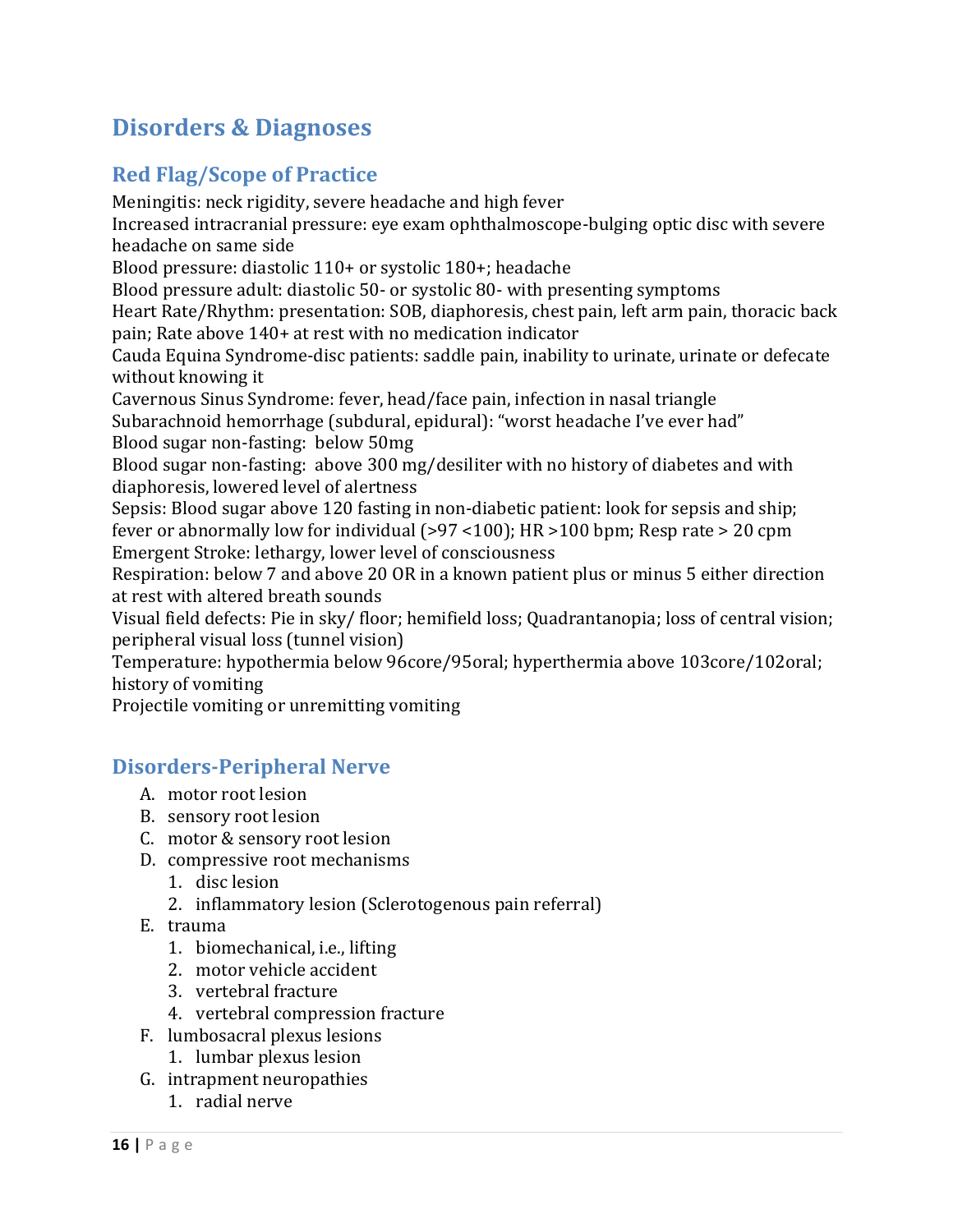- 2. median nerve
	- a. pronator syndrome
	- b. carpal tunnel syndrome
- 3. ulnar nerve
- 4. sciatic palsy
- 5. systemic peripheral neuropathy a. diabetic neuropathy
- 6. rheumatoid arthritis

### **Disorders‐Spinal Cord**

- A. Spinal Cord Injury: Lateral lesion
- B. Spinal Cord Injury: Anterior lesion
- C. Spinal Cord Injury: Posterior lesion
- D. Spinal Cord Injury: Complete lesion
- E. Compressive mechanisms
- F. Syrinx
- G. Ventral horn cell disease
- H. Multiple sclerosis
- I. Dorsal column disease
- J. Vascular disease
- K. Cauda Equina Syndrome

#### **Disorders‐Brain Stem**

- A. White matter disease
- B. Ventricular lesions
- C. Medulla ventral
- D. Medulla Lateral
- E. Medulla Craniocervical junction
- F. Medulla Integrative
- G. Pons Ventral
- H. Pons Dorsal
- I. Pons Lateral
- J. Pons Paramedian
- K. Pons Integrative
- L. Mesencephelon Tegmental
- M. Mesencephelon Tectal
- N. Mesencephelon Integrative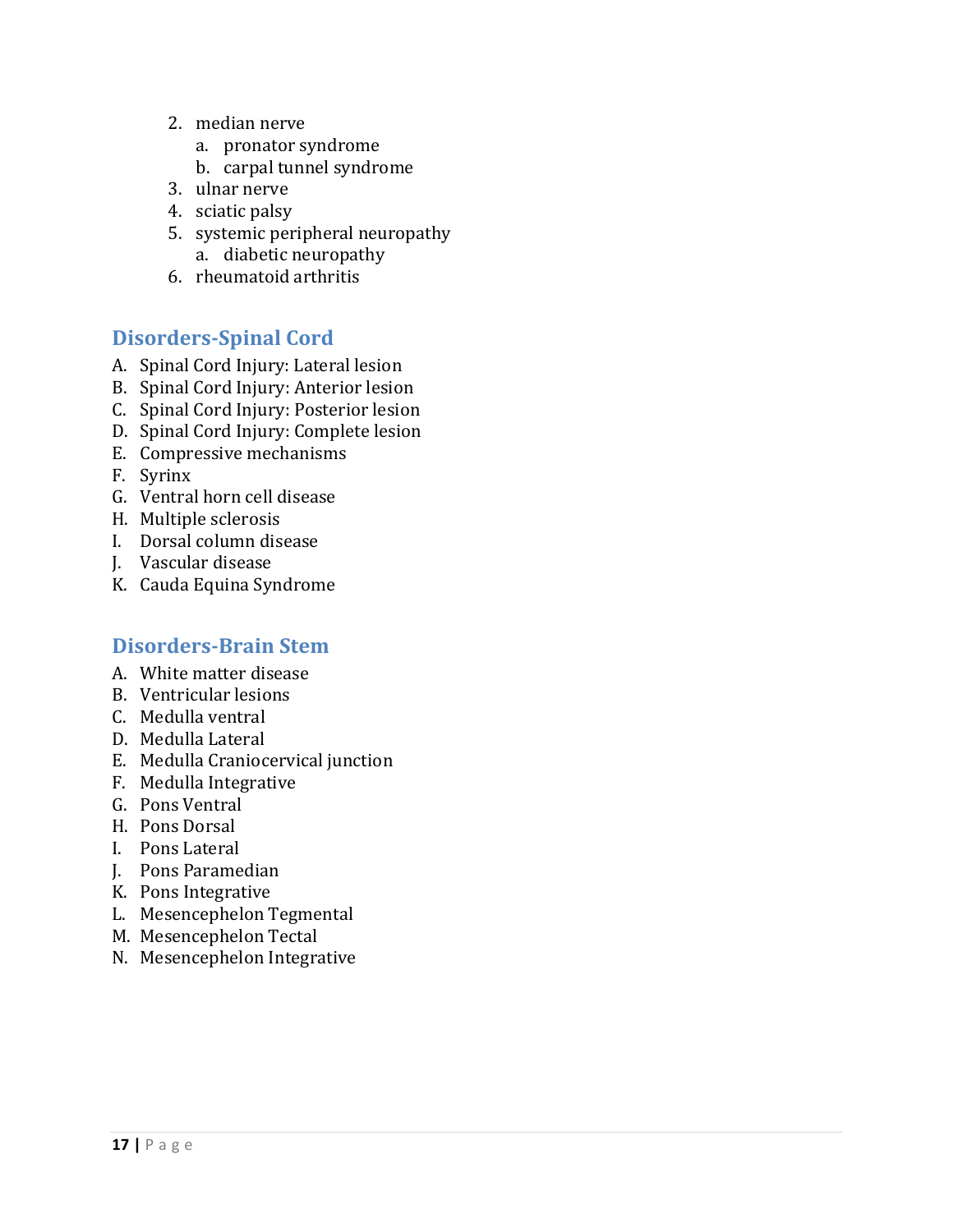## **Disorders‐Cranial Nerve**

- A. Tumors‐locations
- B. Vasculature
	- 1. TIA—transient ischemic attack
	- 2. Stroke
	- 3. AVM-arteriovenous malformation
	- 4. aneurysm
- C. Trauma
- D. Infection
- E. Congenital anomalies
- F. Plasticity/deafferentation
- G. Hemisphericity
- H. Macular degeneration, RAPD—relative afferent papillary defect
- I. Nerve palsies—CN III, Facial

# **Disorders‐Head & Face Pain**

- A. Migraine
- B. Cluster headache
- C. Cervicogenic headache
- D. Tension type headache
- E. Temporal neuritis
- F. Subarachnoid hemhorrage
- G. Trigeminal neuralgia
- H. Atypical facial pain
- I. Temporo-mandibular joint pain

#### **Disease Processes‐Cerebellum**

- A. Atrophy
- B. Injury
- C. Toxicity
- D. Genetic diseases
- E. Concomitant deafferentation
- F. Pathway disease-spinocebellar
- G. Tumor
- H. Stroke
- I. Ischemia
- J. Location‐tremor‐symptoms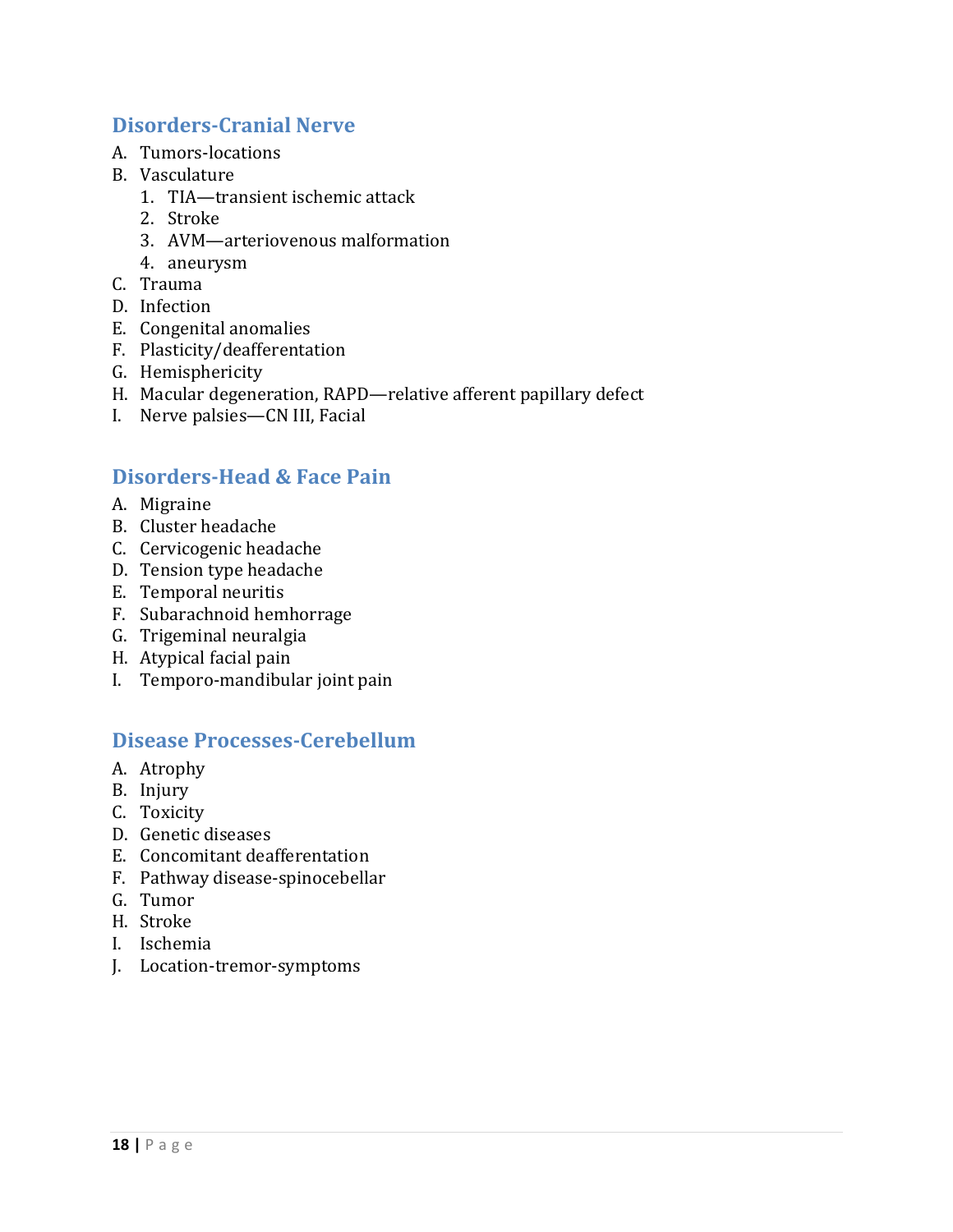# **Disorders & Diagnoses‐Basal Ganglia**

- A. Movement Disorders
	- 1. Parkinson's Disease: loss of SNc dopamine to neostriatum
	- 2. Huntington's disease: damage to neostriatum
	- 3. Ballismus: STN damage
	- 4. Tourette's syndrome: lack of inhibition of pathways resulting in motor tics and at least one phonic tic.
	- 5. Obsessive-Compulsive disease: dopaminergic hyperfunction in the prefrontal cortex and serotonergic hypofunction in the basal ganglia.
	- 6. Dystonia: increased and sustained output of motoric centers; begins focally and spreads unilaterally and then bilaterally.
	- 7. Wilson's Disease: hepatolenticular degeneration (copper metabolism)

# **Diseases‐Reflexogenic**

- A. Tumor
- B. Vasculature-obstruction/tone modulation
	- 1. Stroke
	- 2. TIA
	- 3. Aneurism
- C. Deafferentation
- D. Genetic disease
- E. Toxicity
- F. Hemisphericity

## **Disorders‐Autonomic Nervous System**

- A. Sympathetic Escape (decreased pontine control)
	- 1. End organ effect: i.e., tachycardia on right and arythmia on left;
	- 2. End organ effect: i.e., intestinal hypofunction;
	- 3. Other
- B. Reynaud's phenomenon
- C. Complex Regional Pain Syndrome
- D. Sympathetic aggravation of immune response (asthma)
- E. Horner's syndrome

### **Disease/Diagnoses‐Limbic System**

- A. Depression
- B. Anxiety
- C. Autonomic dysregulation/autonomia
- D. Emotional manifestations or lack of:
	- 1. Right hemisphere sadness, fear, disgust
	- 2. Left hemisphere euphoria, anger, excessive surprise, unwarranted bliss
- E. R. Neurodegenerative disorders
- F. Developmental disorders
- G. Dysautonomia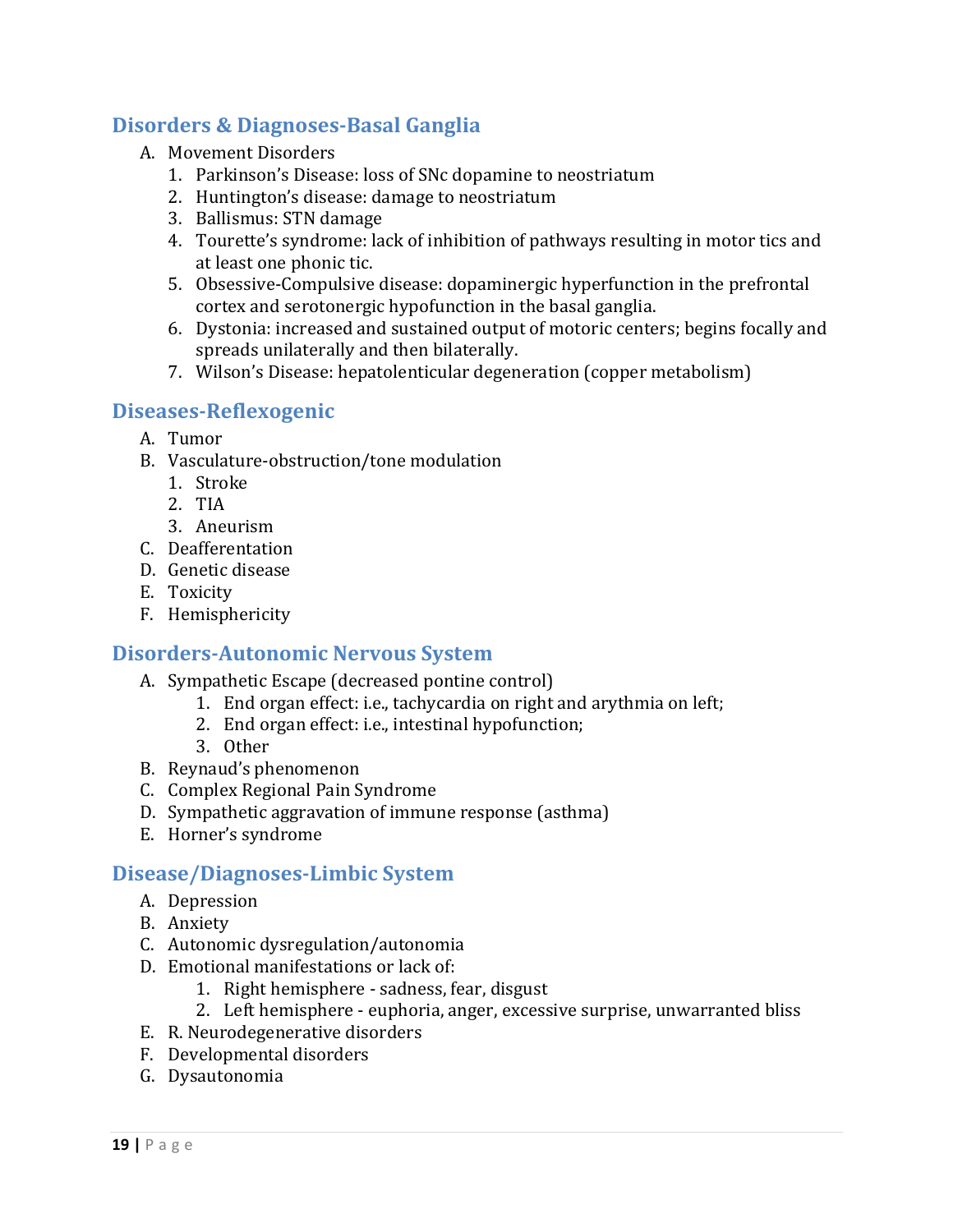#### **Disorders‐Lobes of the Brain**

- A. Functional categories
	- 1. Attentional
	- 2. Emotional
	- 3. Memory
	- 4. Sensory
	- 5. Sensorimotor integration & Movement Excecution
	- 6. Interhemispheric disconnection
	- 7. Dementia
- B. Anatomic categories
	- 1. Occipital
	- 2. Temporal
	- 3. Parietal
	- 4. Frontal
	- 5. Callosal
- C. Terminology of Symptoms-
	- 1. Neglect
	- 2. Akinesia
	- 3. Perseveration
	- 4. Echolalia
	- 5. Akinetic
	- 6. Hallucinations
	- 7. Agnosia
	- 8. Alexia
	- 9. Dysgraphia
	- 10. Aphasia
	- 11. Anomia
	- 12. Apraxia
	- 13. Acalculia
	- 14. Palsy
	- 15. Hemianopia

#### **Disease Processes‐Brain & Its Environment**

- A. Stroke
- B. Transient ischemic attacks
	- 1. Hard lesion (clot)
	- 2. Physiological lesion
- C. Aneurysms
- D. Arteriovenous malformations
- E. Meningitis
- F. Encephalitis
- G. Leakage of CSF
- H. Increased intracranial pressure
- I. Cavernous sinus syndrome/thrombosis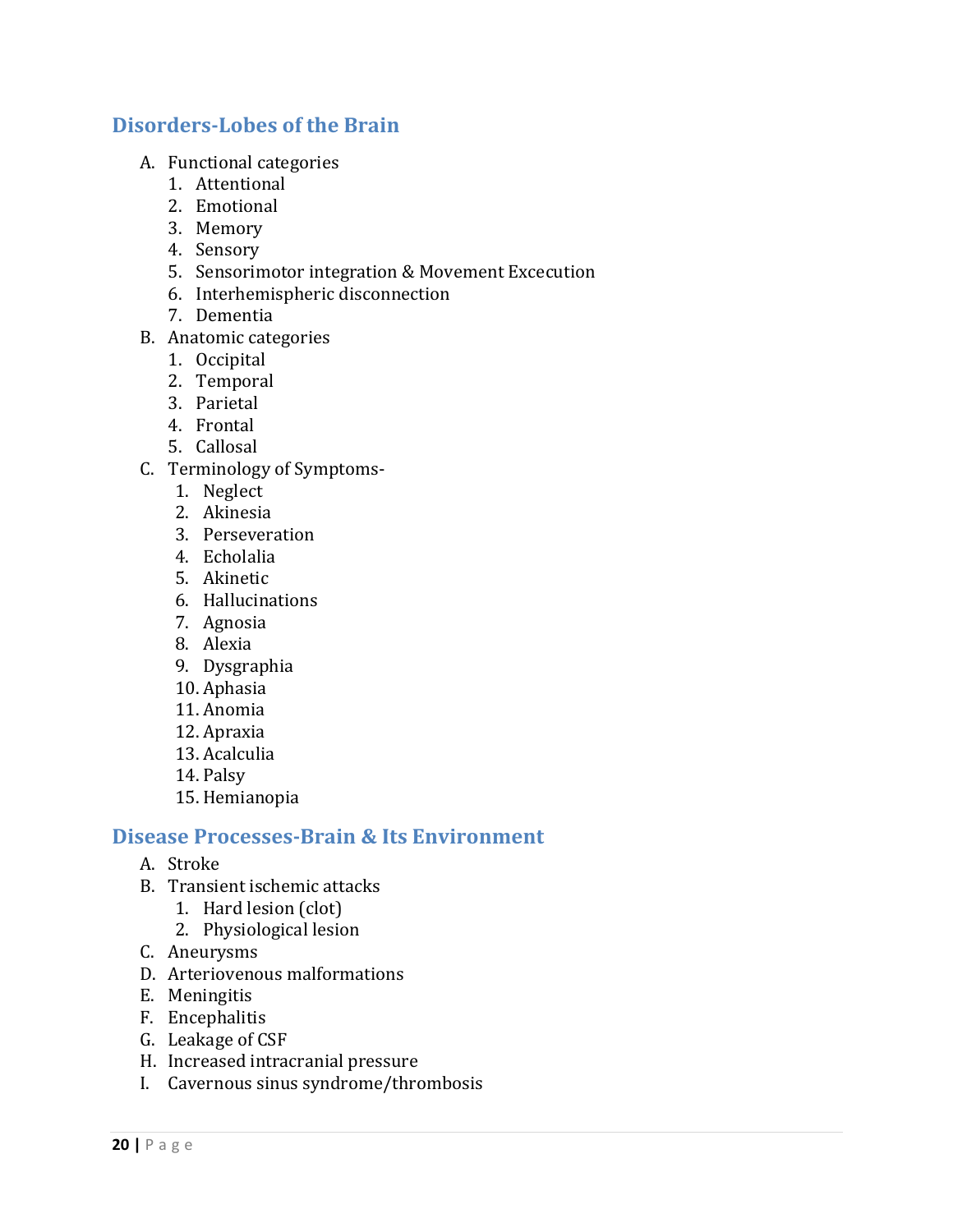#### **Disorders‐Neuroendocrine**

- A. Hyperprolactinemia
	- 1. Associated conditions
		- a. Hypogonadism
		- b. Amenorrhea
		- c. Galactorrhea
	- 2. Disease states
		- a. Pituitary tumors
			- i. Prolactinomas
			- ii. Adenomas secreting GH and prolactin
			- iii. Adenomas secreting ACTH and prolactin (Cushing's disease)
			- iv. Nonfunctioning chromophobe adenomas compressing pituitary stalk
		- b. Hypothalamus
			- i. Sarcoidosis
			- ii. Craniopharyngiomas
			- iii. Cranial irradiation
			- iv. Empty sella syndrome
			- v. Aneurysm
		- c. Other diseases
			- i. Primary hypothyroidism
			- ii. Chronic renal failure
			- iii. Cirrhosis
			- iv. Chest wall trauma
- B. Hypoprolactinemia
	- 1. Panhypopituitarism
- C. Growth Hormone (Somatotropin)
	- 1. Acromegaly
	- 2. Gigantism
- D. Pituitary Dwarfism
	- 1. Gonadotropin:
		- a. Ectopic secretion
			- i. Germinomas
			- ii. Precocious puberty
			- iii. Pituitary adenomas
				- 1) FSH secreting
				- 2) LH secreting
	- 2. Thyrotropin
		- a. GH
			- i. Acromegaly
			- ii. Depression
				- 1) Hyperthyroidism
				- 2) Primary hypothyroidism
				- 3) Secondary hypothyroidism
					- a) Pituitary disease
					- b) Hypothalamic disease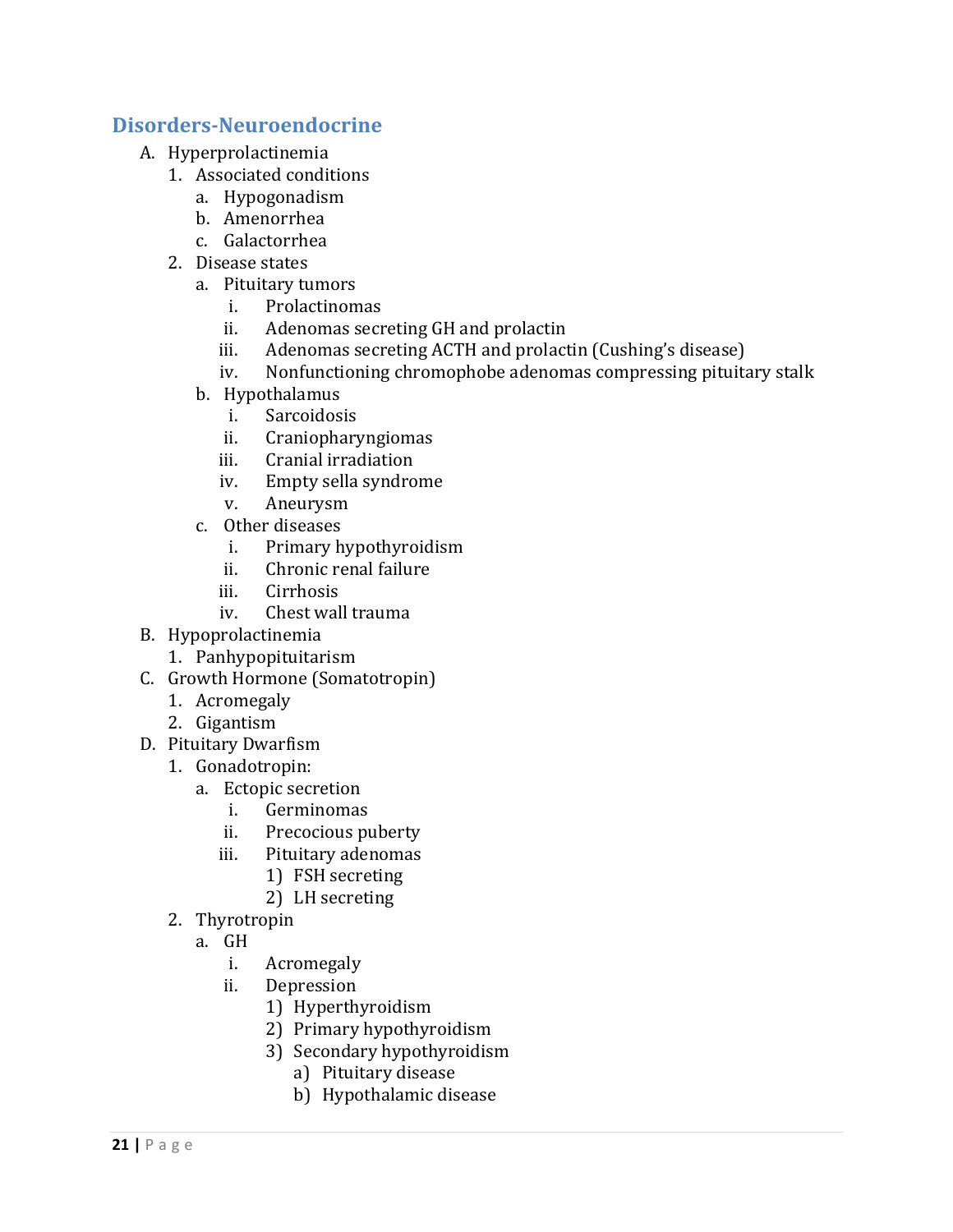- iii. Pituitary or TSH induced hyperthyroidism
	- 1) Tumors
	- 2) Resistance to thyroid hormone
	- 3) Adrenocorticotropic Hormone (ACTH):
		- a) Excess ACTH
			- a. Cushing's syndrome
			- b. Nelson's Syndrome
		- ii. Causes of excess Cortisol:
			- a. Pituitary ACTH
			- b. Ectopic ACTH
			- c. Adrenal tumors
			- d. Exogenous corticosteroid administration
	- iii. ACTH Deficiency:
		- a. After prolonged glucocorticoid administration
- E. Deficiency of Vasopressin (Diabetes Insipidus)
	- 1. Causes affecting pituitary or hypothalamus:
		- a. Neoplastic lesions
		- b. Infiltrative lesions
		- c. Surgery
		- d. Isotopic ablative therapy
		- e. Severe head injuries
- F. Syndrome of Inappropriate AVP Secretion (SIADH):
	- 1. Causes
		- a. Lung carcinoma
			- i. Small cell
			- ii. Oat cell
		- b. Nontumorous lung tissue
			- i. TB
			- ii. Pneumonia
			- iii. Other pulmonary diseases
- G. Thyroid Disorders
	- 1. Sick euthyroid
	- 2. Simple nontoxic goiter
		- a. Iodine deficiency
	- 3. Hypothyroidism
		- a. In children Cretinism
		- b. In adults
	- 4. Thyrotoxicosis
		- a. Abnormal thyroid stimulator
			- i. Grave's disease
				- 1) Hyperthyroidism
				- 2) Diffuse goiter
				- 3) Opthalmopathy
				- 4) Dermopathy
					- a) Trophoblastic tumor
					- b) Intrinsic thyroid autonomy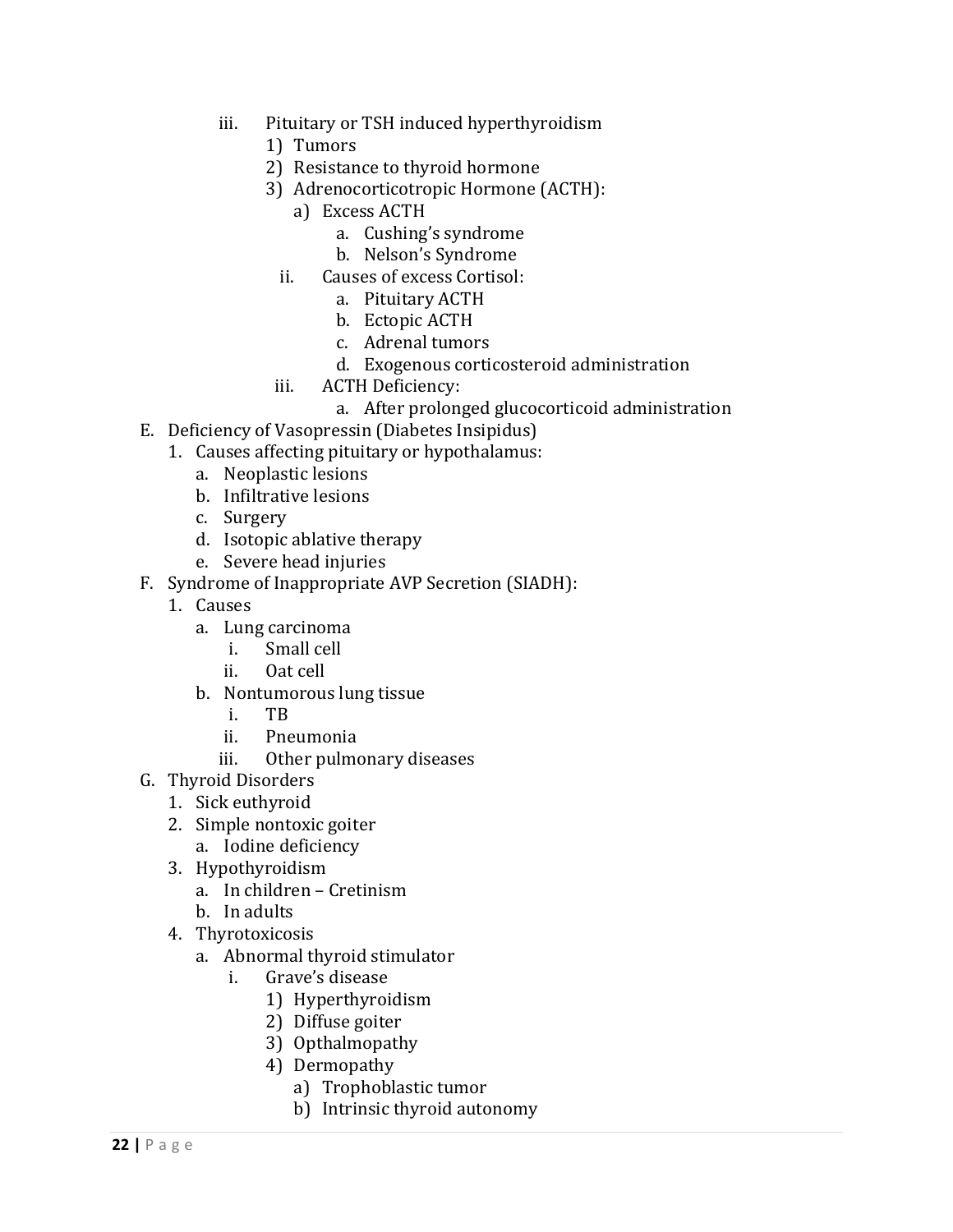- i. Hyperfunctioning adenoma
- ii. Toxic multinodular goiter
- c) Disorders of hormone storage
	- i. Thyoiditis
		- a. Subacute
		- b. Chronic
	- ii. Ectopic thyroid tissue
		- a. Functioning follicular carcinoma
- d) Complications of thyrotoxicosis
	- i. Thyrocardiac disease
	- ii. Thyrotoxic crisis
- e) Thyroiditis
- f) Thyroid tumors
	- i. Adenomas
	- ii. Carcinomas
- H. Diseases of the Adrenal Cortex
	- 1. Hyperfunction of the Adrenal Cortex
		- a.Excess cortisol
			- a) Cushing's syndrome
			- b) Causes
				- i. adrenal hyperplasia
				- ii. neoplasia
				- iii. exogenous
		- b. Aldosteronism
			- a) Hyper secretion of aldosterone
			- b) Primary aldosteronism
				- i. adrenal adenoma
				- ii. adrenal carcinoma
			- c) Secondary aldosteronism
				- i. renin angiotensin system
				- ii. Syndromes of adrenal androgen excess
					- a.Hirsutism
						- 1. Oligomenorrhea
						- 2. Acne
						- 3. Virilization
						- 4. Causes in women

- I. Familial
- J. Idiopathic
- K. Polycystic ovaries
- L. Tumor
- M. Congenital adrenal hyperplasia;
	- 1. Hypofunction of the Adrenal Cortex
	- 2. Addison's disease
		- a.Primary adrenocortical insufficiency
			- a) Causes
				- i. Idiopathic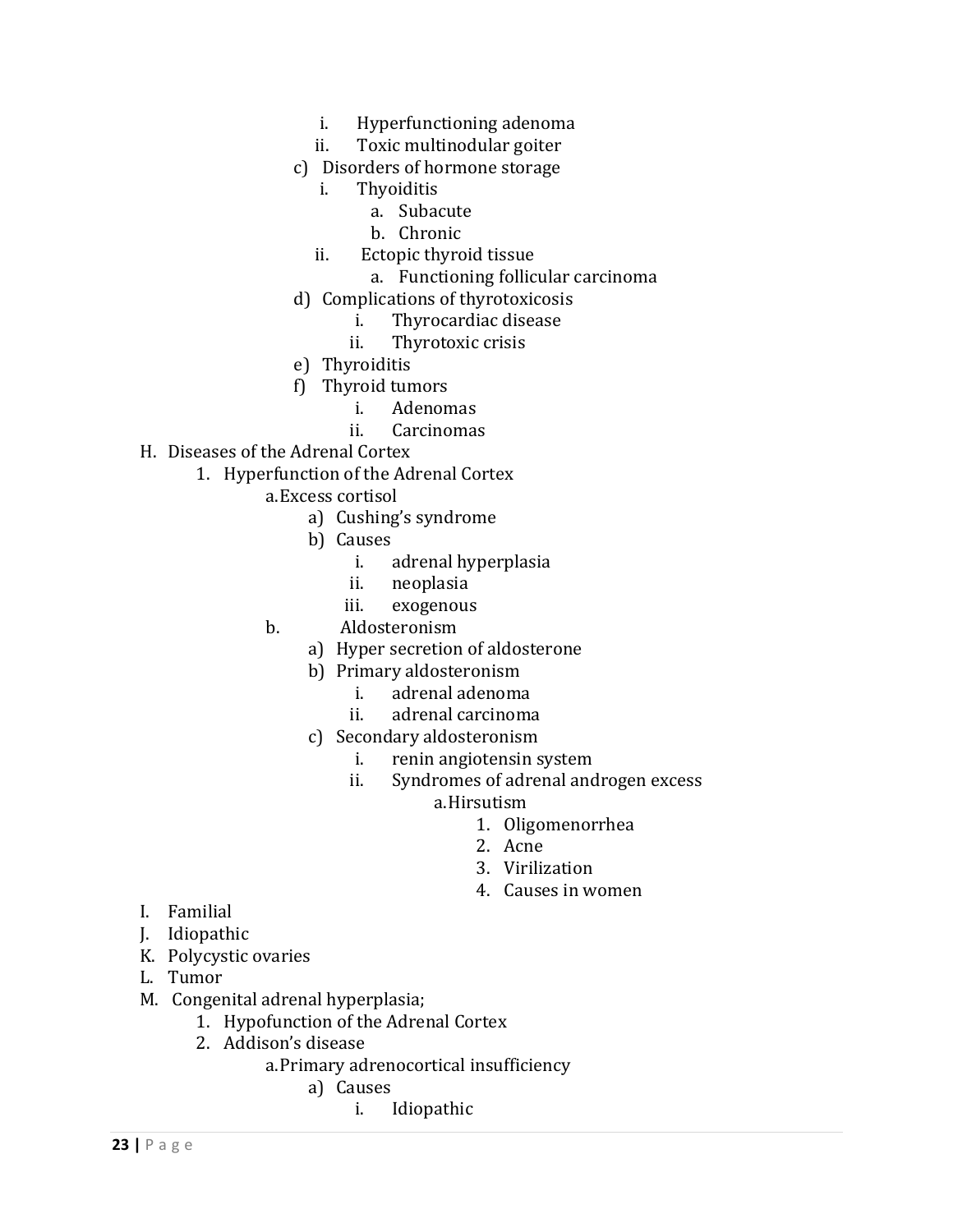- ii. surgical removal
- iii. destruction from infection
- iv. hemorrhage
- v. tumor
- b. Secondary adrenocortical insufficiency
	- a) Causes
		- i. Hypopituitarism
		- ii. exogenous steroid
		- iii. steroid from tumor
- c. Acute adrenocortical insufficiency
	- a) Causes
		- i. Sepsis
		- ii. surgical stress
		- iii. hemorrhagic destruction of both adrenal glands
			- a. anticoagulant therapy
			- b. sometimes during pregnancy

#### I. Pheochromocytoma

- 1. Chromaffin tumors
	- a. Catecholamines
	- b. Adrenal medulla
- 2. Familial
	- a. Autosomal dominant
	- b. Neurofibromatosis type II
	- c. Tumors are bilateral
- 3. Extraadrenal
	- a. abdomen ganglia
		- i. celiac
		- ii. superior mesenteric
		- iii. inferior mesenteric
- 4. Associated diseases
	- a. medullary carcinoma of thyroid in MEN
	- b. Type II and III neurofibromatosis
- J. Diabetes Mellitis
	- 1. Type I (IDDM)
	- 2. Type II (NIDDM)
	- 3. Secondary diabetes
		- a. Pancreatic disease
		- b. hormone abnormalities
		- c. drug or chemical induced
		- d. insulin receptor abnormalities
		- e. genetic syndromes
			- i. Complications of DM
				- a. i. Diabetic ketoacidosis
				- b. Hyperosmolar coma
				- c. Late Complications
					- 1) Circulatory abnormalities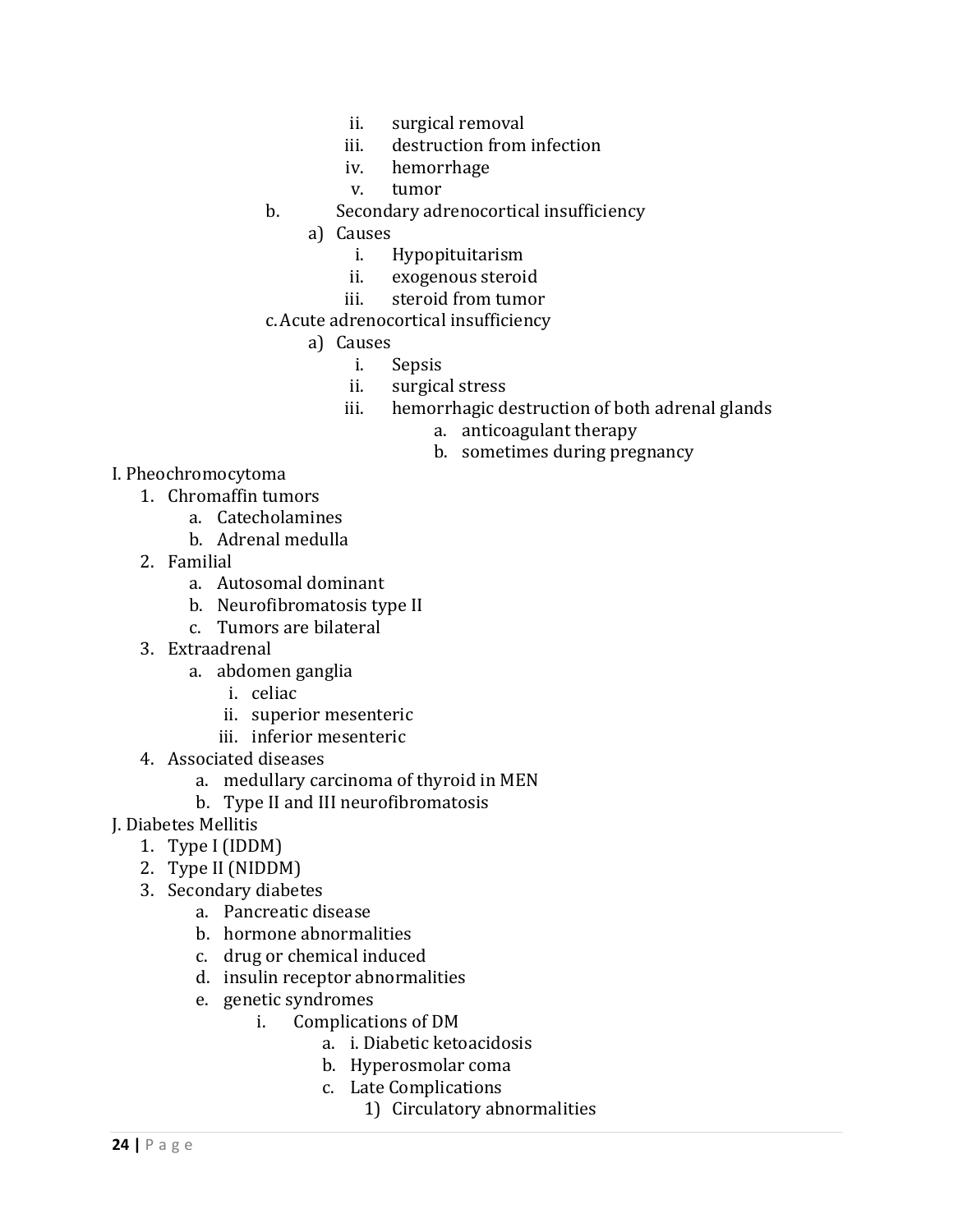- 2) Retinopathy
- 3) Diabetic foot ulcers
- 4) Diabetic Neuropathy
- 5) Peripheral polyneuropathy
- 6) Mononeuropathy
	- a) Autonomic neuropathy
	- b) Variety of skin lesions
- K. Abnormalities of Testicular Function
	- 1. Hypothalamic/Pituitary
	- 2. Testicular
		- a. Klinefelters Syndrome or XX male
		- b. Acquired defects due to
			- i. viral infection
			- ii. trauma
			- iii. radiation drugs
			- iv. systemic diseases
	- 3. Sperm transport
- L. Abnormalities of the Ovaries
	- 1. Ovaries
	- 2. Menstrual Cycle
	- 3. Menopause i. Osteoporosis
- M. Disorders affecting Multiple Endocrine Systems
	- 1. Multiple Endocrine Neoplasia, Type I (Werner syndrome)
	- 2. Multiple Endocrine Neoplasia, Type II (Sipple syndrome)
	- 3. Multiple Endocrine Neoplasia, Type III

#### **Disease Processes/Diagnoses‐Pain**

- A. Complex regional pain syndrome
- B. Neurogenic inflammation: local C fiber release of one or more peptide substances, notably substance P, which binds with receptors on the walls of arterioles, leading to arteriolar dilatation, and also binds with receptors on the surface of mast cells, stimulating them to release histamine which increases capillary permeability and leads to local accumulation of tissue fluid, the wheal response.
- C. Chronic pain associated with decreased brainstem function.
- D. Chronic pain associated with decreased internuncial function.
- E. Hypoxic nociceptive depolarization
- F. Neuropathic pain: secondary to direct injury to nerve
- G. Fibromyalgia
- H. Labor pain
- I. Post surgical acute pain
- J. Cancer related pain
- K. Arthritic pain
	- 1. Rheumatoid
	- 2. Osteo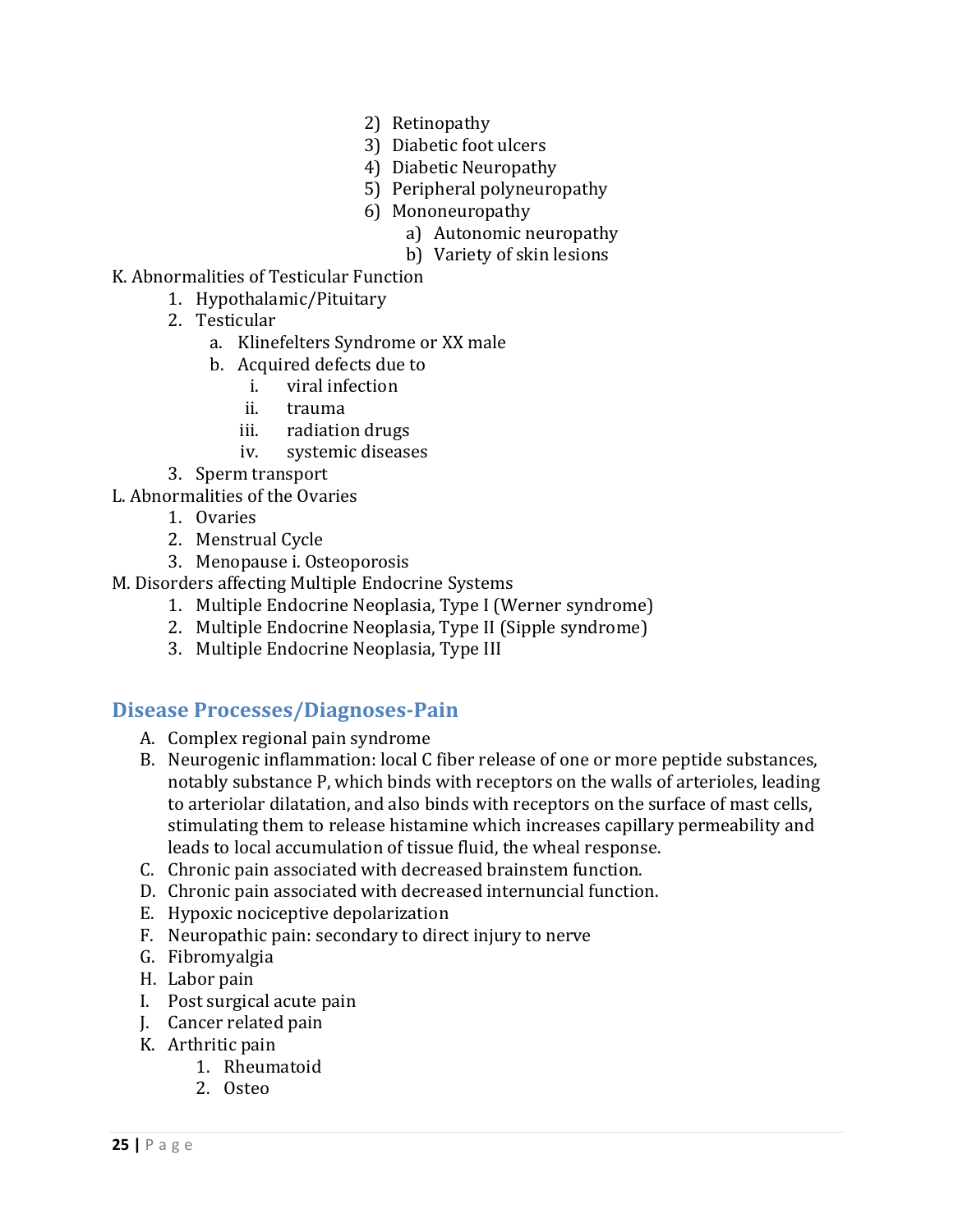#### L. Muscle pain

- 1. Spasm
- 2. Pull
- 3. Tear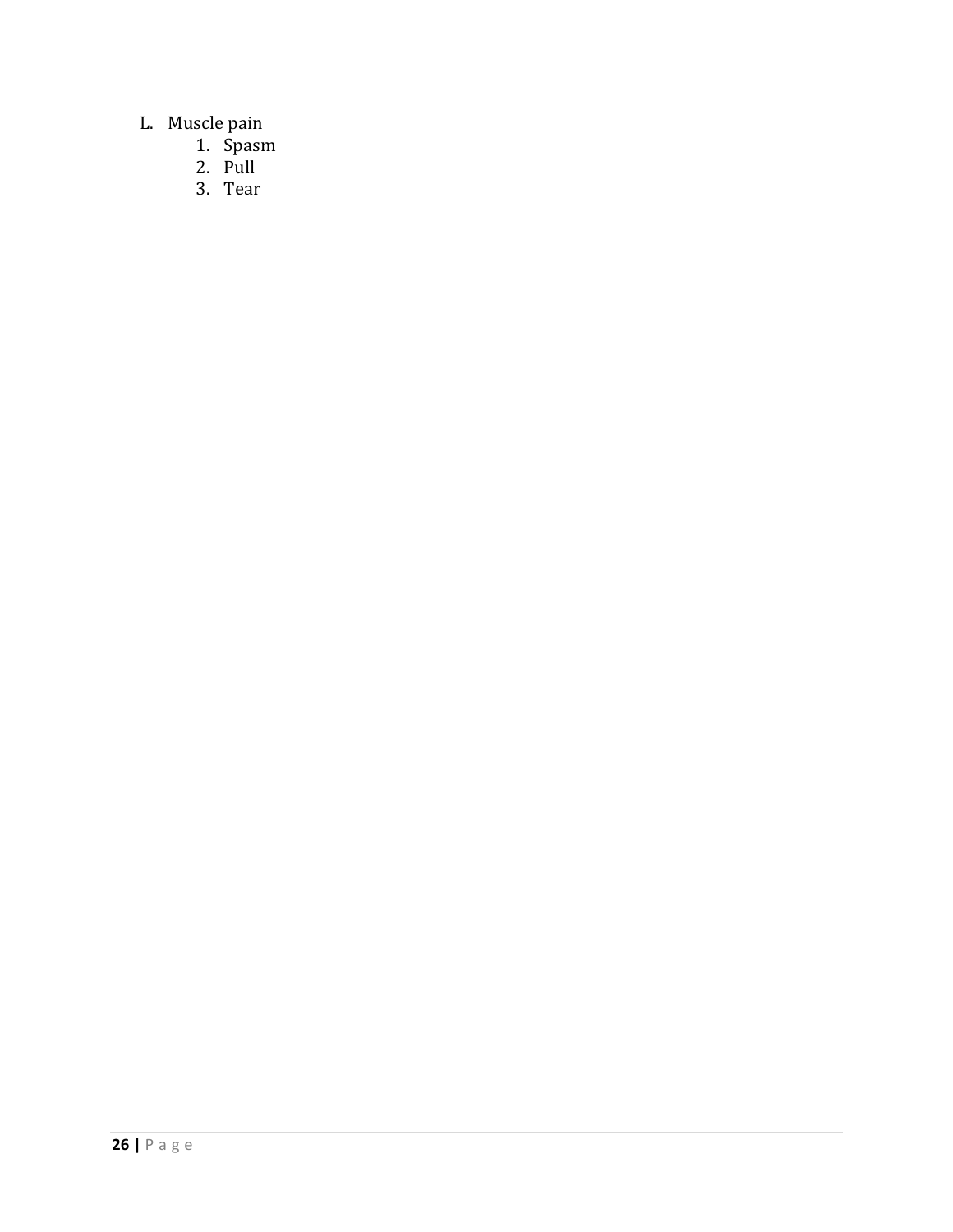# **Diagnostic Issues Relevant to Each Neuro Area**

# **Diagnostic Issues - Receptors**

- A. History taking differentiating possible disorders of environmental receptor organs vs other causes
- B. Complete neurological examination
- C. Visual examination using otoscope and opthalmoscope of the fundus, auditory canal, oral cavity, nasal cavity
- D. Visual acutity testing using Snellen Eye chart
- E. Auditory acuity testing using tones, Weber and Rinne tests
- F. basic smell testing, taste testing
- G. Differential testing for peripheral vs central vertigo
- H. Rhomberg's test, finger to nose and observation of smooth pursuits
- I. Dix-Hallpike maneuver
- J. Interpretation of auditory, visual and vestibular function special testing
- K. Assessment of muscle tone, strength, joint position sense, joint range of motion and position
- L. Assessment of cutaneous modalities of warm/cold, sharp/dull, pain perception, two point discrimination, graphesthesia

# **Diagnostic Procedures‐Peripheral Nerve**

- A. Cervical MRI
- B. Thoracic MRI
- C. Lumbosacral MRI
- D. Shoulder MRI
	- 1. brachial plexus
	- 2. shoulder soft tissue
- E. Upper extremity Nerve conduction velocity testing without needle EMG
- F. Upper extremity Nerve Conduction velocity testing with needle EMG
- G. Lower extremity Nerve conduction velocity testing without needle EMG
- H. Lower extremity Nerve Conduction velocity testing with needle EMG
- I. Laboratory testing
	- 1. heavy metals
	- 2. serum B12
	- 3. Complete Blood Count
	- 4. Comprehensive Metabolic Profile
	- 5. Urinalysis
	- 6. Genetic testing
- J. Cardiac testing
	- 1. Doppler
	- 2. ECG
	- 3. Echo Cardiogram
	- 4. Cardiac Stress test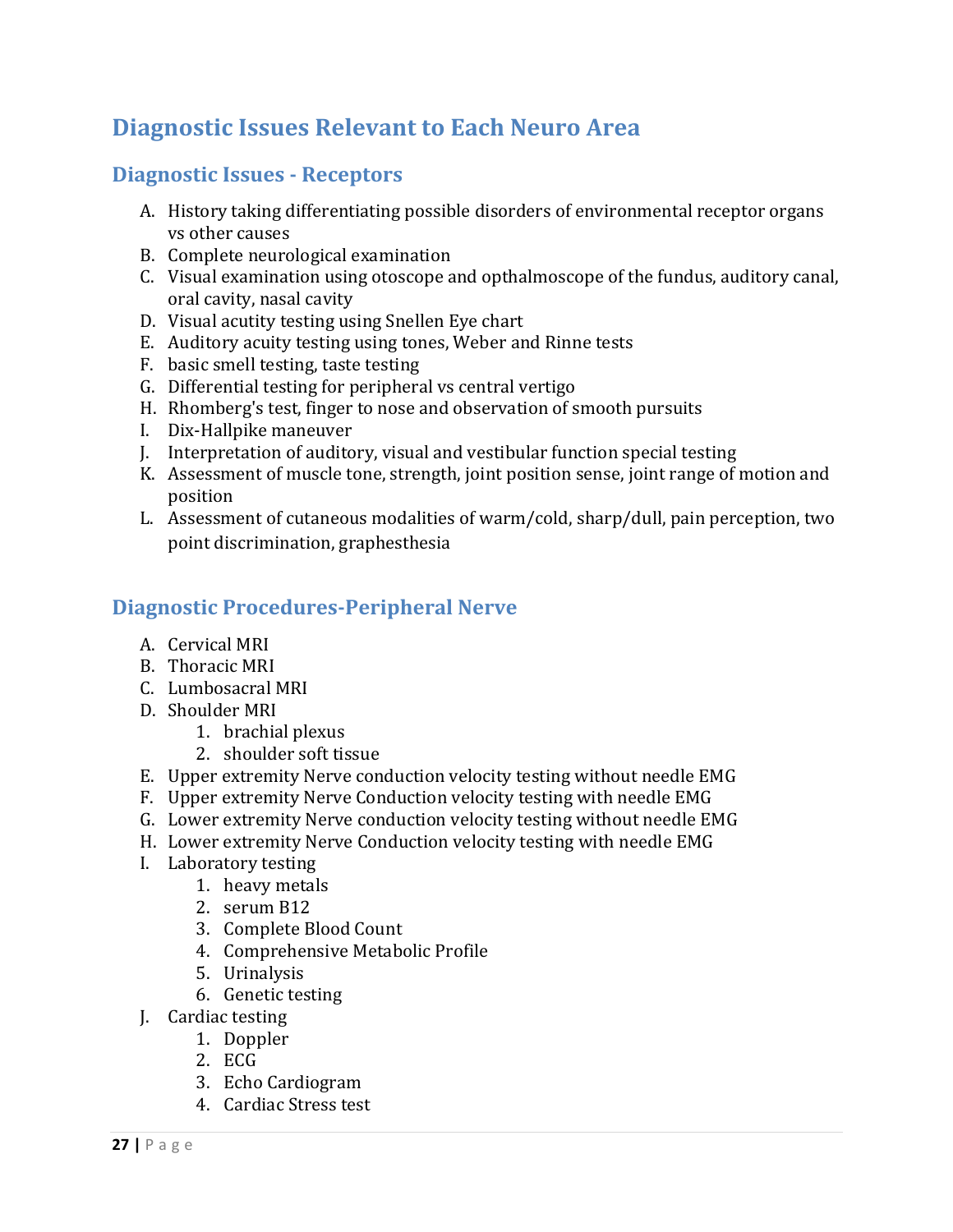- K. Xray:
	- 1. Cervical spine
	- 2. Thoracic spine
	- 3. Lumbosacral spine
	- 4. Shoulder series
	- 5. Elbow series
	- 6. Wrist series
	- 7. Hand series
	- 8. Hip series
	- 9. Knee series
	- 10. Ankle series
	- 11. Foot series

#### **Diagnostic Issues‐SC**

- A. History taking differentiating spinal cord lesions from lesions elsewhere
- B. Complete neurological examination with emphasis on: Muscle spindle reflexes
- C. Complete neurological examination with emphasis on: Strength
- D. Complete neurological examination with emphasis on: Primitive reflexes
- E. Complete neurological examination with emphasis on: Assessment of tone
- F. Complete neurological examination with emphasis on: Tactile sensation testing
- G. Localization of spinal cord lesions at different levels
- H. Differentiating between a single lesion, multiple lesions and systemic lesions

### **Diagnostic Issues‐Brain Stem**

- A. History taking differentiating spinal cord lesions from lesions elsewhere
- B. Complete neurological examination with emphasis on: Muscle spindle reflexes
- C. Complete neurological examination with emphasis on: Strength
- D. Complete neurological examination with emphasis on: Primitive reflexes
- E. Complete neurological examination with emphasis on: Assessment of tone
- F. Complete neurological examination with emphasis on: Tactile sensation testing
- G. Localization of spinal cord lesions at different levels
- H. Differentiating between a single lesion, multiple lesions and systemic lesions

# **Diagnostic Issues‐Cranial Nerve**

Eg. Distinguishing Horners' syndrome from cranial nerve disorder Simple versus pathological anisocoria

### **Diagnostic Issues‐Head and Face Pain**

- A. History taking differentiating primary head pain lesions with secondary or sinister ones
- B. Complete neurological examination with emphasis on:
- a. Cranial nerve testing
- b. Autonomic assessment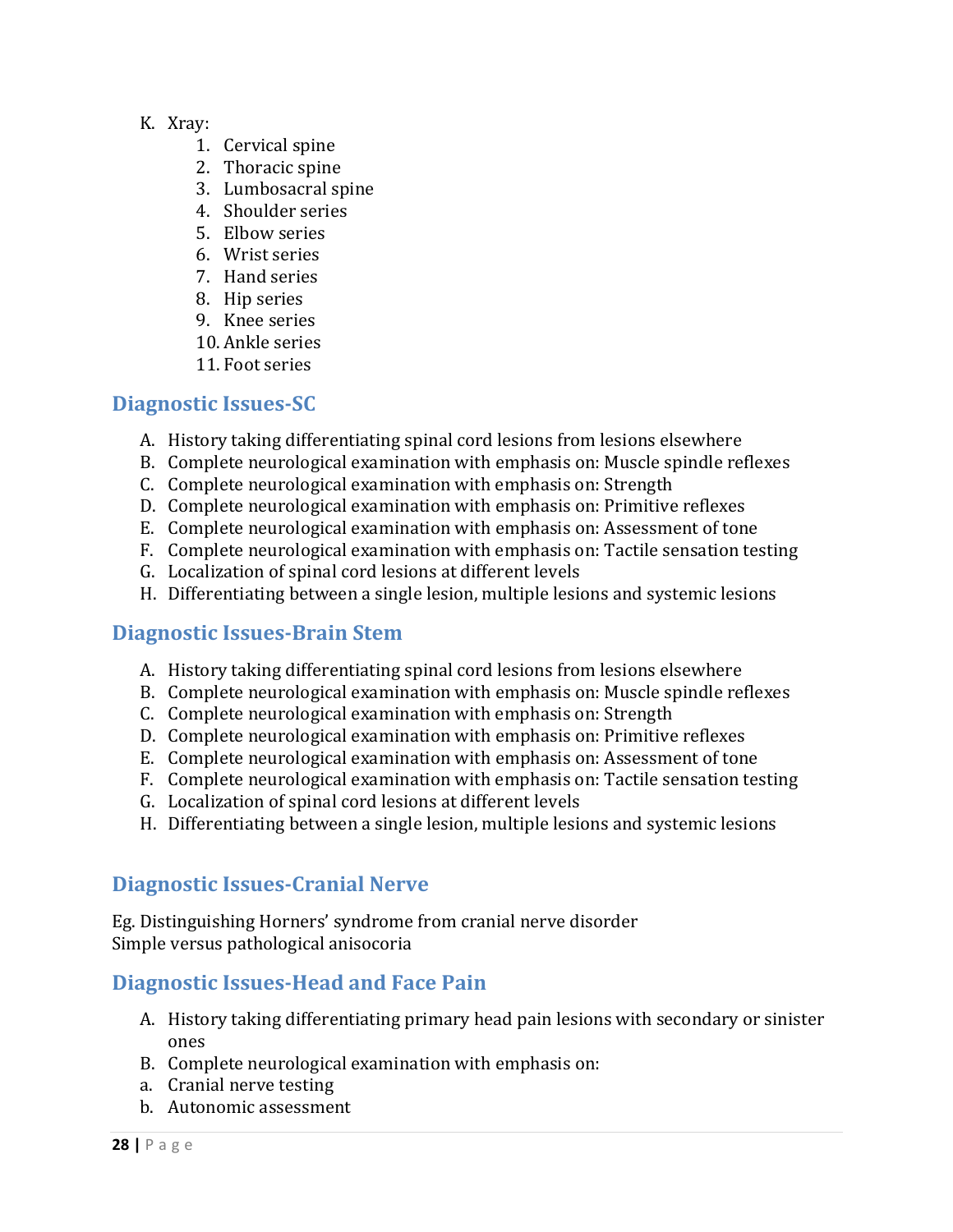- c. Muscle spindle reflexes
- d. Strength
- e. Primitive reflexes
- f. Assessment of tone
- g. Tactile sensation testing
- C. Use of diagnostic imaging
- D. Differentiating between a single lesion, multiple lesions and systemic lesions

## **Diagnostic Issues‐Cerebellum**

- A. Neurological exam
	- 1. Extremity execution of coordinated movements
	- 2. Core execution of coordinated movements
- B. Differentiating tremors
	- 1. Resting
	- 2. Dystonic
	- 3. Orthostatic
	- 4. Essential
	- 5. Intention
	- 6. Parkinsonian
	- 7. Physiologic
	- 8. Rubral
- C. Oculomotor abnormalities
	- 1. Hypometria/hypermetria
	- 2. Saccades\pursuits
	- 3. Canal related movements
- D. Frank pathology
	- 1. Tumors
	- 2. Genetic disease
	- 3. Degenerative disease
	- 4. Toxicities

### **Diagnostic Issues‐Basal Ganglia**

- A. History taking differentiating central/basal ganglionic lesions from peripheral lesions.
	- 1. History of areas of function
		- a. Motoric function
		- b. Frontal related function:
			- 1) Right and left executive control
			- 2) Trouble with saccade function
			- 3) Hypertonia
			- 4) Posture of pyramidal paresis
		- c. Cerebellum related function:
			- 1. balance,
			- 2. coordination,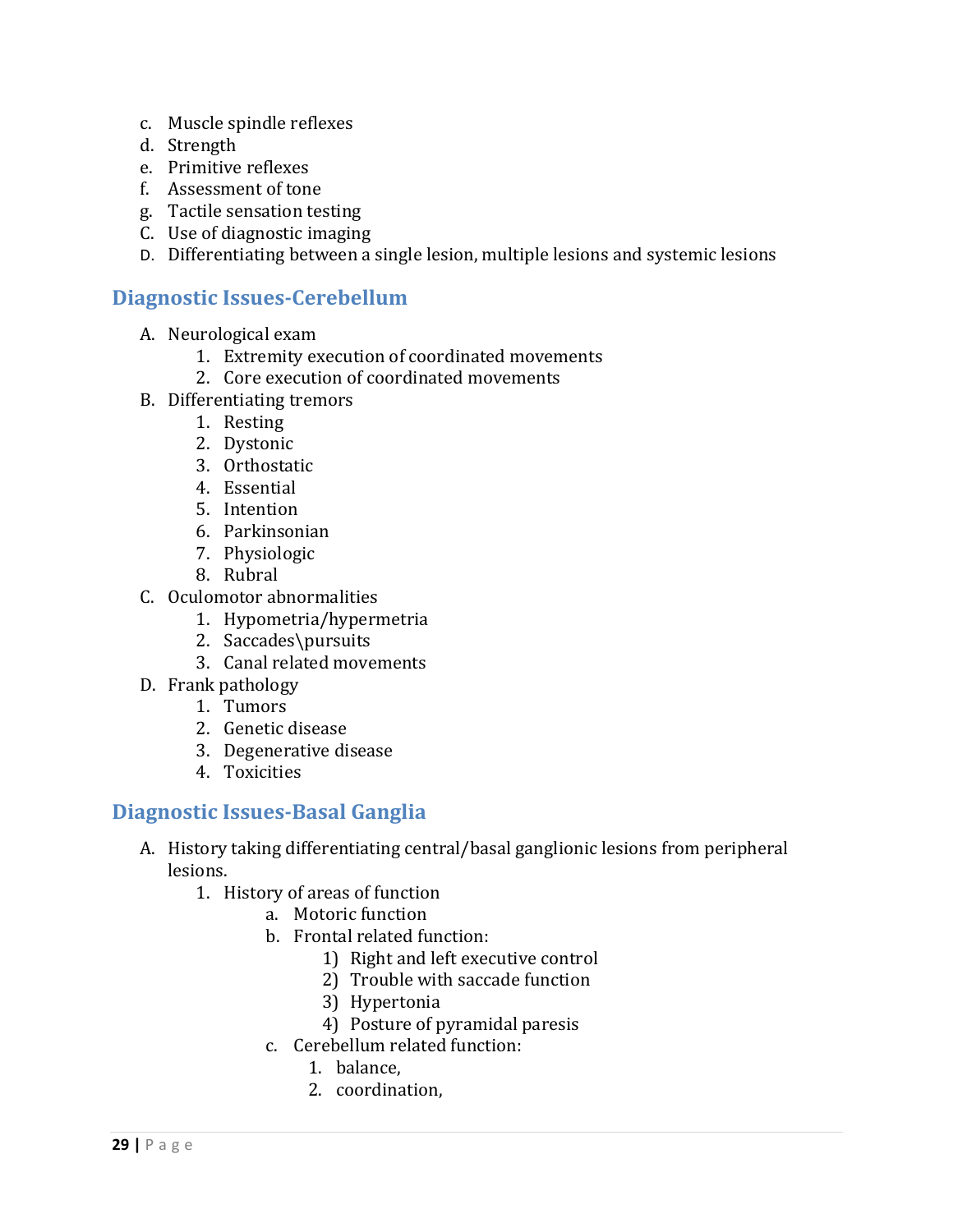- 3. dizziness (spin)
- 4. Eye control problems,
- 5. Repetitive sprain/strains,
- 6. Hypotonia
- d. Mesencephalon
	- 1. Trouble with light
	- 2. Heart rate (may be perceived as panic attacks)
	- 3. Visual problems
	- 4. Sleep problems
	- 5. Decreased energy
	- 6. Gut trouble
	- 7. Activated by inflammatory immune cytokine receptors?
- e. Emotion and control or physical output secondary to emotion (caudate/limbic)
- B. Complete neurological examination with emphasis on:
	- a. Frontal output:
		- 1. Saccades
		- 2. Vertical optokinetics
		- 3. Monotone and melodic sequencing
		- 4. Analysis capability
		- 5. Understanding humor
	- b. Cerebellum
	- c. Mesencephalon
	- d. Thalamus:
		- 1. Perception right vs. left vision,
		- 2. Sound
		- 3. Touch modalities
	- e. ANS
	- f. Heart, Lungs, Abdomen
	- g. Posture:
		- 1. pyramidal paresis
		- 2. Flexor tone
		- 3. Hemiparesis

#### **Diagnostic Issues‐Autonomic Nervous System**

- A. History taking including lifestyle factors
- B. Complete neurological examination with emphasis on:
	- 1. Pupilary response
	- 2. Corneal reflex (pontine cis)
	- 3. Hr
	- 4. SpO2
	- 5. Skin color
	- 6. Capillary filling
	- 7. Limbic changes to above (such as emotional testimony)
	- 8. Gut function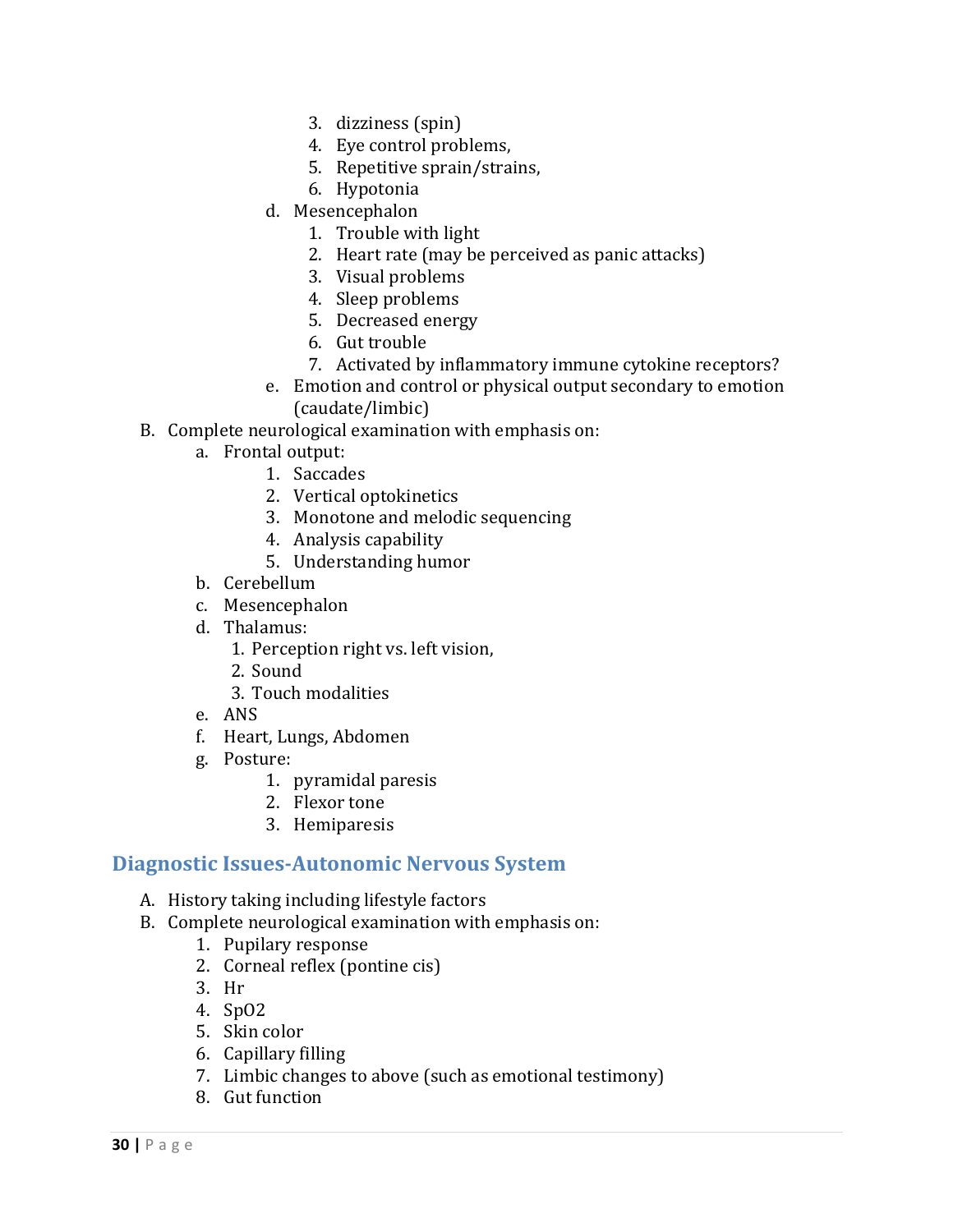- 9. Adrenal function (lab testing or ability to sleep through night)
- 10. ALL cranial nerves

#### **Diagnostic Issues‐Limbic System**

- A. Neurological exam
	- 1. Evaluation of emotional expression and manifestation
		- a. Responses to humor
		- b. Responses to pain
		- c. Responses to suffering
		- d. Responses to joy
		- e. Responses out of context
		- f. Responses to sadness
	- 2. Sexual Issues
		- a. Drives
		- b. Frequency
		- c. Ability
			- i. Erection
			- ii. Lubrication
			- iii. Arousal
			- iv. Orgasm
	- 3. Relationship tactics
		- a. Aggressive
		- b. Submissive
		- c. Argumentative
		- d. Perspective
		- e. Optimistic/pessimistic
		- f. Complimentary
		- g. Length of relationships
	- 4. Autonomic
		- a. Anxiety
		- b. Bowel regularity
		- c. Bladder regularity
		- d. Blood pressure
		- e. Heart rate
		- f. Sweating
		- g. Extremity temperatures
		- h. Emotional effects of autonomics
	- 5. Reflexes
	- 6. Blind spots
- B. Spiritual
	- 1. Hallucinations
		- a. Visual
		- b. Auditory
		- c. Somatosensory
		- d. Olfactory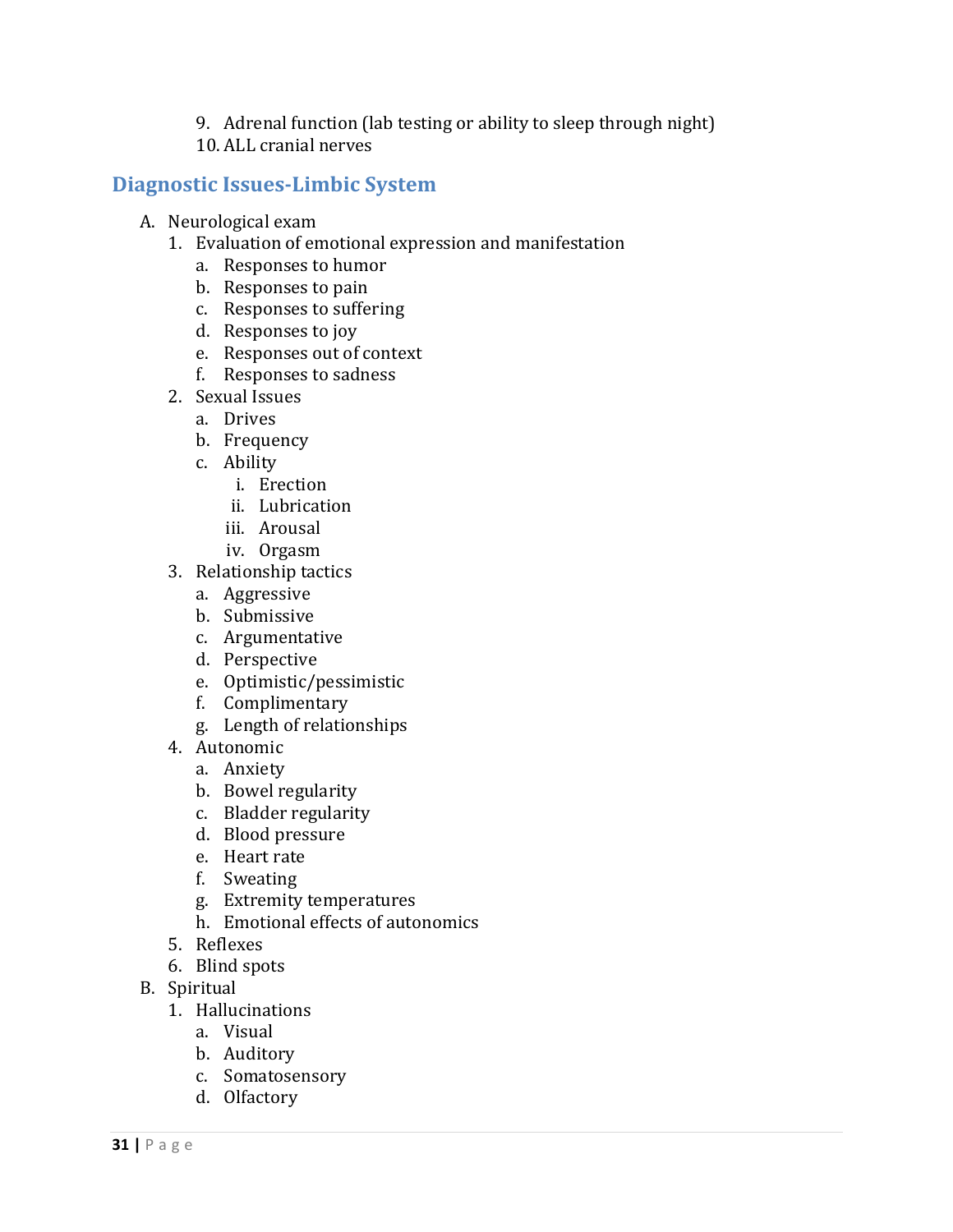- e. Gustatory
- 2. Introversion/extroversion

#### **Diagnostic Issues‐Lobes of the Brain**

- A. History taking differentiating hemispheric lesions from lesions elsewhere
- B. Complete neurological examination with emphasis on:
	- 1. Hemispheric localization
	- 2. Cognitive functions
	- 3. Primary and secondary sensory and motor functions
	- 4. Related "lower/reflexive" functions
- C. Localization of lesions go specific or grouped by gyri
- D. Differentiating between a single lesion, multiple lesions and systemic lesions
- E. Use of Broadman's taxonomy.

#### **Diagnostic Issues‐Brain & Its Environment**

- A. Special Studies for Diagnosis (referred):
	- 1. CT angiography
	- 2. MRI/MRA of brain
	- 3. Lumbar puncture
- B. Complete neurological examination by clinician.
- C. Emergent vascular accident-get transport to ED
- D. Discriminate between occlusive transient ischemia and physiologic ischemia

#### **Diagnostic Issues‐Pain**

- A. History taking differentiating:
	- 1. Nociceptive receptor activation
	- 2. Decreased supra-segmental pain inhibition
	- 3. Neuropathic
	- 4. Central lesions
	- 5. Organic pain
	- 6. Situational issues potentiating pain
	- 7. Other (text box)
		- a. Divorce
		- b. Grief
		- c. Financial difficulty
		- d. Loss of any sort (empty nest, loss of status, move to new local, etc.)
		- e. Drug &/or alcohol abuse
		- f. Chronic prescription drug use
		- g. Other (text box)
- B. Complete neurological examination with emphasis on:
	- 1. Autonomic Nervous System
	- 2. Complete brainstem function
		- a. Mesencephalic
		- b. Pontine.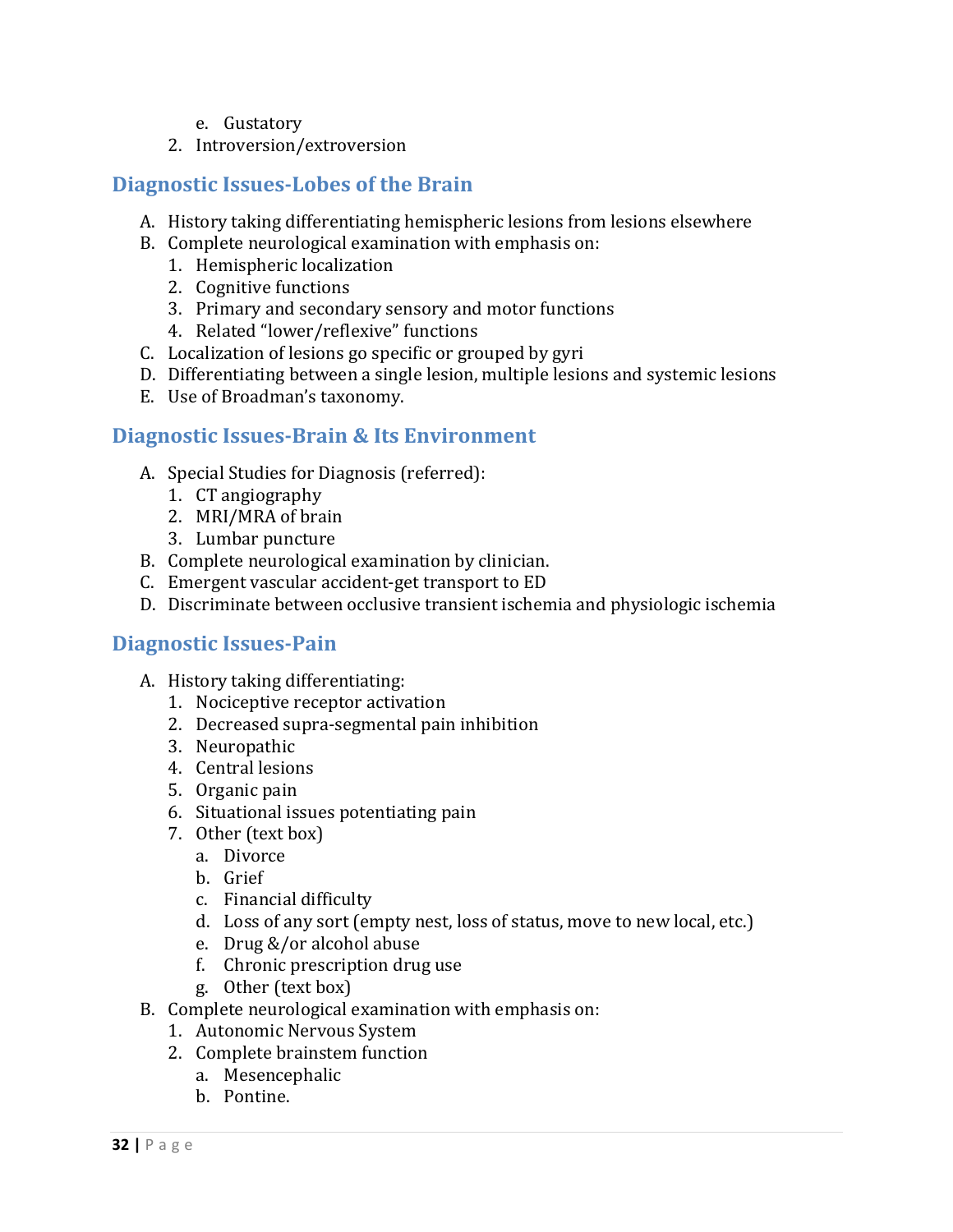- c. Limbic system contributions
- d. Cortical centers of pain appreciation regarding:
- 3. Location
- 4. Severity of receptor activation
- 5. Effect
- B. Other
- C. Situational: post-surgical, cancer, children issues etc. western pro-inflammatory diet, trauma, gambling addictions, poor nutrition, domestic violence, elder abuse, neglect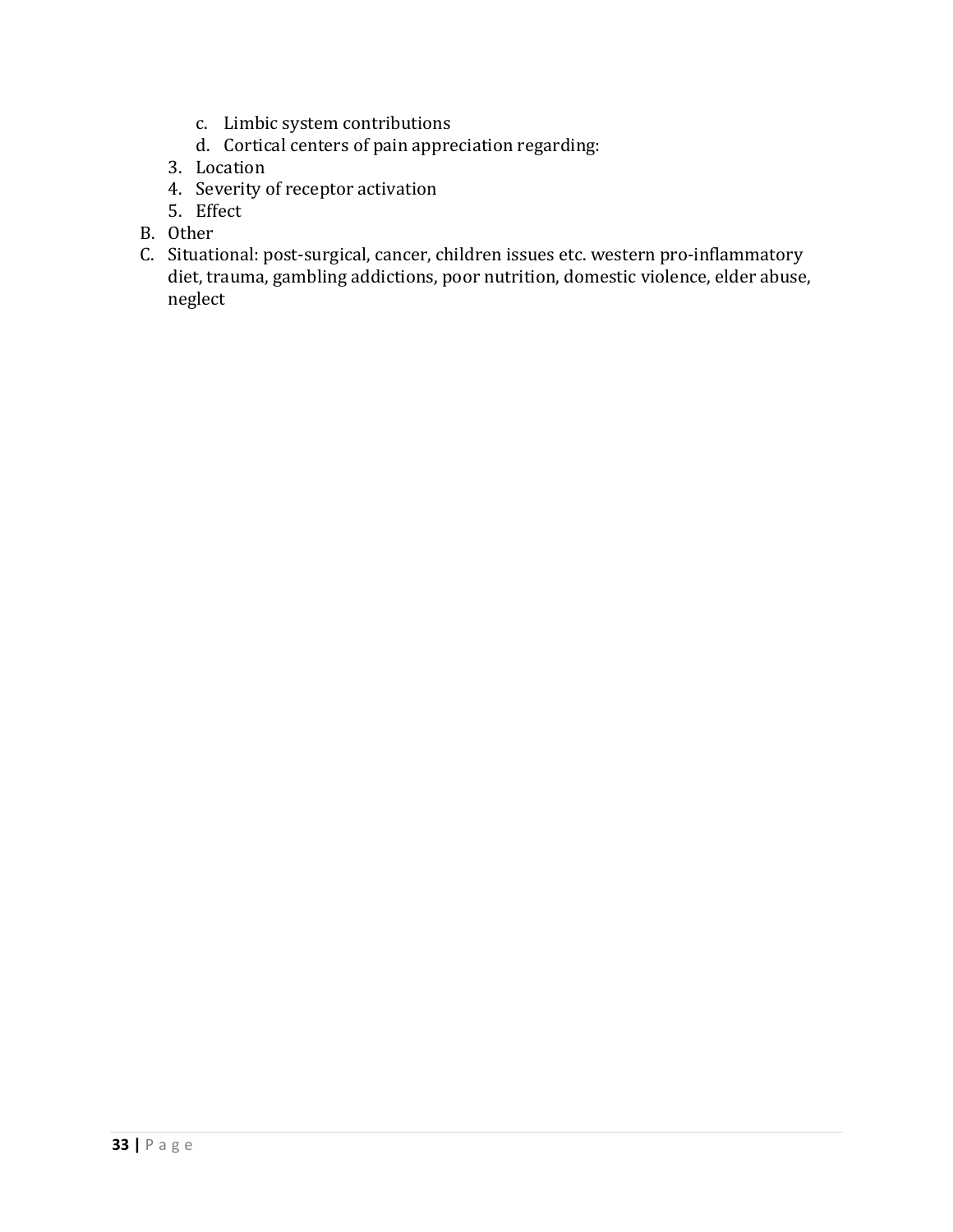# **Treatment & Rehabilitation**

#### **Rehab for Neuron**

- A. Rehabilitation or treatment
	- 1. Increase activation
	- 2. Inhibit activation
	- 3. Promote cell proliferation by increasing fuel delivery but not exceeding the metabolic rate of the area being stimulated
- B. Specific adjustments will increase O2
- C. Specific Adjustments will increase activation
- D. Nutrition to increase activation.

# **Rehab Principles‐Receptors**

- A. Environmental receptors transduce external stimulus into an electrochemical event that may change the CNS
- B. To achieve great probability of CNS change: fast adapting receptors need to be stimulated with varying amplitudes or patterns
- C. To achieve great probability of CNS change: slowly adapting receptors will maintain a change in firing rate with a new, but constant stimulus
- D. Receptors that fire frequently (slowly adapting or associated with a frequently changing system) and are very responsive to change (high sensitivity) often have the greatest CNS input; these are mostly proprioceptors and vestibular receptors

# **Rehabilitation Applications‐Receptor**

- A. Visual stimulus and filtering
- B. Auditory training with tones, clicks and music
- C. Olfactory and gustatory stimulus techniques
- D. Vestibular training (yaw, pitch and roll)
- E. Theraputic caloric
- F. Canalith repositioning
- G. Crude and accurate touch stimulation
- H. Chiropractic adjusting technique
- I. Range of motion therapeutics (resistance training, stretch, muscle work)

### **Referral Principles for Peripheral Nerves**

- A. Refer only until a definitive cause is known:
	- 1. Orthopedic Surgeon
	- 2. Neurosurgeon
	- 3. Cardiologist
	- 4. Endocrinologist
	- 5. Primary Care Physician (if not you)
	- 6. Rheumatologist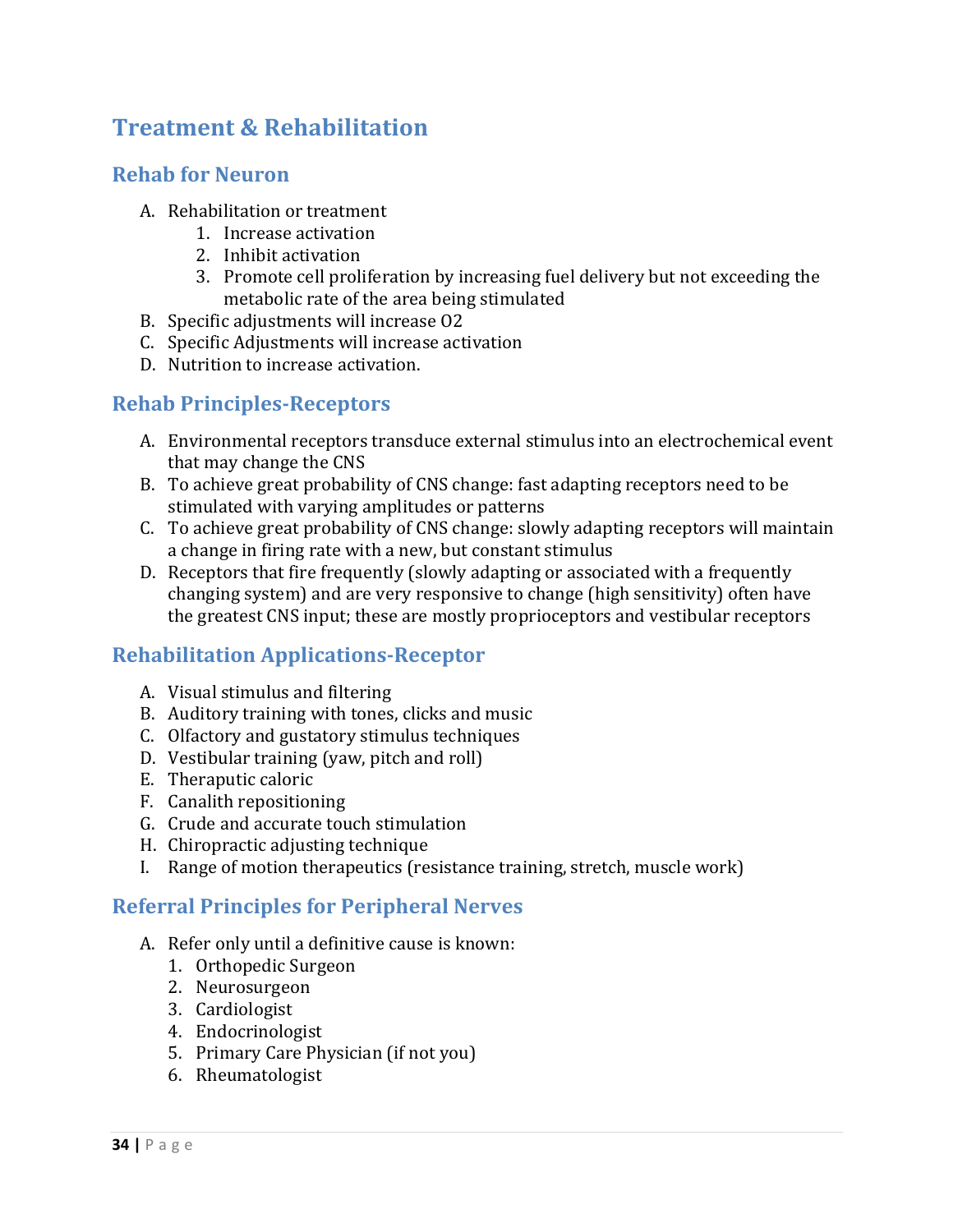- B. Refer and Co-treat with other practitioner
	- 1. Occupational therapist
	- 2. Primary Care Physician (if not you)
- C. Treat without Co-Management
- D. Refer based upon outcome of initial trial therapy

#### **Treatment Modalities Peripheral Nerve**

- A. Spinal manipulation
- B. Extremity manipulation
- C. Nutritional support (vitamins, minerals)
- D. Muscle tone modulation
	- 1. Electrical muscle stimulation
	- 2. Myofacial release
	- 3. Massage
	- 4. Fast stretch
	- 5. Slow stretch
- E. Thermotherapy  $(hot$  or cold)
- F. Central integrated state (to increase or decrease)

#### **Rehab Principles Peripherial Nerve**

- A. Physical Rehab in office
- B. Physical Rehab at home
- C. Cortical stimulation

### **Rehab Principles Spinal Cord**

- A. Central vs Peripheral nerve lesions and limitations to regeneration
- B. Segmental relationships
- C. Peripheral signaling into cord
- D. Supra-segmental signaling into cord
- E. Decompression and vascular controls
- F. Metabolic capacity
- G. Central integrated state and potential for plastic change
- H. To achieve great probability of CNS change: fast adapting receptors need to be stimulated with varying amplitudes or patterns
- I. To achieve great probability of CNS change: slowly adapting receptors will maintain a change in firing rate with a new, but constant stimulus
- J. Receptors that fire frequently (slowly adapting or associated with a frequently changing system) and are very responsive to change (high sensitivity) often have the greatest CNS input; these are mostly proprioceptors and vestibular receptors

### **Rehab Applications Spinal Cord**

- A. Cross crawl
- B. Segmental spindle and GTO reflexes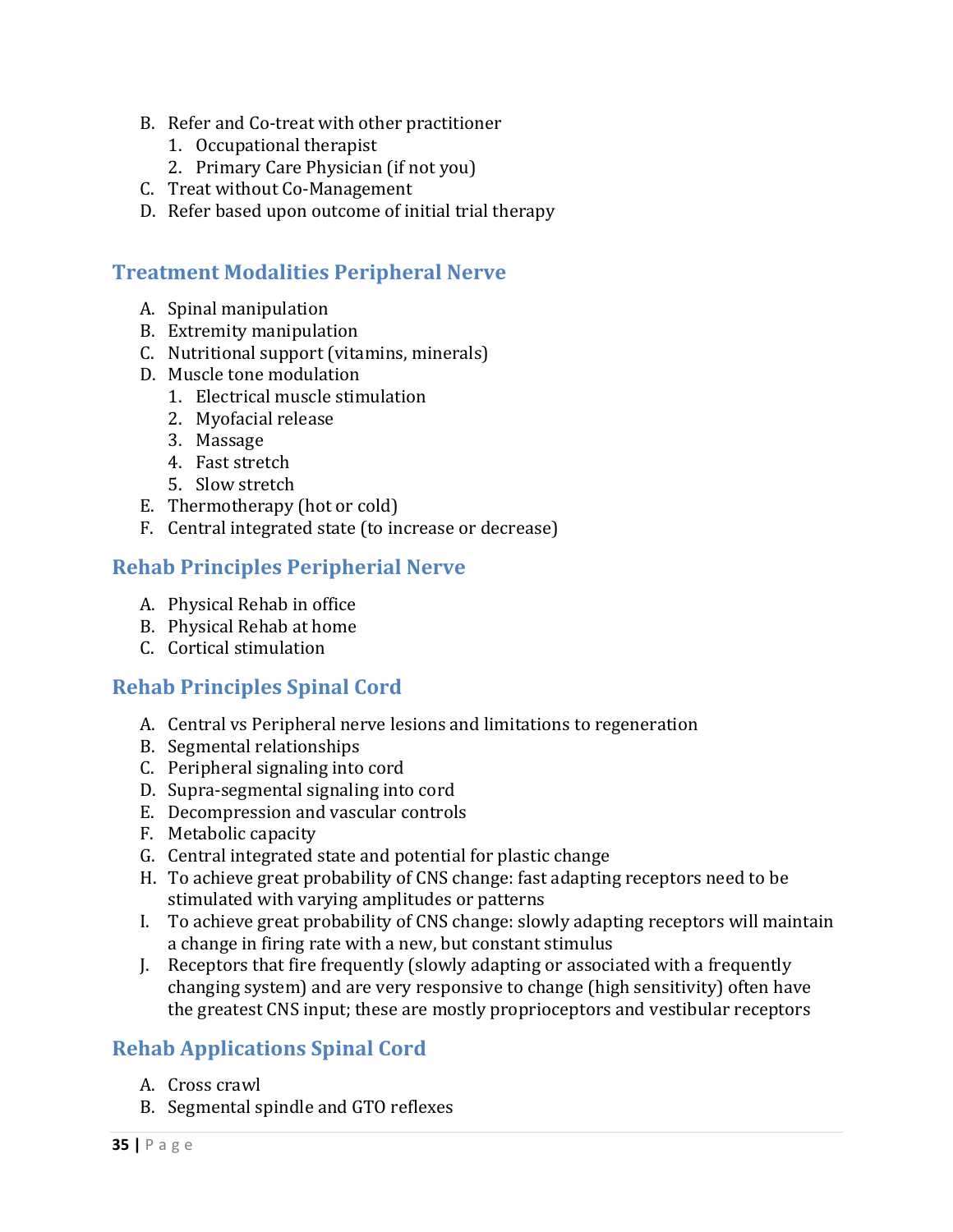- C. Vestibular reflexes
- D. Bladder control
- E. Gait retraining
- F. Brain based therapies
- G. Crude touch, pain, temperature and accurate touch modalities
- H. Chiropractic adjusting technique
- I. Range of motion therapeutics (resistance training, stretch, muscle work)
- J. Mental imagery

### **Rehab Principles ‐ Brain Stem**

- A. Central vs Peripheral nerve lesions and limitations to regeneration
- B. Segmental relationships
- C. Peripheral signaling into cord
- D. Supra-segmental signaling into cord
- E. Decompression and vascular controls
- F. Metabolic capacity
- G. Central integrated state and potential for plastic change
- H. To achieve great probability of CNS change: fast adapting receptors need to be stimulated with varying amplitudes or patterns
- I. To achieve great probability of CNS change: slowly adapting receptors will maintain a change in firing rate with a new, but constant stimulus
- J. Receptors that fire frequently (slowly adapting or associated with a frequently changing system) and are very responsive to change (high sensitivity) often have the greatest CNS input; these are mostly proprioceptors and vestibular receptors

### **Rehab Applications ‐ Brain Stem**

- A. Cross crawl
- B. Segmental spindle and GTO reflexes
- C. Vestibular reflexes
- D. Bladder control
- E. Gait retraining
- F. Brain based therapies
- G. Crude touch, pain, temperature and accurate touch modalities
- H. Chiropractic adjusting technique
- I. Range of motion therapeutics (resistance training, stretch, muscle work)
- J. Mental imagery

#### **Rehab Principles ‐ Cranial Nerve**

- A. Restore/maintain‐fuel
- B. Surgical referral -removal/eliminate/repair frank pathology
- C. Monitor metabolic capacity
- D. Improve plasticity
- E. Active activation
- F. Active inhibition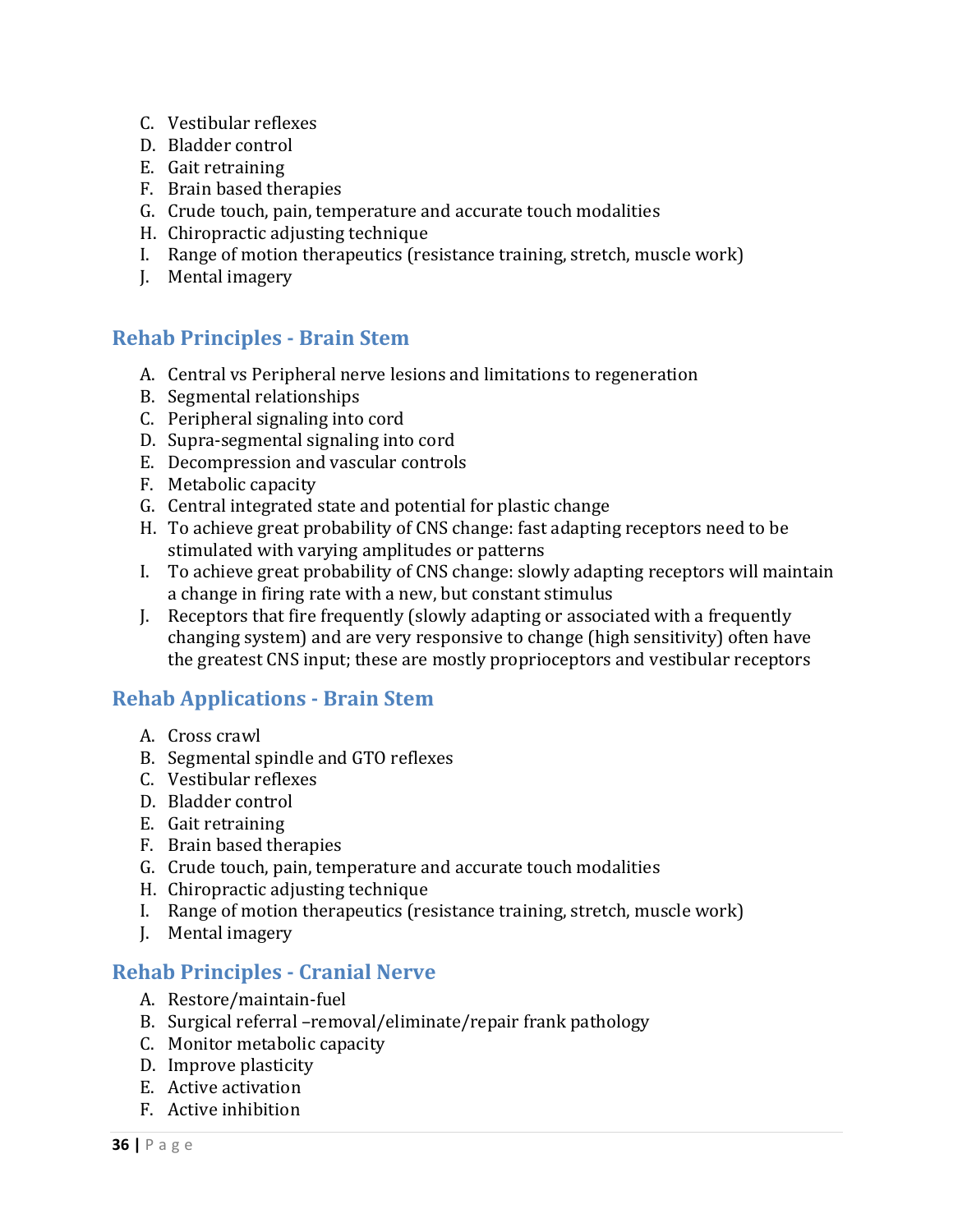G. Create symmetry/balance in functionality from right and left

### **Rehab Applications ‐ Cranial Nerve**

- A. Olfaction:
	- 1. Olfaction identification-peppermint/lavender
	- 2. Olfaction localization
- B. Visual:
	- 1. Hemi-field stimulation
	- 2. Color stimulation
	- 3. Optokinetic stimulation
	- 4. Accommodation exercises
	- 5. Localization
	- 6. Blocking techniques
- C. Oculomotor:
	- 1. .saccades
	- 2. 3/4/6
	- 3. Pursuits
	- 4. VOR—vestibular Ocular reflex
	- 5. OPK—optokinetic
	- 6. Memorized targets
- D. Edinger‐Westphal:
	- 1. Light stimulation-frequency/color/intensity
	- 2. Accommodation-near/far exercises
- E. Trigeminal:
	- 1. therapeutic exercises -chewing
	- 2. Myofascial release
	- 3. Manipulation
	- 4. Sensory stimulation-V-I,V-II,V-III
- F. Facial:
	- 1. Muscle activation
	- 2. Cortical based facial expression
	- 3. Limbic based facial expression
- G. SSN:
	- 1. Corneal stimulation
	- 2. Gag stimulation
	- 3. Caloric stimulation
	- 4. Odor stimulation
- H. Cochlear:
	- 1. Tone recognition
	- 2. Sound localization
	- 3. Rhythm
	- 4. Metronome
	- 5. Music
- I. Vestibular:
	- 1. Angular acceleration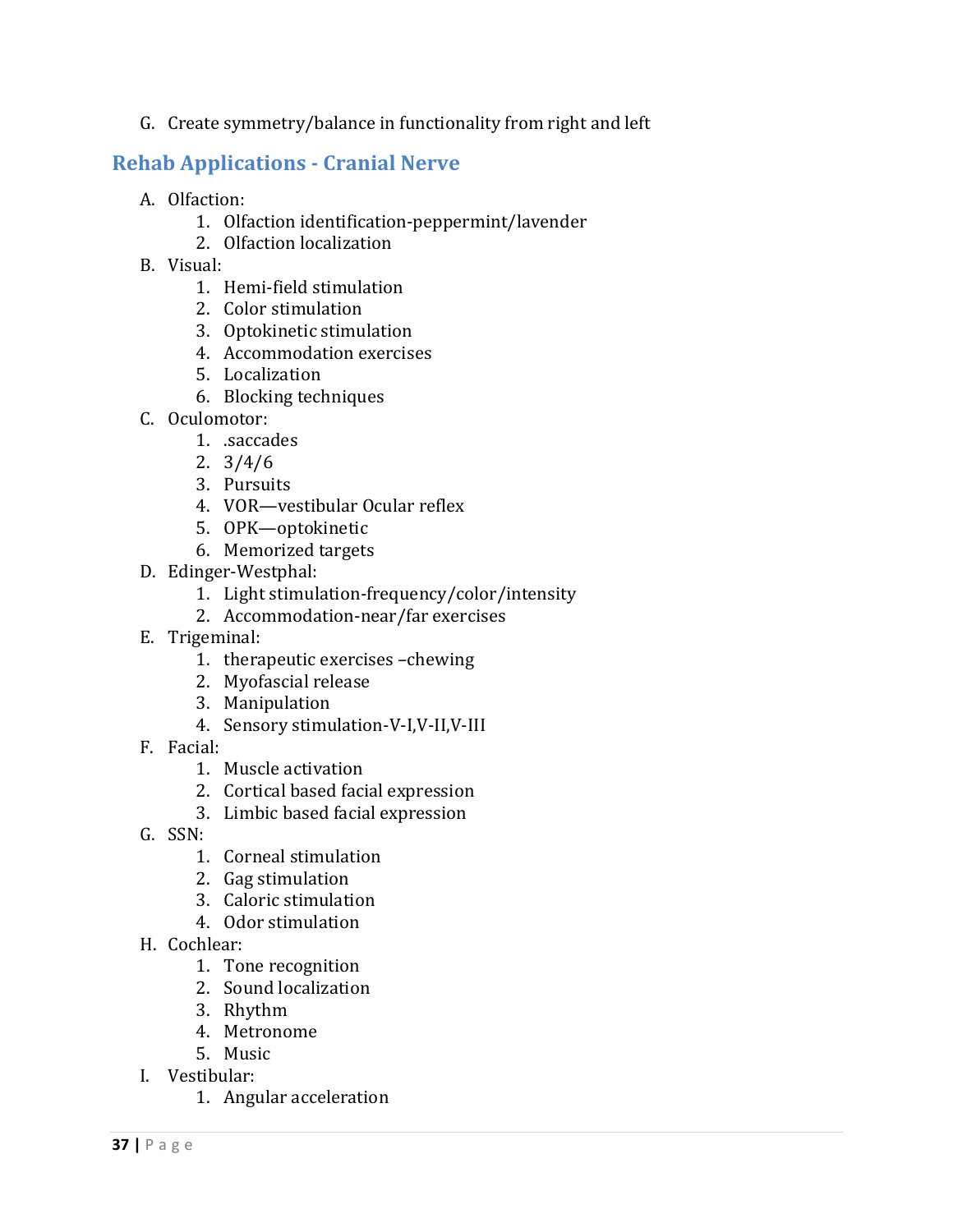- 2. Linear acceleration
- 3. Visualization
- 4. Glossopharyngeal
- 5. Taste stimulation
- J. Vagus:
	- 1. Carotid compression
	- 2. Angular acceleration
	- 3. Corneal stimulation
	- 4. Other (text box)
- K. Spinal accessory:
	- 1. Myofascial release
	- 2. Therapeutic exercises
	- 3. Manipulation
	- 4. Slow/fast stretch
	- 5. Other (text box)
- L. Hypoglossal:
	- 1. Therapeutic exercises

### **Rehab Principles‐Head & Face Pain**

- A. Central vs Peripheral nerve lesions and limitations to regeneration
- B. Cranial nerve sensory and motor relationships
- C. Peripheral signaling into brainstem
- D. Supra-segmental signaling into brainstem
- E. Metabolic capacity
- F. Central integrated state and potential for plastic change
- G. To achieve great probability of CNS change: a. fast adapting receptors need to be stimulated with varying amplitudes or patterns
	- 1. slowly adapting receptors will maintain a change in firing rate with a new, but constant stimulus
- H. Receptors that fire frequently (slowly adapting or associated with a frequently changing system) and are very responsive to change (high sensitivity) often have the greatest CNS input; these are mostly proprioceptors and vestibular receptors

### **Rehabilitation Applications‐Head & Face Pain**

- A. Sympathetic inhibition
- B. Mechanisms of nerve decompression
- C. Oxygenation (decreased CO2)
- D. Vestibular reflexes
- E. Autonomic controls
- F. Gait retraining
- G. Brain based therapies
- H. Crude touch, pain, temperature and accurate touch modalities
- I. Chiropractic adjusting technique
- J. Range of motion therapeutics (resistance training, stretch, muscle work)
- K. Mental imagery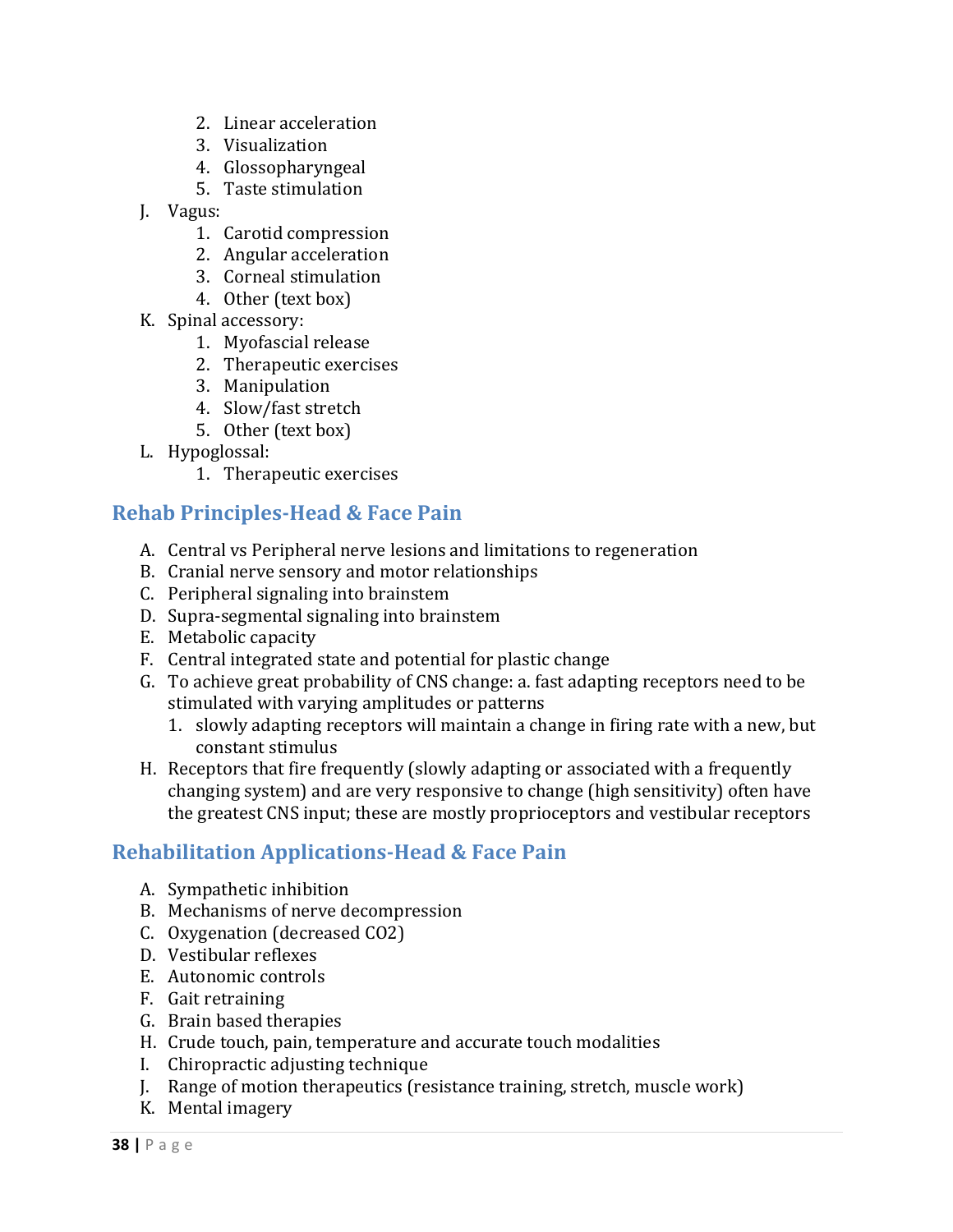- L. Desensitization
- M. Sleep patterning
- N. Breathing exercises

# **Rehabilitation Principles‐Cerebellum**

- A. Location:
	- 1. Midline
	- 2. Intermediate
	- 3. Lateral
- B. Sidedness
- C. Metabolic indicators
- D. Manifestation:
	- 1. Disdiadochokinesia
	- 2. Dysmentria
	- 3. Tremor
	- 4. Balance
	- 5. Speech
	- 6. Bradykinesia
	- 7. Limbic relationships
	- 8. Vestibular interactions
- E. Canal relationships/Angular acceleration
- F. Otolithic relationships/Linear acceleration

### **Treatment Issues‐Cerebellum**

- A. Supplementation
- B. Fuel delivery
- C. Metabolic stability
- D. Modulation
- E. Medical referral

### **Rehabilitation Applications‐Cerebellum**

- A. Cross‐crawl
	- 1. Bilateral
	- 2. Ipsilateral
- B. Finger‐to‐nose
- C. Balance
	- 1. Rhomberg
	- 2. Tandem Gait
	- 3. One leg standing
- D. Finger to finger
	- 1. Ipsilateral
	- 2. Contralateral
	- 3. Target shifting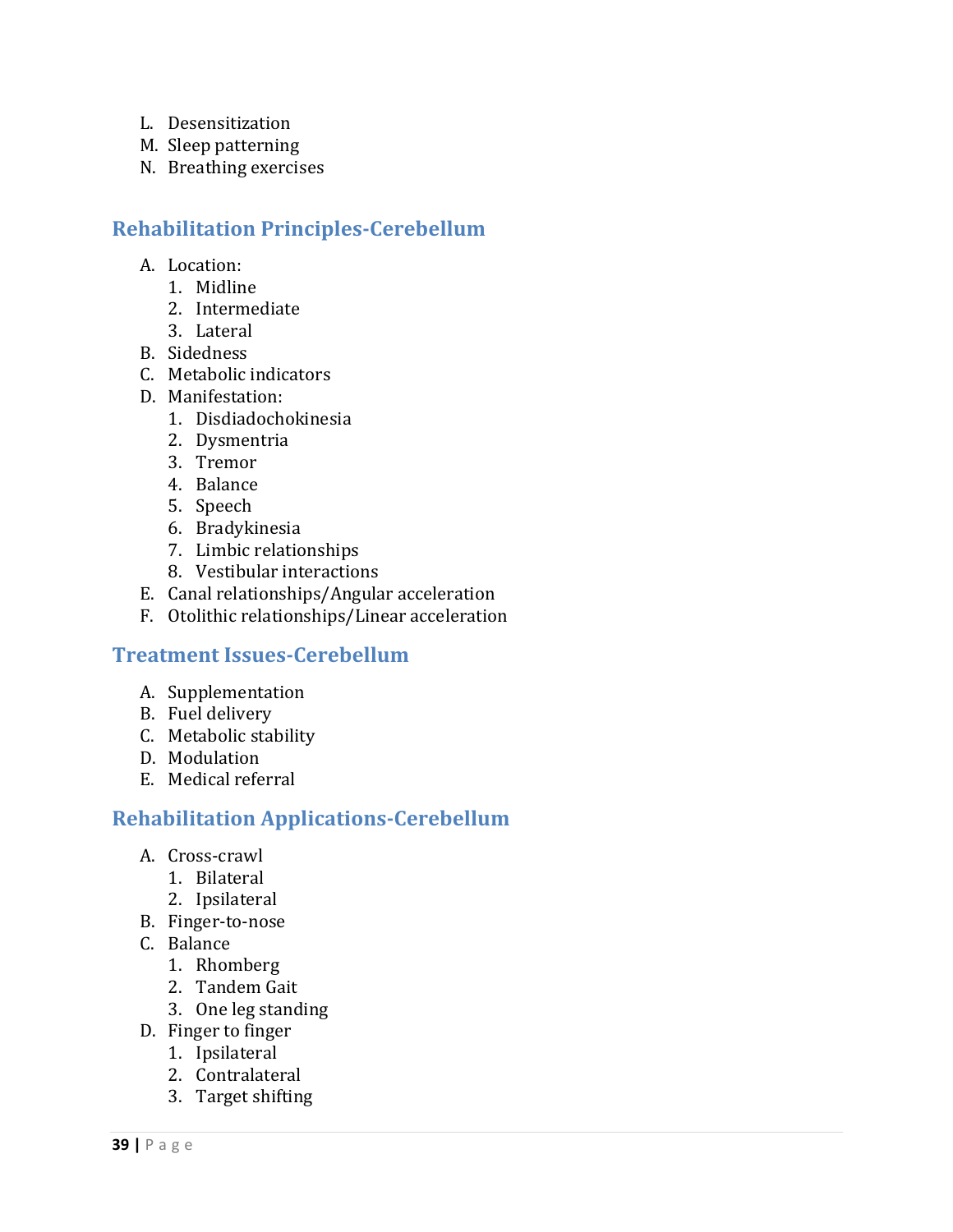- 4. Computerized target shifting
- E. Rapid coordinated finger movements-Piano playing
- F. Temperature gradient and modulated calorics
- G. Novel and known faces
- H. Alternating movements
- I. Active passive/movement
- J. Visualization
- K. Vestibular integration
	- 1. Linear/angular acceleration
	- 2. Ocular activation
		- a. VOR
		- b. Pursuit/cicade targeting
- L. Extremity temperature
- M. Electrical modulation:
	- 1. Passive
	- 2. Active
- N. Visualization activity

### **Rehabilitation Principles ‐ Basal Ganglia**

- A. CIS assessment of component nuclei
- B. Activation of appropriate nuclei:
	- 1. frontal mechanisms to activate striatums
	- 2. mesencephalic activation to activate frontal lobe
	- 3. mesencephalic inhibition to limit active pathway and frontal lobe
	- 4. cerebellum activation or inhibition depending upon state of contralateral mesencephalon
	- 5. cerebellum mossy fiber or climbing fiber activation for increased surround inhibition or for purkinje inhibition
- C. Measurement of metabolic capacity
	- 1. ANS:
		- a. SpO2
		- b. HR
		- c. Respiration
		- d. Skin color
		- e. Capillary filling
		- f. skin temperature
- D. Measurement of component tissue Central Integrated State (CIS), with example of mesencelphalon:
	- 1. Pupillary response
	- 2. CN III
		- a. Ipsi med rectus
		- b. Inf rectus,
		- c. Inf oblique
		- d. All ipsi sub rectus
		- e. Contra sup rectus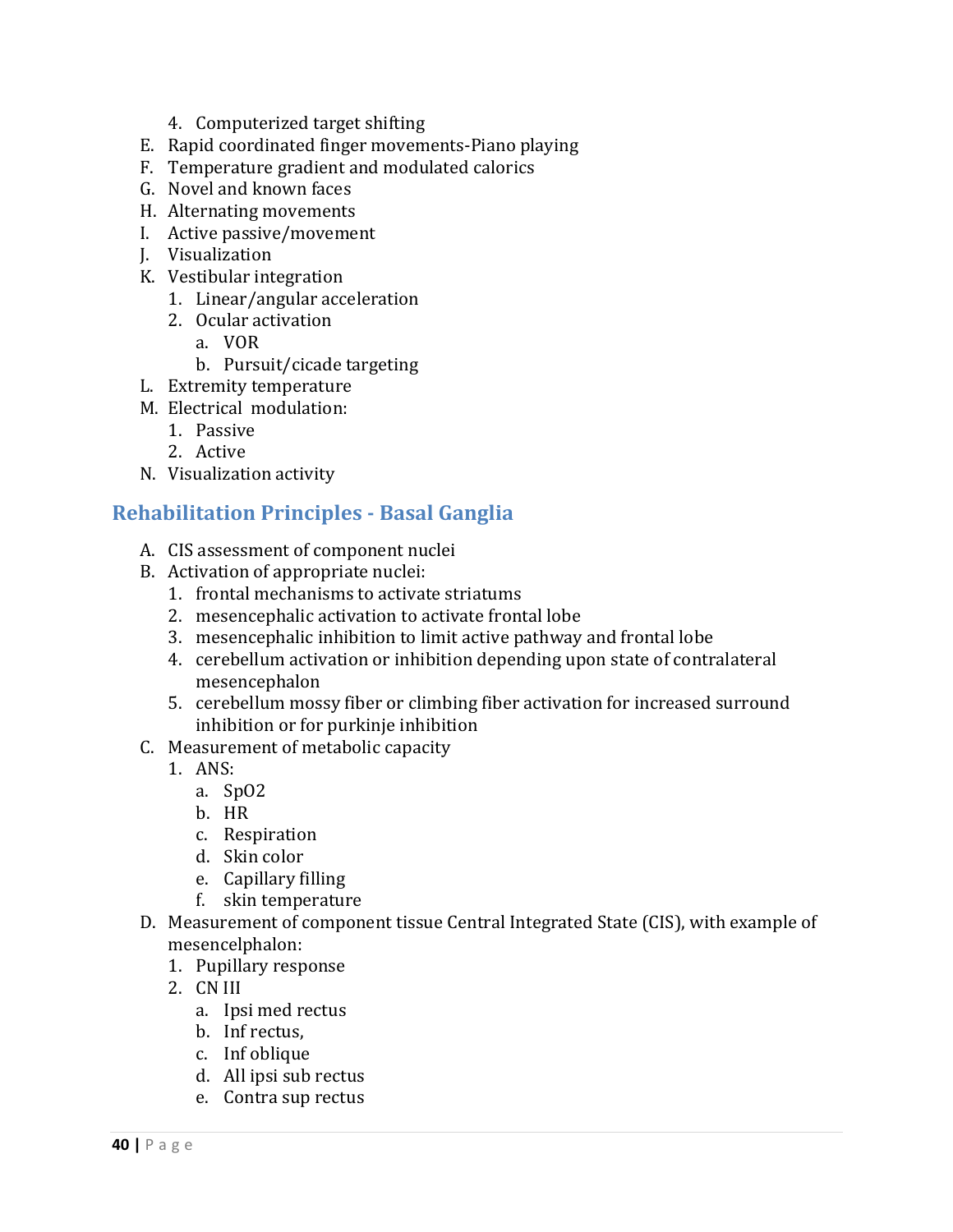3. Contralateral limb flexors, ocular convergence, bilateral activation of sympathetic pathway.

### **Rehabilitation Principles‐Autonomic Nervous System**

- A. Pontine inhibition of sympathetics
- B. Frontal activation of pontine centers
- C. Limbic activation of hypothalamus
- D. Adrenal activation of sympathetics
- E. Measurement of metabolic rate:
	- 1. Pulse oximetry
	- 2. Heart rate
	- 3. Pupillary response
	- 4. Respiratory rate
	- 5. Erector pilar
	- 6. Muscle activation
	- 7. Skin color

### **Rehabilitation Principles‐Limbic System**

- A. Sidedness
- B. Metabolic indicators
- C. Sensory stimulation
	- 1. Light
		- a. Quadrant specific stimulation
		- b. Light frequencies-color
		- c. Intensity
		- d. Quality
			- i. Bars
			- ii. Opk
			- iii. Still/movement
	- 2. Sound
		- a. Localization
		- b. Pitch
		- c. Music
			- i. hemisphere specific
			- ii. emotion specific
			- iii. rhythm
			- iv. tempo
	- 3. Olfaction
		- a. Pleasant versus non-pleasant
		- b. Olfactory localization Olfactory identification
	- 4. Touch
		- a. Vibration
		- b. Localization
		- c. Pressure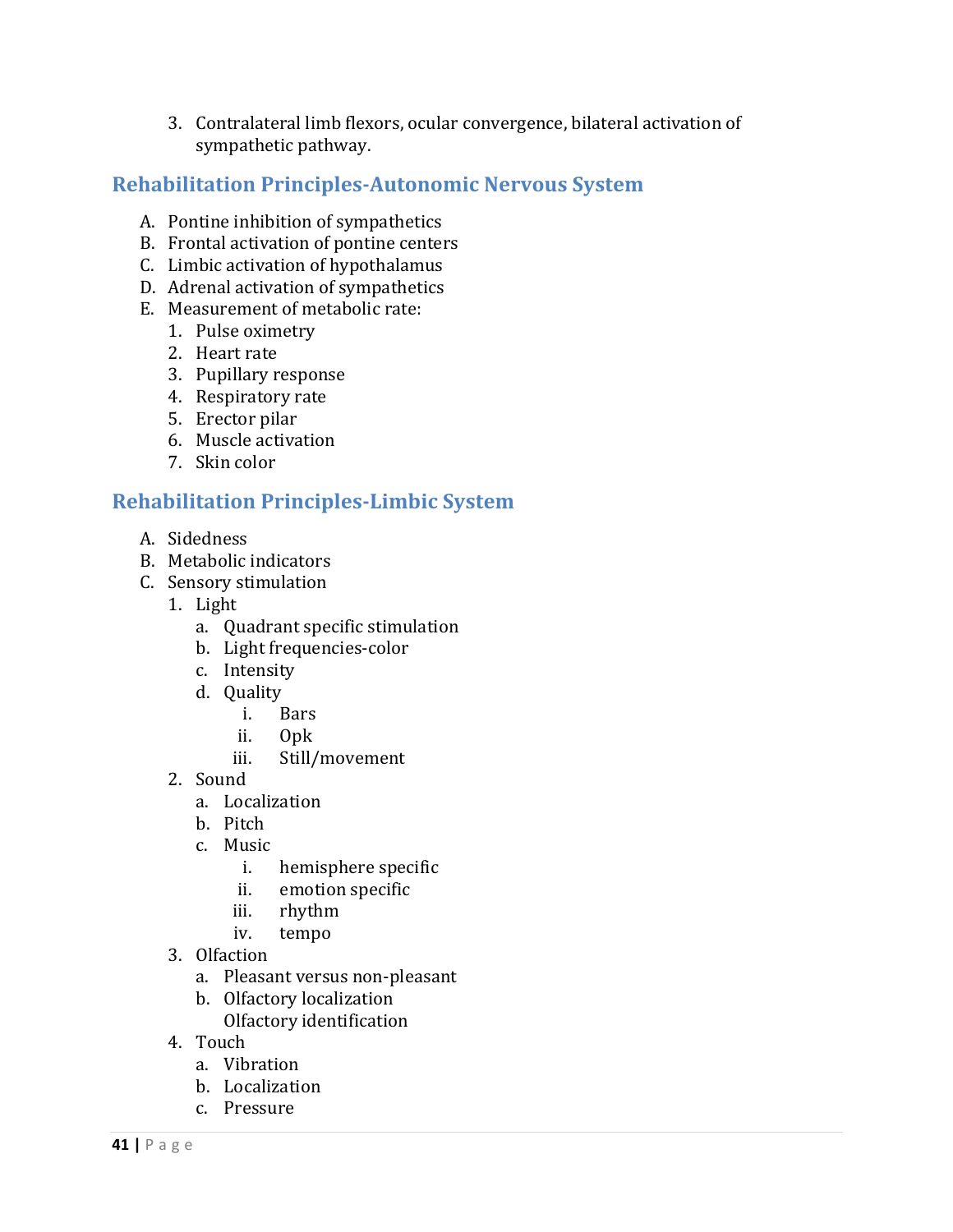- d. Pain/pleasure
- 5. Gustatory
	- a. Bitter
	- b. Sweet
	- c. Sour
- D. Connotation of a paragraph for right hemisphere. (interpretive meaning)
- E. Enteroception concentration (focus on body part or system) for right hemisphere.
- F. Vocalization of text for left hemisphere.
- G. Spatial awareness for right hemisphere.
- H. Mathematical calculations for left hemisphere
- I. Spatial awareness and manipulation right hemisphere

# **Rehab Principles‐Lobes of the Brain**

- A. Functional vs Pathological lesions
- B. Left-right relationships
- C. Ascending and descending relationships
- D. Metabolic capacity
- E. Central integrated state and potential for plastic change
- F. Central changes associated with correction of joint biomechanics
- G. Frequency, intensity and durations factors in promoting central plasticity

# **Rehab Applications‐Lobes of the Brain**

- A. Right-left hemisphere relationships with joint mechanoreceptor activity
- B. Local brain functions as rehab 1. (Open ended box)
- C. Visual stimulation
	- 1. General
		- a. Hemi‐field glasses
		- b. Eyelights
		- c. Other(Open Ended Box)
	- 2. Right brain
		- a. Modalities you use (open ended box)
	- 3. Left brain
		- a. Modalities you use (open ended box)
	- 4. Auditory stimulation
		- a. Right Brain
			- i. Novel
			- ii. Nature
			- iii. Poetry via audio
			- iv. Other (open ended box)
		- b. Left brain
			- i. Familiar
			- ii. Strong beat
			- iii. Prose via audio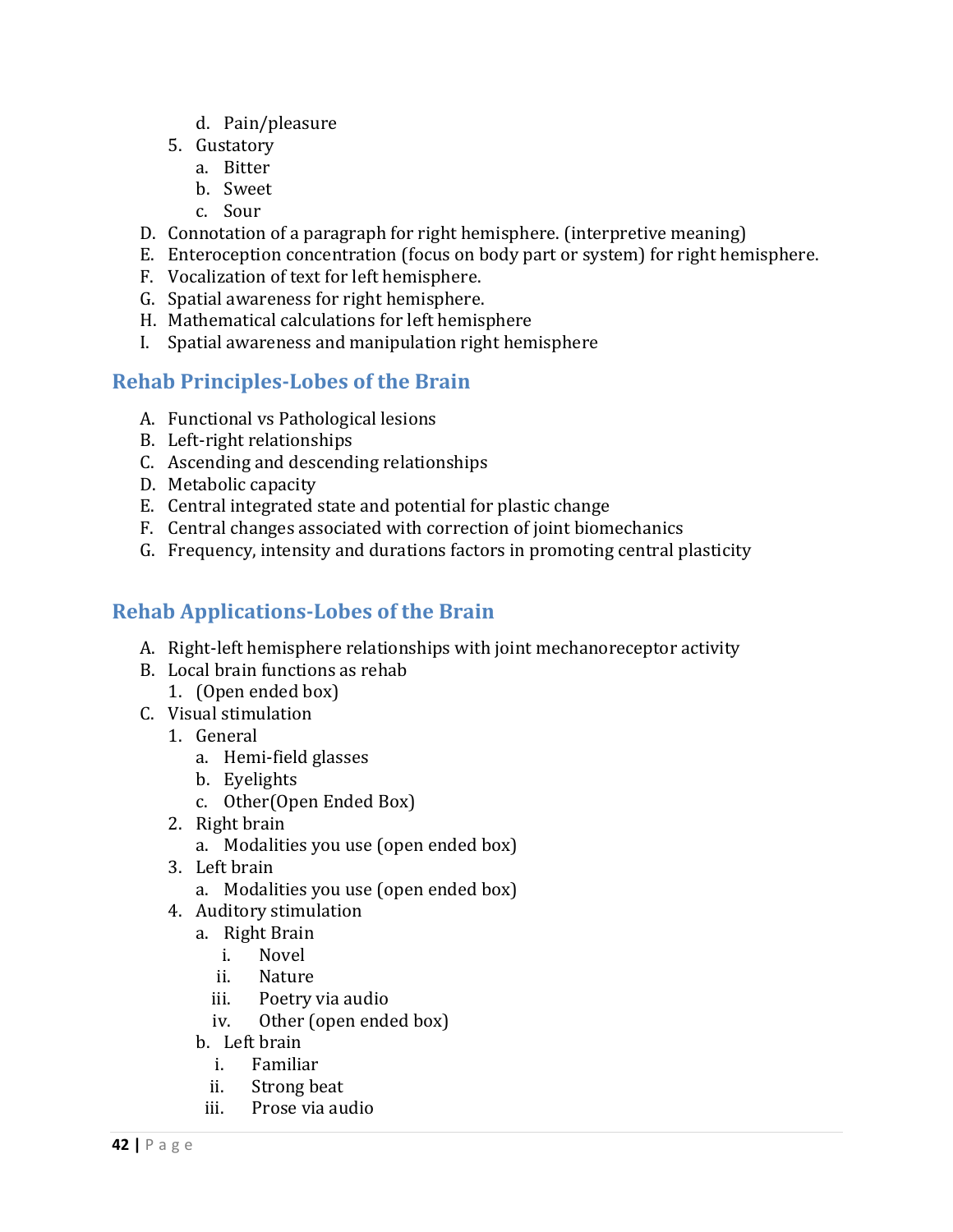- iv. Other (open ended box)
- 5. Olfactory stimulation
- 6. Gustatory stimulation
- 7. Tactile stimulation
	- a. Vibration
	- b. Light touch
	- c. Textures
	- d. Eyes closed identification
- 8. Cognitive activation
	- a. Right brain
		- i. Mazes
		- ii. Spatial tasks
	- iii. Novel faces
	- iv. Other (open ended box)
	- b. Left brain
		- i. Word problems/games
		- ii. Sequencing activities
	- iii. Planning activities
	- iv. Other (open ended box)
- 9. Vestibular activity
- 10. Categorizing, sequencing
- 11. Decision making
- 12. Spatial relationships
- 13. Memory
- 14. Accurate touch

#### **Rehab Principles‐Brain & Its Environment**

- A. Special Studies for Diagnosis (referred):
	- 1. CT angiography;
	- 2. MRI/MRA of brain
	- 3. Lumbar puncture
- B. Complete neurological examination by clinician.
- C. Emergent vascular accident-get transport to ED
- D. Discriminate between occlusive transient ischemia and physiologic ischemia

### **Rehab Applications‐Neuroendocrine**

- A. Rehab Application
	- 1. Laboratory
		- a. Serum Prolactin levels
		- b. Glucose tolerance tests
		- c. Serum T3, T4 and FT4I
		- d. Calcium levels
		- e. Potassium levels
		- f. Vitamin D levels
		- g. Basal and random GH levels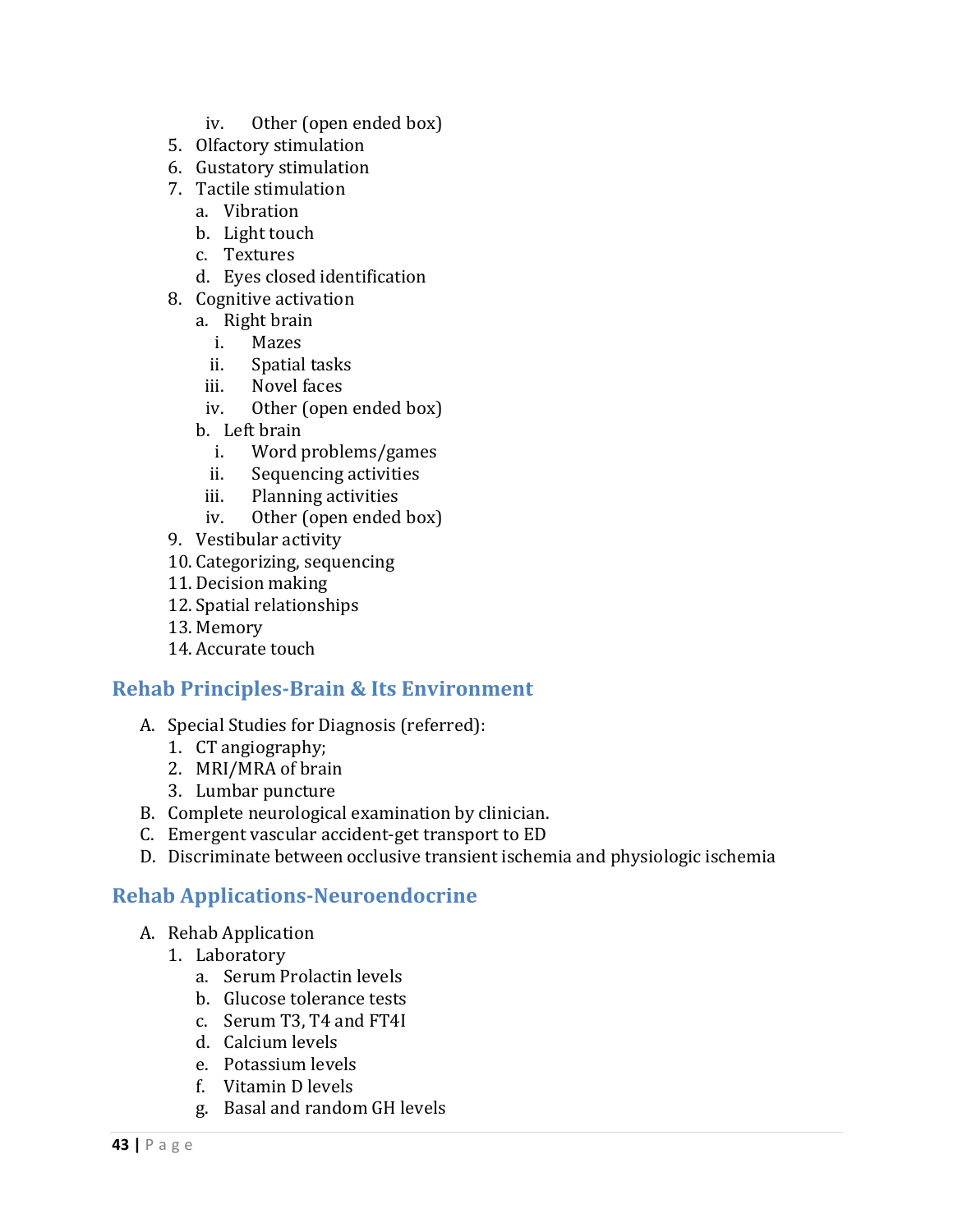- h. Hormone levels
- i. Osmolality
	- 1) Plasma
	- 2) Urinary
- j. Dehydration test
- k. 24 Hr urine
- l. Cortisol Response
	- i. Plasma cortisol
	- ii. Urinary cotisol
- m. Urine pH
- n. Urinary glucose and ketones
- 2. Radiographically
	- a. CT/MRI scanning of hypothalamus/pituitary area of brain
	- b. Conventional skull x-rays
	- c. CT scan of abdomen
- 3. Clinically
	- a. History
		- i. Sexual
		- ii. Menstrual
	- iii. Breast
	- iv. Vision
	- v. Headaches
	- vi. Menstrual
	- vii. Sleep cycle
	- b. Physical and Neurological exam
		- i. Cranial Nerves
		- ii. Palpation
	- iii. Visual field
	- iv. Cardinal gaze
	- v. Pupillary responses
	- vi. Skin and hair texture and distribution
	- vii. Core temperature
	- c. Rehab Principle
		- i. Patient education
		- ii. Refer out for medical management
			- 1. Drug therapy
			- 2. Surgery

### **Rehab Principles‐Pain**

- A. Segmental relationship to pain inhibition
- B. Mesencephalic relationship to pain inhibition
- C. Supra-segmental signaling into cord
- D. Hypoxic relief
- E. Metabolic capacity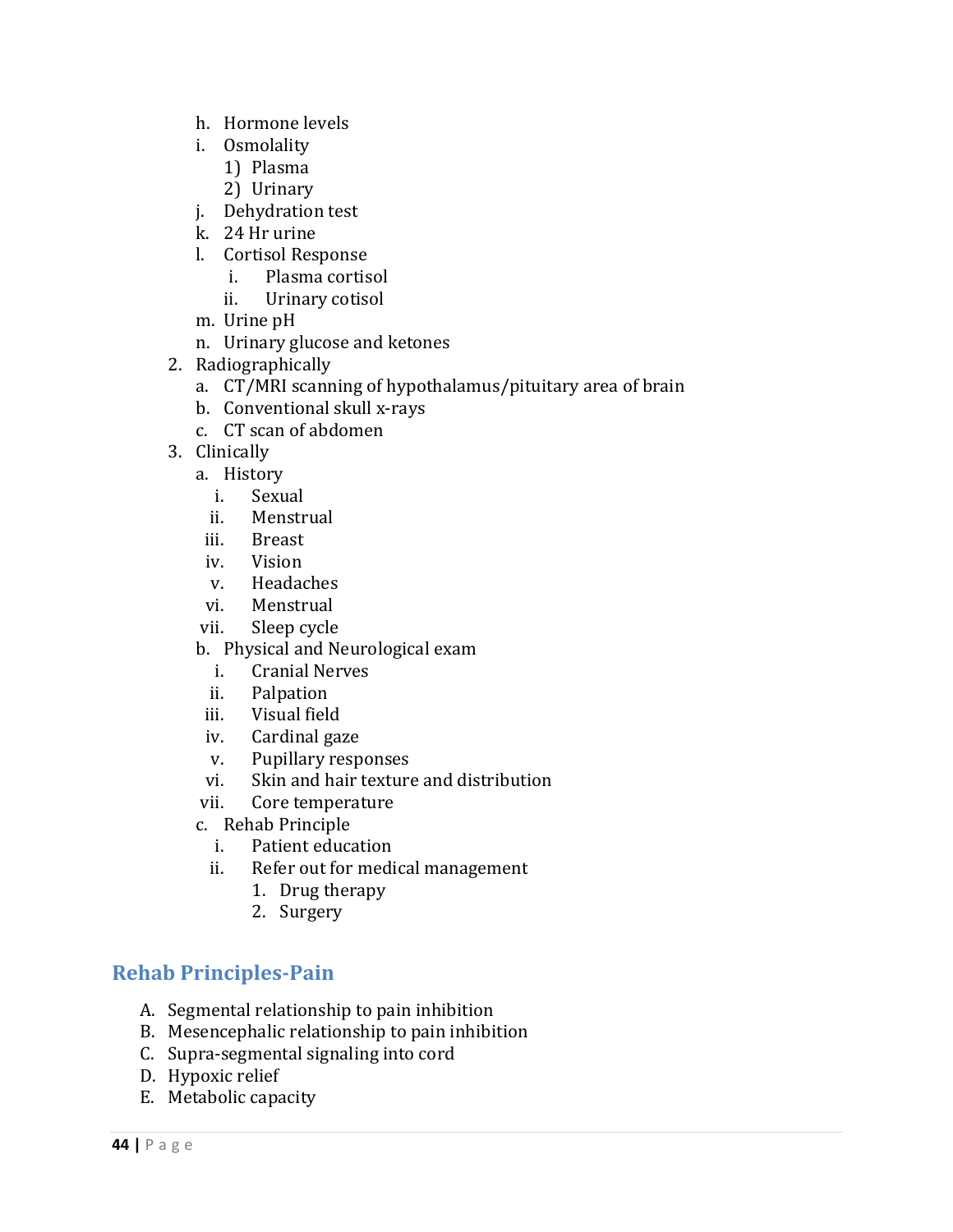- F. Central integrated state and potential for plastic change
- G. To achieve great probability of CNS change:
	- a. Fast adapting receptors need to be stimulated with varying amplitudes or patterns
	- b. Slowly adapting receptors will maintain a change in firing rate with a new, but constant stimulus
- H. Receptors that fire frequently (slowly adapting or associated with a frequently changing system) and are very responsive to change (high sensitivity) often have the greatest CNS input; these are mostly proprioceptors and vestibular receptors. Proprioceptors inhibit pain segmentally and vestibular receptors activate pontine inhibition of IML.
- I. Cortical stimulation left and/or right

### **Treatment Modalities‐Pain**

- A. Thermal
	- 1. Ice/cold packs
	- 2. Heat packs
	- 3. Alternating heat and cold
	- 4. Other (text box)
- B. Interferential
- C. Ultrasound
- D. Massage
- E. Cortical stimulation
	- 1. Right brain modalities
	- 2. Left brain modalities
- F. Exercise
- G. Vibration
- H. Light touch
- I. Adjustments
- J. Oxygen therapy (gain referral if necessary in your state/province)
- K. Referral for allopathic intervention
- L. Other (text box)
	- 1. Vestibular stimulation/spins, calorics, OPK, Metronome, visual stimulation, auditory stimulation, olfactory stimulation, etc.
	- 2. Vestibular spin or up/down
	- 3. Cold laser
	- 4. Light, sound, tens, balance, vestibular, eye motions, saccades, pursuits, smell and other therapies for brain based rehab
	- 5. Oxygen therapy is not allowed in KY
	- 6. Referral when indicated
	- 7. Oxygen therapy no allowed in NY
	- 8. Anti-inflammatory nutrition and vitamin therapy
	- 9. Laser, Needle acupuncture
	- 10. Low Level Laser
	- 11. Cold Laser Therapy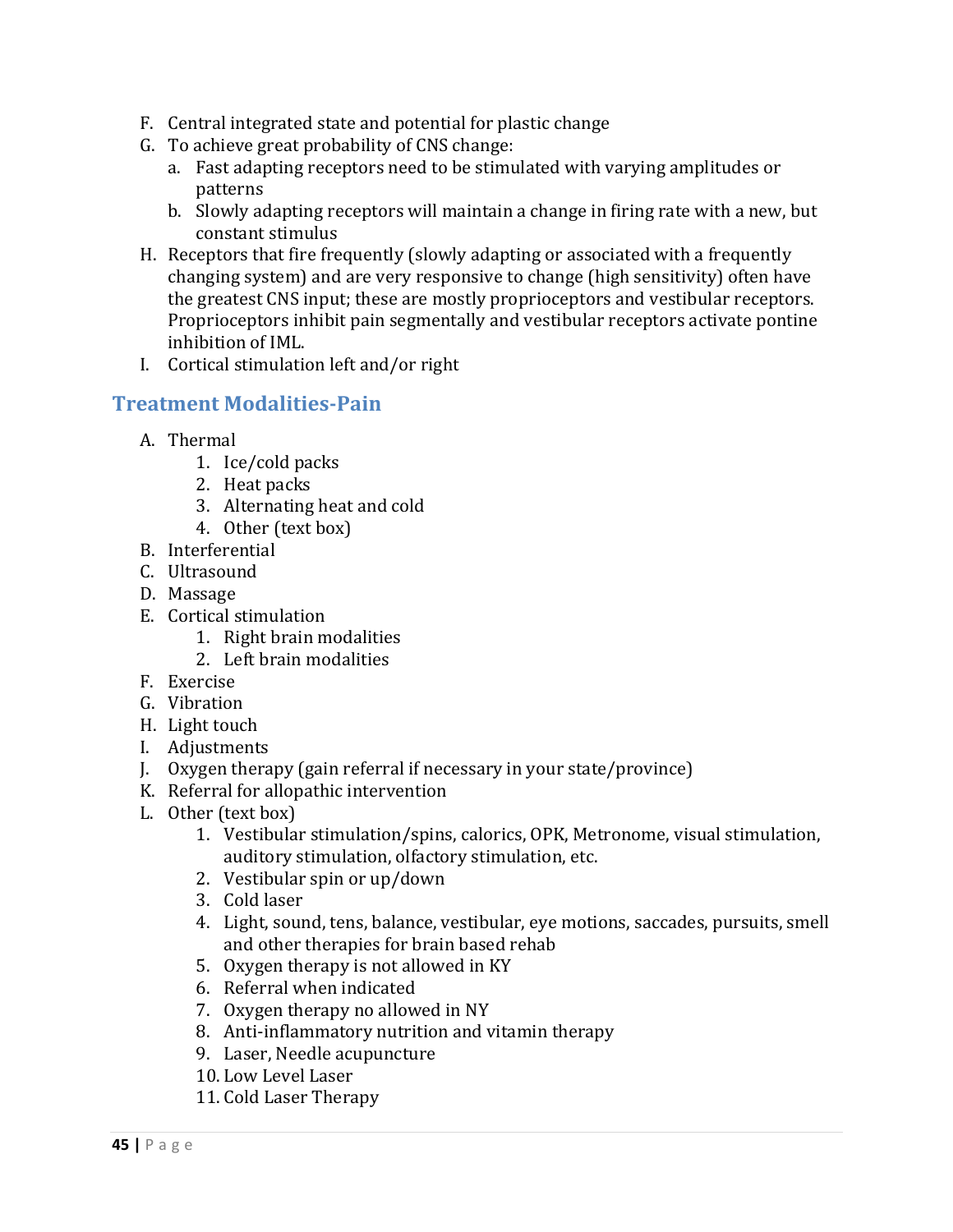# **Special Studies by Neuraxis Area and Overall**

## **Special Studies Neuron**

- A. Blood work
- B. SPO2
- C. EMG & NCV

# **Diagnostic Procedures/Special Studies‐Peripheral Nerve**

- A. Cervical MRI
- B. Thoracic MRI
- C. Lumbosacral MRI
- D. Shoulder MRI
	- 1. Brachial plexus
	- 2. Shoulder soft tissue
- E. Upper extremity Nerve conduction velocity testing without needle EMG
- F. Upper extremity Nerve Conduction velocity testing with needle EMG
- G. Lower extremity Nerve conduction velocity testing without needle EMG
- H. Lower extremity Nerve Conduction velocity testing with needle EMG
- I. Laboratory testing
	- 1. Heavy metals
	- 2. Serum B12
	- 3. Complete Blood Count
	- 4. Comprehensive Metabolic Profile
	- 5. Urinalysis
	- 6. Genetic testing
- J. Cardiac testing
	- 1. Doppler
	- 2. ECG
	- 3. Echo Cardiogram
	- 4. Cardiac Stress test
- K. Xray:
	- 1. Cervical spine
	- 2. Thoracic spine
	- 3. Lumbosacral spine
	- 4. Shoulder series
	- 5. Elbow series
	- 6. Wrist series
	- 7. Hand series
	- 8. Hip series
	- 9. Knee series
	- 10. Ankle series
	- 11. Foot series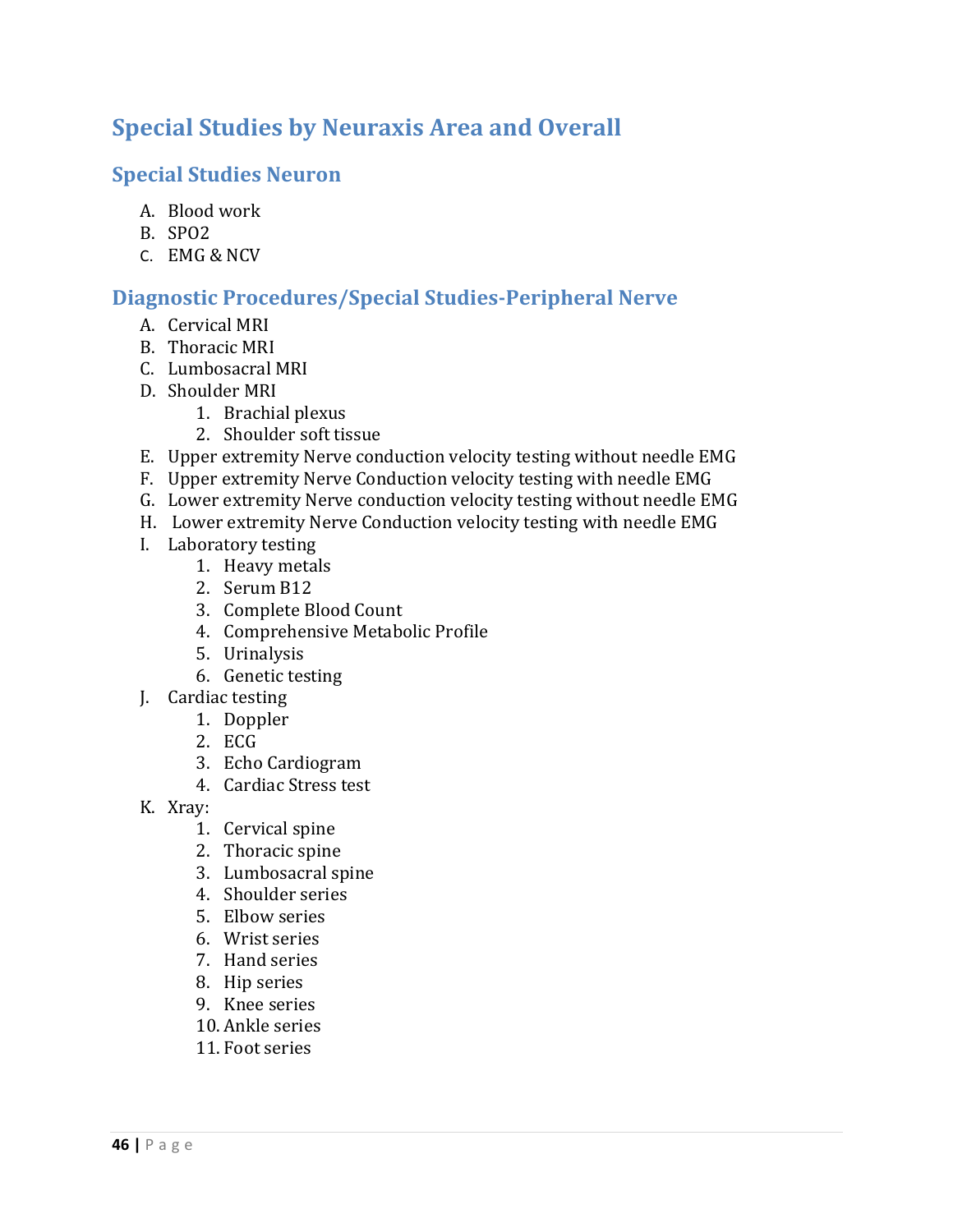## **Diagnostic Testing Modalities‐Limbic System**

- A. MRI
- B. MRa
- C. EEG

### **Special Studies for Diagnosing & Treating Patients**

- A. How important is your knowledge about the following special studies in diagnosing and treating your patients and how frequently do you order them? How do you manage the special studies (perform yourself, refer, etc.)
	- 1. Imaging studies:
		- i. Arteriograms/Angiography
		- ii. Barium Studies
	- 2. Lower GI
		- i. Bone density scan
		- ii. CT Scans
		- iii. Diagnostic Ultrasound
		- iv. Doppler Vascular Studies
		- v. fMRI
		- vi. MRI
		- vii. MRa
		- viii. Myelogram
		- ix. Nuclear Medicine Bone Scan
		- x. Plain Film Radiology
		- xi. PET
		- xii. Regional cerebral blood flow
		- xiii. SPECT
		- xiv. Other imaging studies  $(text box)$
	- 3. Electro-diagnostic Studies:
		- i. Evoked Potentials
			- 1. Brainstem Auditory Evoked Potentials
			- 2. Visual Evoked Potentials
			- 3. Somatosensory Evoked Potentials
		- ii. Electrocardiogram
			- 1. Exercise stress test
			- 2. Chemical stress test
		- iii. Electroencephalography
		- iv. Electronystagmography
		- v. Needle Electromyography
		- vi. Nerve Conduction Velocity
		- vii. Quantitative Electroencephalography
	- 4. Other diagnostic Studies
		- i. Auscultatory Examination:
			- 1. Subclavian bruit
			- 2. Carotid bruit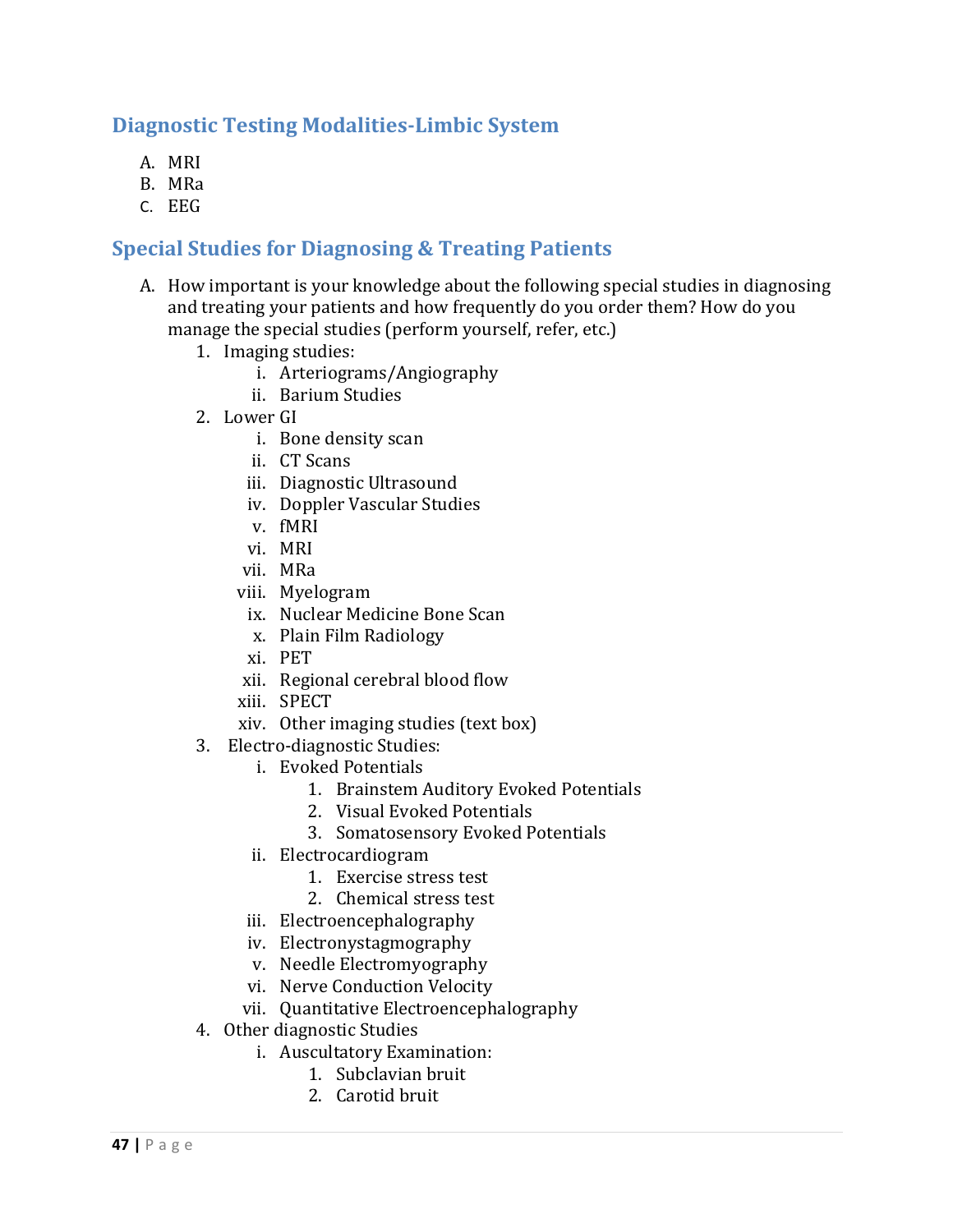- 3. Temporal bruit
- 4. Intracranial (Orbital) bruit
- 5. Heart
- 6. Lungs
- 7. Abdomen
- ii. Audiometric Examination
- iii. Typanography
- iv. Bronchoscopy
- v. Balance Testing
- vi. Bimanual pelvic exam
- vii. Caloric Testing
- viii. Colonscopy
- ix. Diagnostic educational testing
- x. Endoscopy
- xi. Fundoscopy
- xii. Just Noticeable Difference Testing
- 5. Touch and distance apart
- 6. Mammogram
- 7. Neuro-psychologic testing
- 8. Behavioral testing
- 9. PAP
- 10. Posturography
- 11. Quantitative Strength Testing
- 12. Skin temperature
- 13. Spirometry
- 14. Video nystagmography
- 15. Visual studies
	- i. Ansler grid
	- ii. Florescein
	- iii. Retinal photpgraphy
	- iv. Visual field, perimetry
- 16. Laboratory Studies
	- i. Basic Metabolic Profile
	- ii. Biopsy
		- 1. Bowel
		- 2. Lung
		- 3. Nerve
		- 4. Muscle
		- 5. Liver
		- 6. Kidney
		- 7. Skin
		- 8. Stomach, other GI
		- 9. Cervical
		- 10. Ovarian
		- 11. Uterine
		- 12. Cysts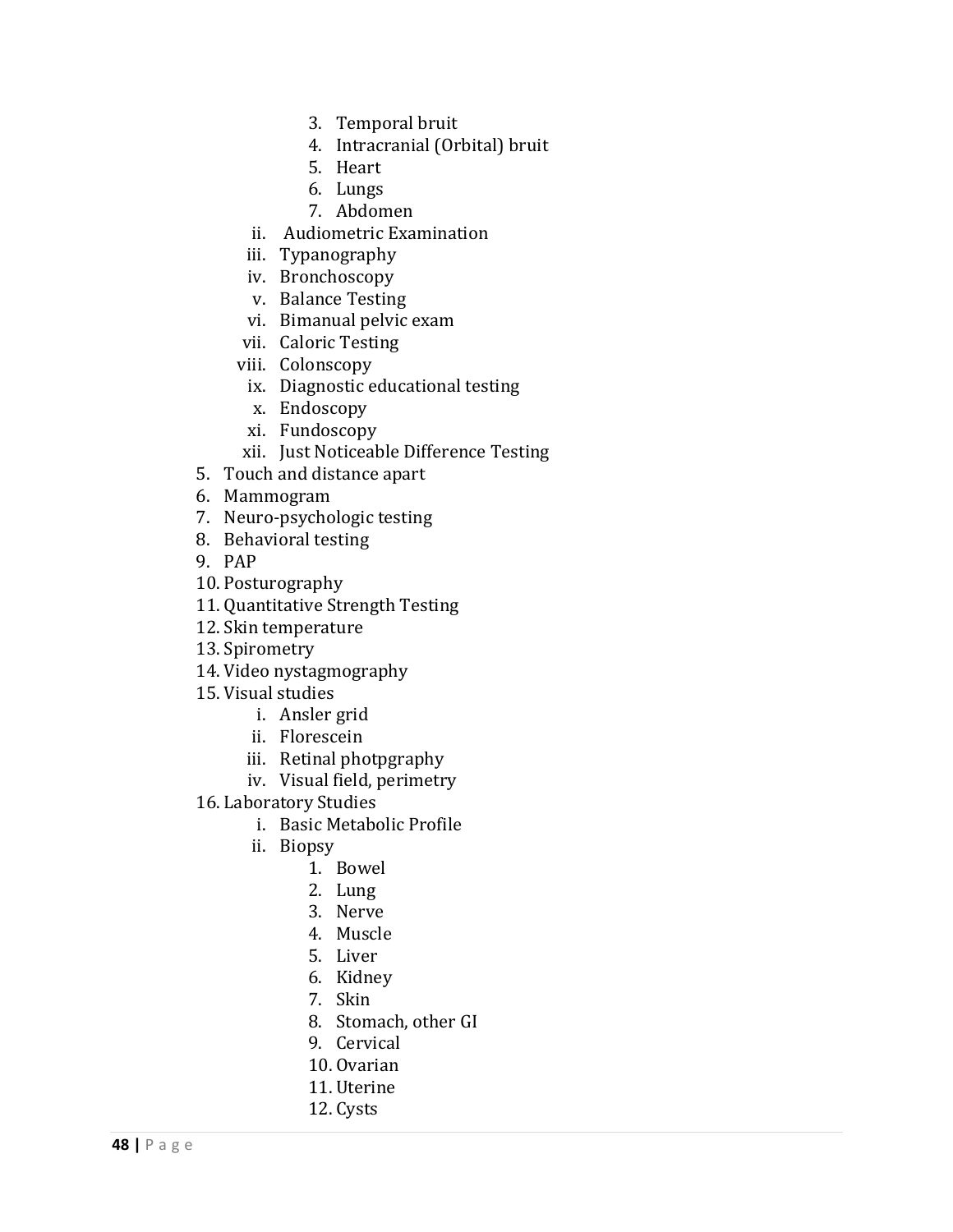- a. CBC
- b. CBC with diff
- c. Culture & sensitivity
- d. Cytokine levels
- 13. DNA testing
- 14. Food allergy/sensitivity
- 15. Genetic testing
- 16. Heavy metal testing
- 17. Hemoglobin A1C
- 18. HIV
- 19. Testing for Illegal drugs
- 20. Kidney panel
- 21. Liver panel
- 22. Lumbar Puncture
	- a. Hemorrhage
	- b. Cells
	- c. Elecrophoresil
	- d. Glucose
	- e. Opening pressure
- 23. Lyme testing
- 24. Ova & Parasite
- 25. Pharmicokinetics testing-monitor therapeutic blood levels, detecting early toxicity
- 26. Postprandial blood glucose
- 27. Salivary cortisol
- 28. Serum Folate
- 29. Serum Vit B12
- 30. Serum 25 hydroxy vitamin D
- 31. Sputum culture
- 32. Stool analysis fat content
- 33. Thyroid Function
	- a. TSH
	- b. Free T4
	- c. Calculated Free T3
	- d. Reverse T3
	- e. T3 uptake
	- f. Thyroid Antibodies
- 34. UA with microscopic, cast
- 35. 24 hr VMA
- 36. 24 hr Urinary halide with Iodine loading

### **Other Special Studies Mentioned in Open Ended Survey Responses**

Reverse T3 and T3 uptake not offered by my lab (Canada) otherwise I would do them.